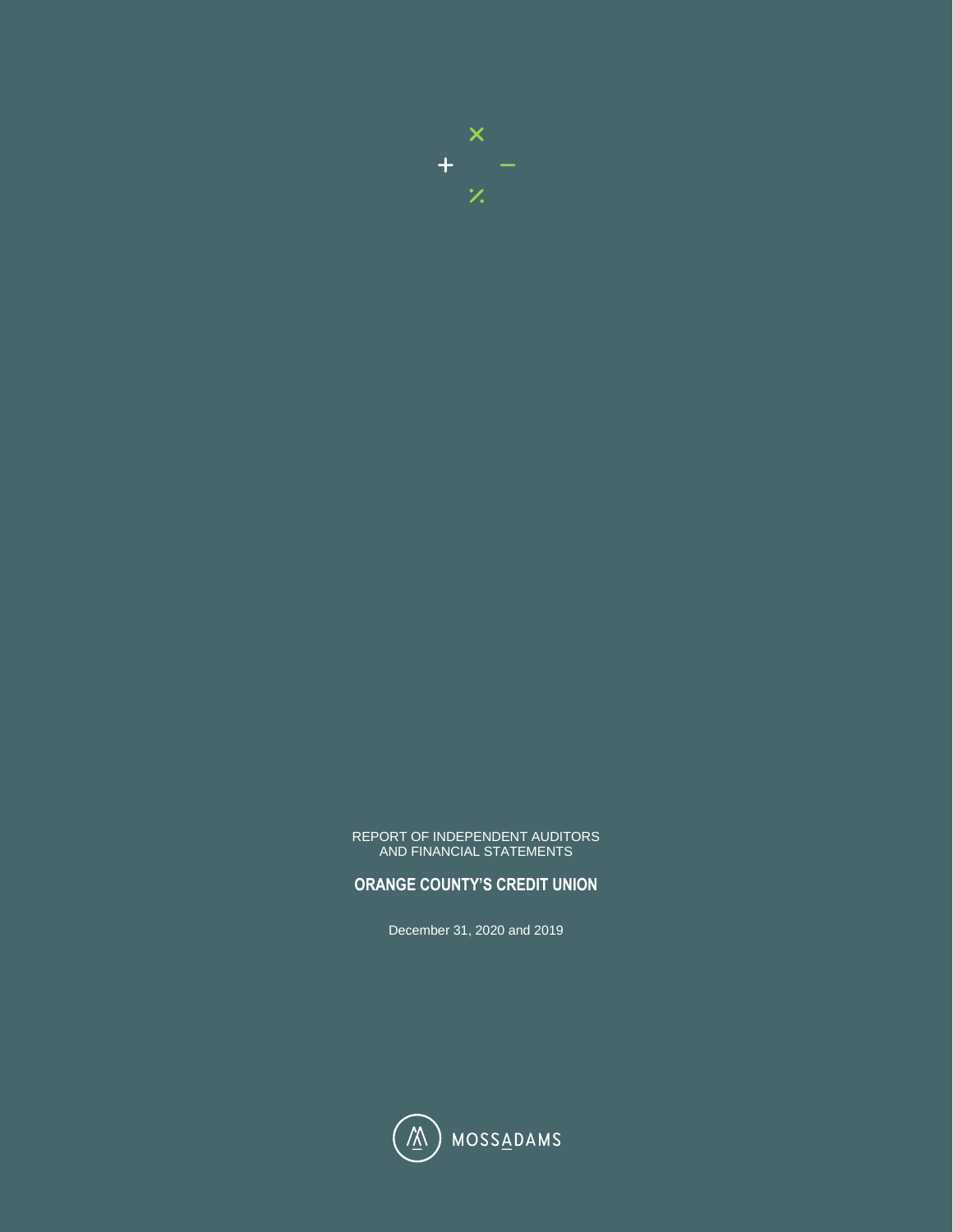# **Table of Contents**

|                                       | <b>PAGE</b> |
|---------------------------------------|-------------|
| <b>Report of Independent Auditors</b> |             |
| <b>Financial Statements</b>           |             |
| Statements of financial condition     |             |
| Statements of income                  | 3           |
| Statements of comprehensive income    | 4           |
| Statements of members' equity         | 5           |
| Statements of cash flows              | 6           |
| Notes to financial statements         | 7–41        |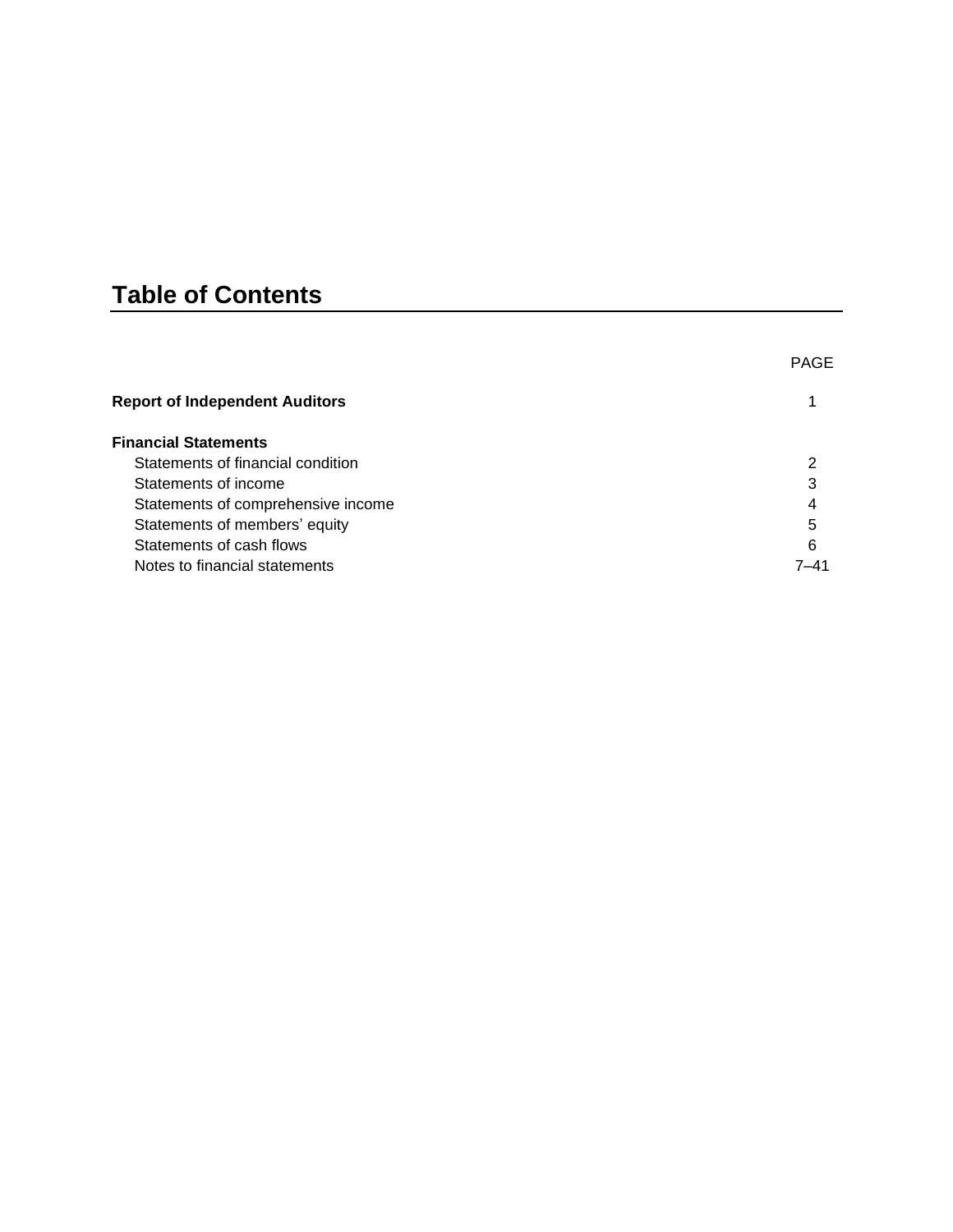

# <span id="page-2-0"></span>**Report of Independent Auditors**

To the Members of the Supervisory Committee and Board of Directors Orange County's Credit Union

### **Report on the Financial Statements**

We have audited the accompanying financial statements of Orange County's Credit Union (the "Credit Union"), which comprise the statements of financial condition as of December 31, 2020 and 2019, and the related statements of income, comprehensive income, members' equity, and cash flows for the years then ended, and the related notes to the financial statements.

### *Management's Responsibility for the Financial Statements*

Management is responsible for the preparation and fair presentation of these financial statements in accordance with accounting principles generally accepted in the United States of America; this includes the design, implementation, and maintenance of internal control relevant to the preparation and fair presentation of financial statements that are free from material misstatement, whether due to fraud or error.

### *Auditor's Responsibility*

Our responsibility is to express an opinion on these financial statements based on our audits. We conducted our audits in accordance with auditing standards generally accepted in the United States of America. Those standards require that we plan and perform the audits to obtain reasonable assurance about whether the financial statements are free from material misstatement.

An audit involves performing procedures to obtain audit evidence about the amounts and disclosures in the financial statements. The procedures selected depend on the auditor's judgment, including the assessment of the risks of material misstatement of the financial statements, whether due to fraud or error. In making those risk assessments, the auditor considers internal control relevant to the entity's preparation and fair presentation of the financial statements in order to design audit procedures that are appropriate in the circumstances, but not for the purpose of expressing an opinion on the effectiveness of the entity's internal control. Accordingly, we express no such opinion. An audit also includes evaluating the appropriateness of accounting policies used and the reasonableness of significant accounting estimates made by management, as well as evaluating the overall presentation of the financial statements.

We believe that the audit evidence we have obtained is sufficient and appropriate to provide a basis for our audit opinion.

### *Opinion*

In our opinion, the financial statements referred to above present fairly, in all material respects, the financial position of Orange County's Credit Union as of December 31, 2020 and 2019, and the results of its operations and its cash flows for the years then ended in accordance with accounting principles generally accepted in the United States of America.

Moss adams LLP

Los Angeles, California March 29, 2021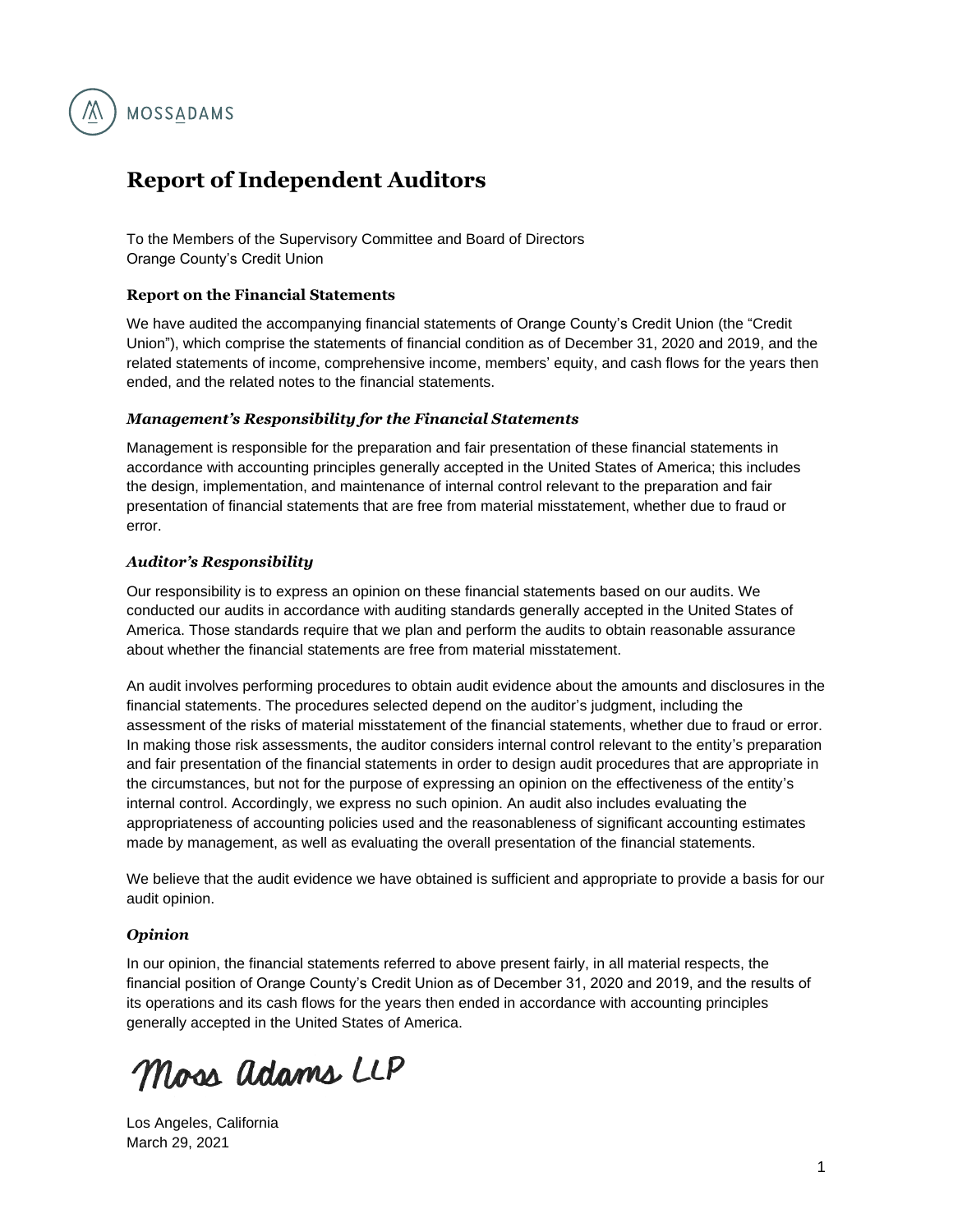## **Orange County's Credit Union Statements of Financial Condition (dollars in thousands)**

<span id="page-3-0"></span>

|                                                    | December 31, |           |    |           |
|----------------------------------------------------|--------------|-----------|----|-----------|
|                                                    |              | 2020      |    | 2019      |
| <b>ASSETS</b>                                      |              |           |    |           |
| Cash and cash equivalents                          | \$           | 566,955   | \$ | 217,955   |
| <b>Investment securities</b>                       |              |           |    |           |
| Available-for-sale                                 |              | 182,263   |    | 139,948   |
| Other investments                                  |              | 2,198     |    | 2,298     |
| Federal Home Loan Bank stock                       |              | 7,884     |    | 7,662     |
| Loans held-for-sale                                |              | 12,038    |    |           |
| Loans to members, net of allowance for loan losses |              | 1,242,470 |    | 1,272,316 |
| Accrued interest receivable                        |              | 3,579     |    | 3,483     |
| Premises and equipment, net                        |              | 20,450    |    | 22,562    |
| <b>NCUSIF</b> deposit                              |              | 16,444    |    | 13,786    |
| Life insurance policies, net                       |              | 21,053    |    | 20,170    |
| Other assets                                       |              | 80,874    |    | 57,632    |
| <b>Total assets</b>                                | £.           | 2,156,208 | \$ | 1,757,812 |
| <b>LIABILITIES AND MEMBERS' EQUITY</b>             |              |           |    |           |
| <b>LIABILITIES</b>                                 |              |           |    |           |
| Members' share and savings accounts                | \$           | 1,902,721 | \$ | 1,520,978 |
| <b>Borrowed funds</b>                              |              | 39,000    |    | 36,750    |
| Accrued expenses and other liabilities             |              | 21,779    |    | 18,548    |
| <b>Total liabilities</b>                           |              | 1,963,500 |    | 1,576,276 |
| MEMBERS' EQUITY - substantially restricted         |              |           |    |           |
| Regular reserve                                    |              | 14,248    |    | 14,248    |
| Undivided earnings                                 |              | 176,132   |    | 167,455   |
| Accumulated other comprehensive income (loss)      |              | 2,328     |    | (167)     |
| Total members' equity                              |              | 192,708   |    | 181,536   |
| Total liabilities and members' equity              | \$           | 2,156,208 | \$ | 1,757,812 |
|                                                    |              |           |    |           |

**ASSETS**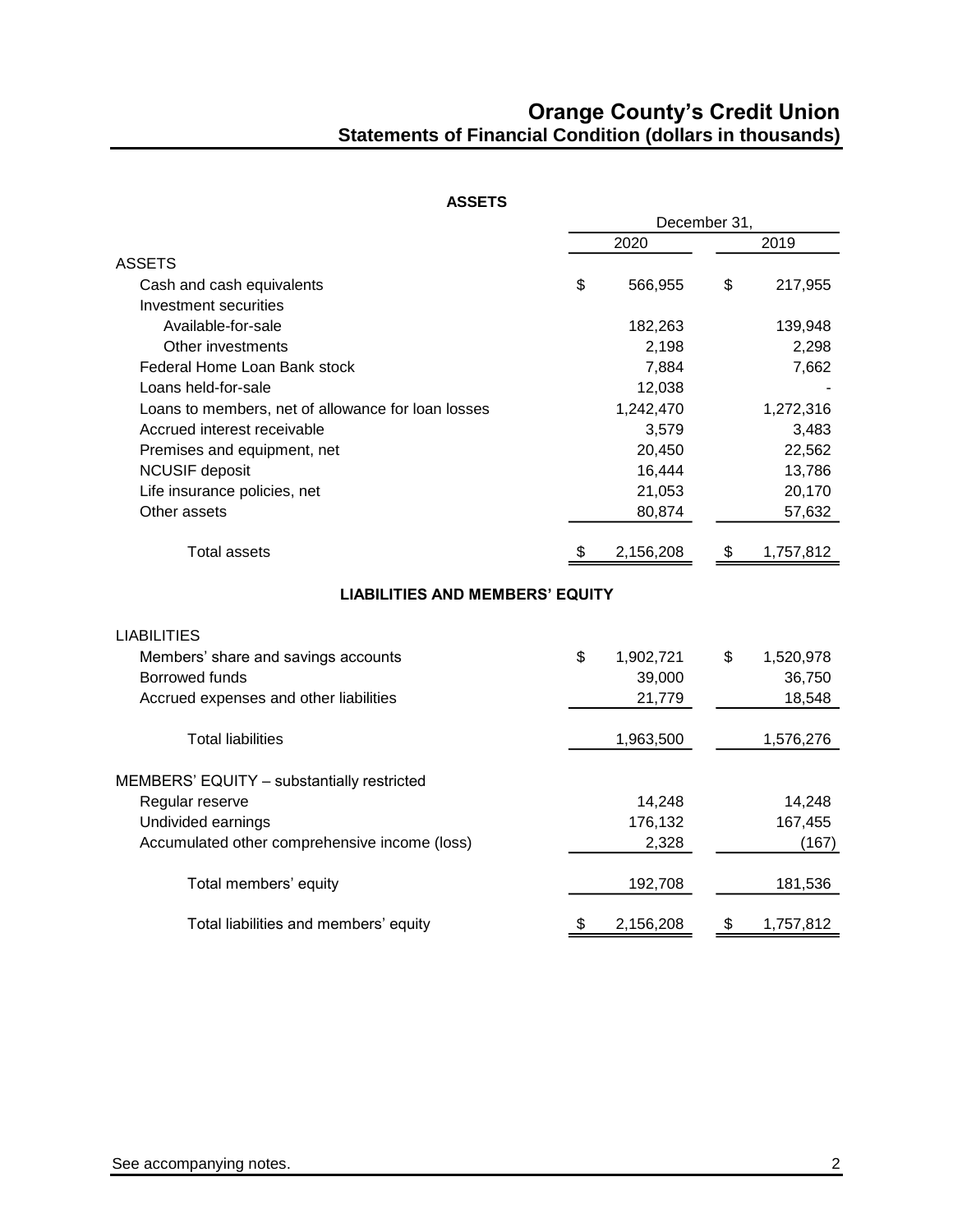# <span id="page-4-0"></span>**Orange County's Credit Union Statements of Income (dollars in thousands)**

|                                                        |              | Years Ended December 31, |
|--------------------------------------------------------|--------------|--------------------------|
|                                                        | 2020         | 2019                     |
| <b>INTEREST INCOME</b>                                 |              |                          |
| Interest on loans                                      | \$<br>50,149 | \$<br>50,385             |
| Interest on investment securities and cash equivalents | 3,545        | 7,651                    |
| Total interest income                                  | 53,694       | 58,036                   |
| <b>INTEREST EXPENSE</b>                                |              |                          |
| Dividends on members' share and savings accounts       | 9,853        | 9,932                    |
| Interest on borrowed funds                             | 773          | 841                      |
| Total interest expense                                 | 10,626       | 10,773                   |
| Net interest income                                    | 43,068       | 47,263                   |
| PROVISION FOR LOAN LOSSES                              | 4,466        | 3,875                    |
| Net interest income after provision                    |              |                          |
| for loan losses                                        | 38,602       | 43,388                   |
| NONINTEREST INCOME                                     |              |                          |
| Fees and charges                                       | 4,324        | 5,810                    |
| Gain on sales of loans held-for-sale                   | 10,602       | 3,820                    |
| Interchange income                                     | 6,075        | 6,202                    |
| Other noninterest income                               | 6,913        | 7,464                    |
| Total noninterest income                               | 27,914       | 23,296                   |
| NONINTEREST EXPENSE                                    |              |                          |
| Compensation and benefits                              | 33,351       | 31,050                   |
| Occupancy                                              | 3,985        | 3,440                    |
| Operations                                             | 12,636       | 13,943                   |
| Professional and outside services                      | 1,365        | 1,667                    |
| Educational and promotional                            | 1,628        | 1,823                    |
| Loan servicing                                         | 3,523        | 3,870                    |
| Other expense                                          | 1,351        | 1,614                    |
| Total noninterest expense                              | 57,839       | 57,407                   |
| <b>NET INCOME</b>                                      | \$<br>8,677  | 9,277<br>\$              |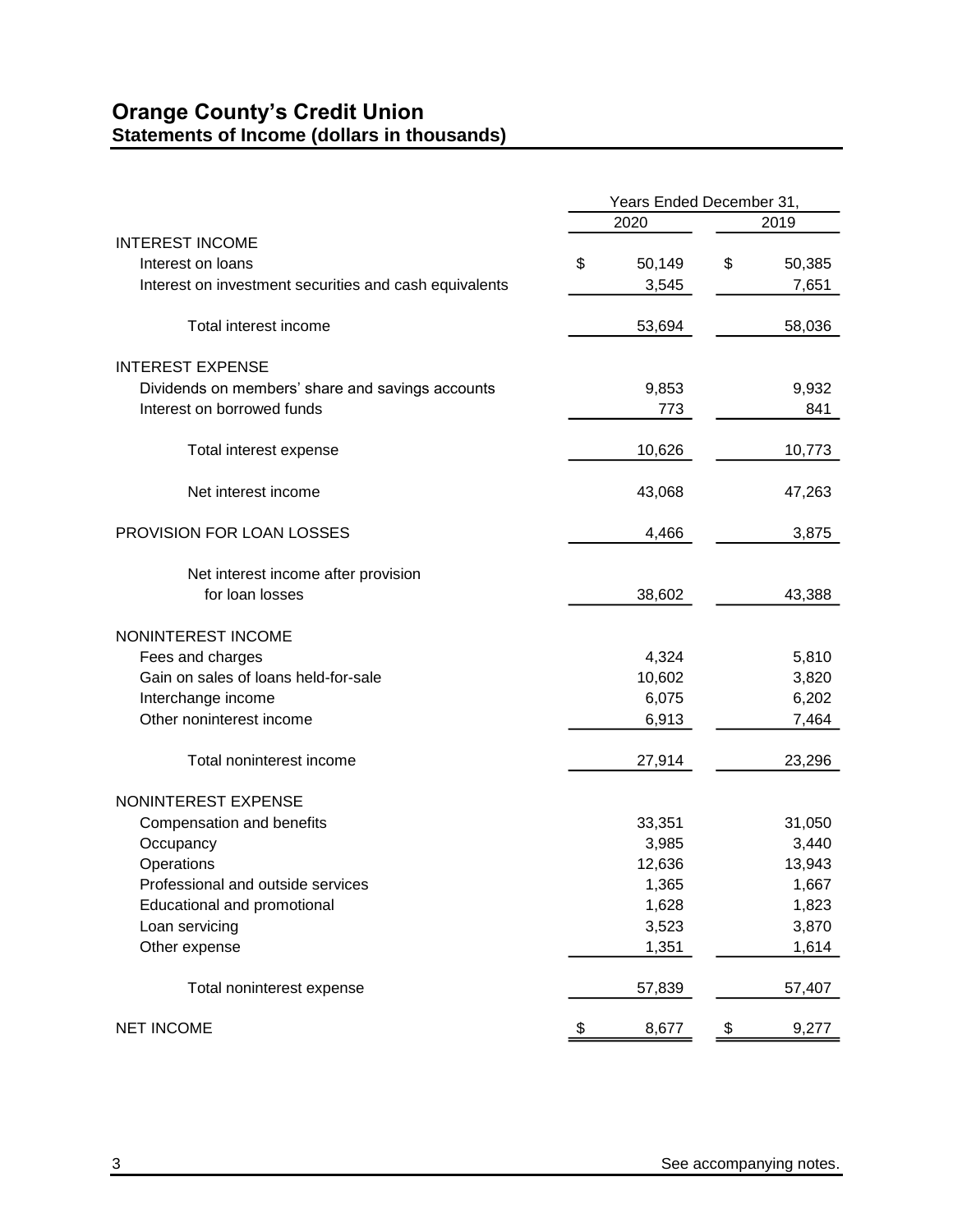# **Orange County's Credit Union Statements of Comprehensive Income (dollars in thousands)**

<span id="page-5-0"></span>

|                                                                         |      | Years Ended December 31, |   |        |  |  |
|-------------------------------------------------------------------------|------|--------------------------|---|--------|--|--|
|                                                                         | 2020 |                          |   | 2019   |  |  |
| <b>NET INCOME</b>                                                       | \$   | 8,677                    | S | 9,277  |  |  |
| OTHER COMPREHENSIVE INCOME<br>Net unrealized holding gain on securities |      |                          |   |        |  |  |
| available-for-sale                                                      |      | 2,495                    |   | 3,042  |  |  |
| Total other comprehensive income                                        |      | 2,495                    |   | 3,042  |  |  |
| <b>COMPREHENSIVE INCOME</b>                                             | \$   | 11.172                   | S | 12.319 |  |  |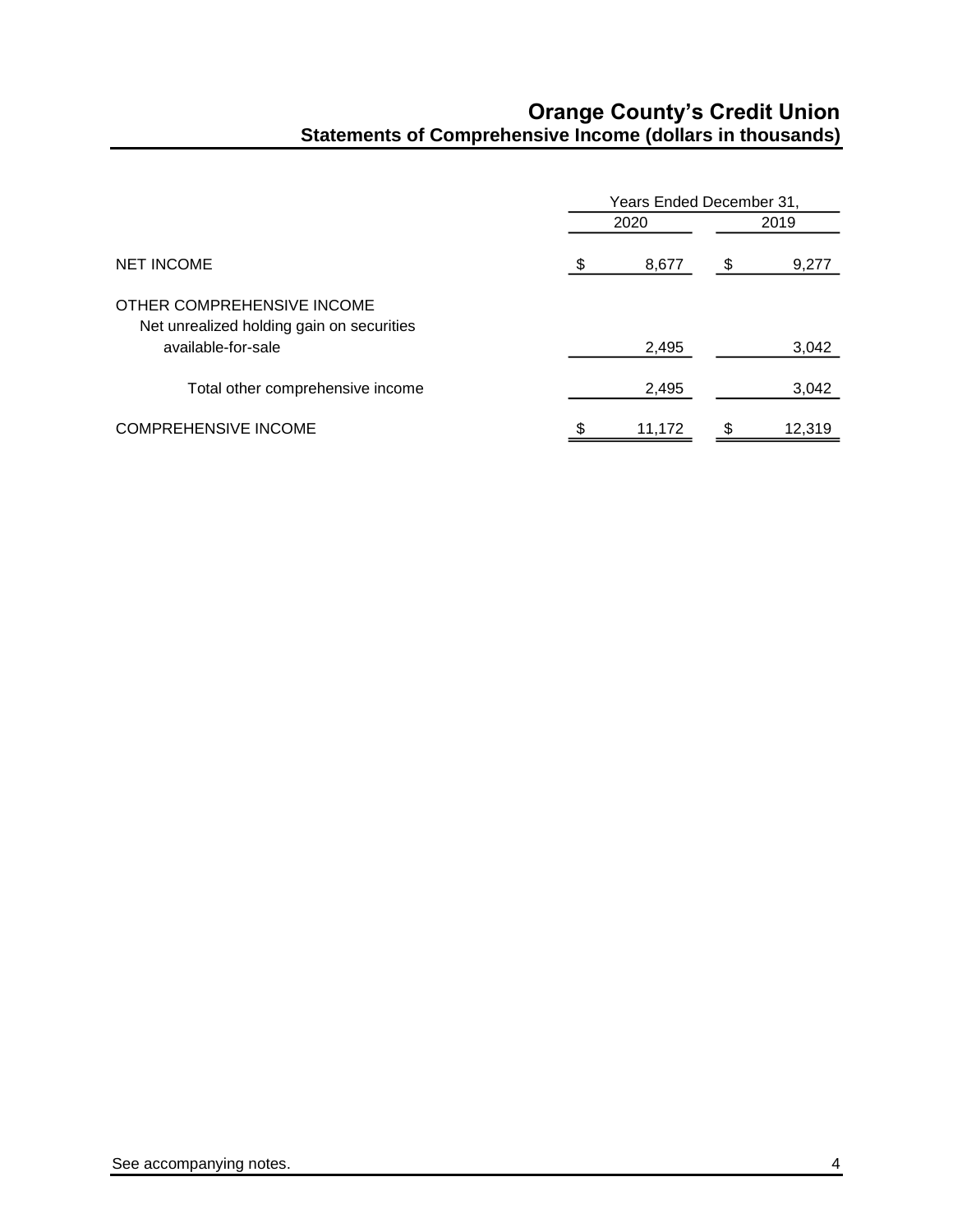# <span id="page-6-0"></span>**Orange County's Credit Union Statements of Members' Equity (dollars in thousands)**

|                                          | <b>Undivided</b><br>Regular<br>Reserve<br>Earnings |        | Accumulated<br>Other<br>Comprehensive<br>Income (Loss) | Total         |    |                |
|------------------------------------------|----------------------------------------------------|--------|--------------------------------------------------------|---------------|----|----------------|
| BALANCE, December 31, 2018               | \$                                                 | 14,248 | \$<br>158,178                                          | \$<br>(3,209) | \$ | 169,217        |
| Net income<br>Other comprehensive income |                                                    |        | 9,277                                                  | 3,042         |    | 9,277<br>3,042 |
| BALANCE, December 31, 2019               |                                                    | 14,248 | 167,455                                                | (167)         |    | 181,536        |
| Net income<br>Other comprehensive income |                                                    |        | 8,677                                                  | 2,495         |    | 8,677<br>2,495 |
| BALANCE, December 31, 2020               | \$                                                 | 14,248 | \$<br>176,132                                          | \$<br>2,328   | \$ | 192,708        |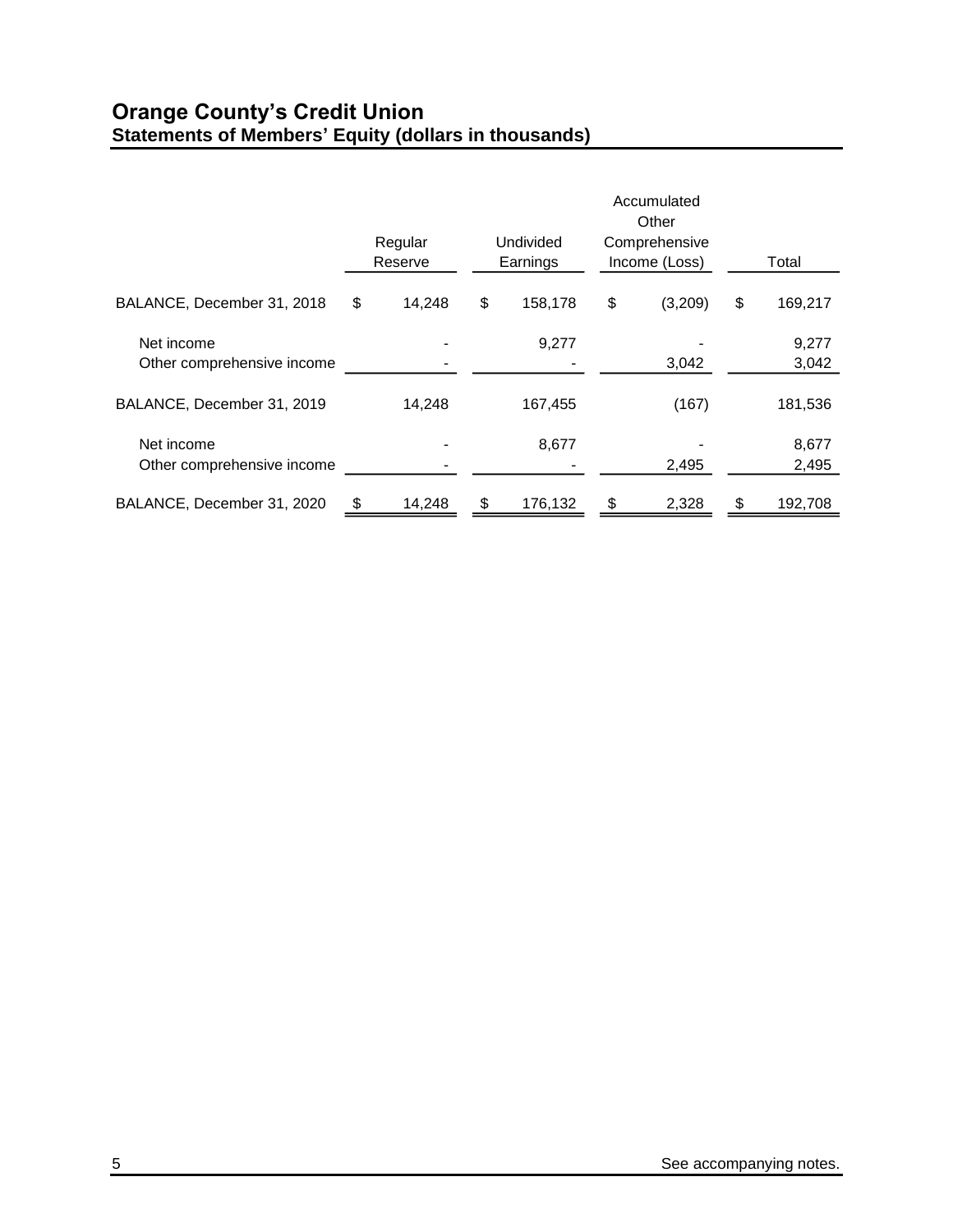## **Orange County's Credit Union Statements of Cash Flows (dollars in thousands)**

<span id="page-7-0"></span>

|                                                                              | Years Ended December 31, |              |          |                 |
|------------------------------------------------------------------------------|--------------------------|--------------|----------|-----------------|
|                                                                              |                          | 2020         |          | 2019            |
| CASH FLOWS FROM OPERATING ACTIVITIES                                         |                          |              |          |                 |
| Net income                                                                   | \$                       | 8,677        | \$       | 9,277           |
| Adjustments to reconcile net income to net cash from operating activities    |                          |              |          |                 |
| Depreciation and amortization                                                |                          | 2,712        |          | 2,476           |
| Amortization of premiums and discounts on investment securities, net         |                          | 1,462        |          | 1,462           |
| Amortization of deferred loan origination fees and costs, net                |                          | 19           |          | 278             |
| Provision for loan losses                                                    |                          | 4,466        |          | 3,875           |
| Originations of loans held-for-sale                                          |                          | (234, 704)   |          | (164, 947)      |
| Proceeds from sale of loans                                                  |                          | 233,268      |          | 170,749         |
| Gain on sale of loans                                                        |                          | (10,602)     |          | (3,820)         |
| Increase in cash surrender value of life insurance policies                  |                          | (883)        |          | (815)           |
| Capitalization of servicing assets                                           |                          | (2,025)      |          | (1, 483)        |
| Temporary impairment of servicing assets                                     |                          | 2,720        |          | 182             |
| Amortization of servicing assets                                             |                          | 1,360        |          | 1,067           |
|                                                                              |                          |              |          |                 |
| Effect of changes in operating assets and liabilities                        |                          |              |          |                 |
| Accrued interest receivable                                                  |                          | (96)         |          | (25)            |
| Other assets                                                                 |                          | (25, 297)    |          | (6,069)         |
| Accrued expenses and other liabilities                                       |                          | 3,231        |          | 8,278           |
|                                                                              |                          |              |          |                 |
| Net cash (used in) provided by operating activities                          |                          | (15,692)     |          | 20,485          |
| CASH FLOWS FROM INVESTING ACTIVITIES                                         |                          |              |          |                 |
|                                                                              |                          |              |          |                 |
| Proceeds from sale, repayments, or maturity of available-for-sale securities |                          | 60,915       |          | 58,372          |
| Purchases of available-for-sale securities                                   |                          | (102, 197)   |          | (21, 138)       |
| Decrease in other investments                                                |                          | 100          |          | 2,178           |
| Purchase of Federal Home Loan Bank stock                                     |                          | (222)        |          |                 |
| Loans to members, net of principal collections                               |                          | 25,361       |          | (92, 254)       |
| Increase in NCUSIF deposit                                                   |                          | (2,658)      |          | (634)           |
| Purchases of premises and equipment                                          |                          | (600)        |          | (5, 819)        |
| Net cash (used in) investing activities                                      |                          | (19, 301)    |          | (59, 295)       |
|                                                                              |                          |              |          |                 |
| CASH FLOWS FROM FINANCING ACTIVITIES                                         |                          |              |          |                 |
| Net increase in members' share and savings accounts                          |                          | 381,743      |          | 122,456         |
| Payments made on borrowed funds                                              |                          | (7,750)      |          | (7,500)         |
| Proceeds from borrowed funds                                                 |                          | 10,000       |          | 3,500           |
| Net cash provided by financing activities                                    |                          | 383,993      |          | 118,456         |
|                                                                              |                          |              |          |                 |
| NET CHANGE IN CASH AND CASH EQUIVALENTS                                      |                          | 349,000      |          | 79,646          |
| CASH AND CASH EQUIVALENTS, beginning of year                                 |                          | 217,955      |          | 138,309         |
| CASH AND CASH EQUIVALENTS, end of year                                       |                          | 566,955      |          | <u>217,955 </u> |
| SUPPLEMENTAL DISCLOSURE OF CASH FLOW INFORMATION                             |                          |              |          |                 |
|                                                                              |                          |              |          |                 |
| Cash paid during the year for interest                                       | \$                       | 10,632       | \$       | 10,781          |
| SUPPLEMENTAL DISCLOSURE OF NONCASH INVESTING AND FINANCING ACTIVITIES        |                          |              |          |                 |
| Change in unrealized gain (loss) on available-for-sale securities            |                          |              |          | 3,042           |
|                                                                              | \$                       | <u>2,495</u> | <u>৬</u> |                 |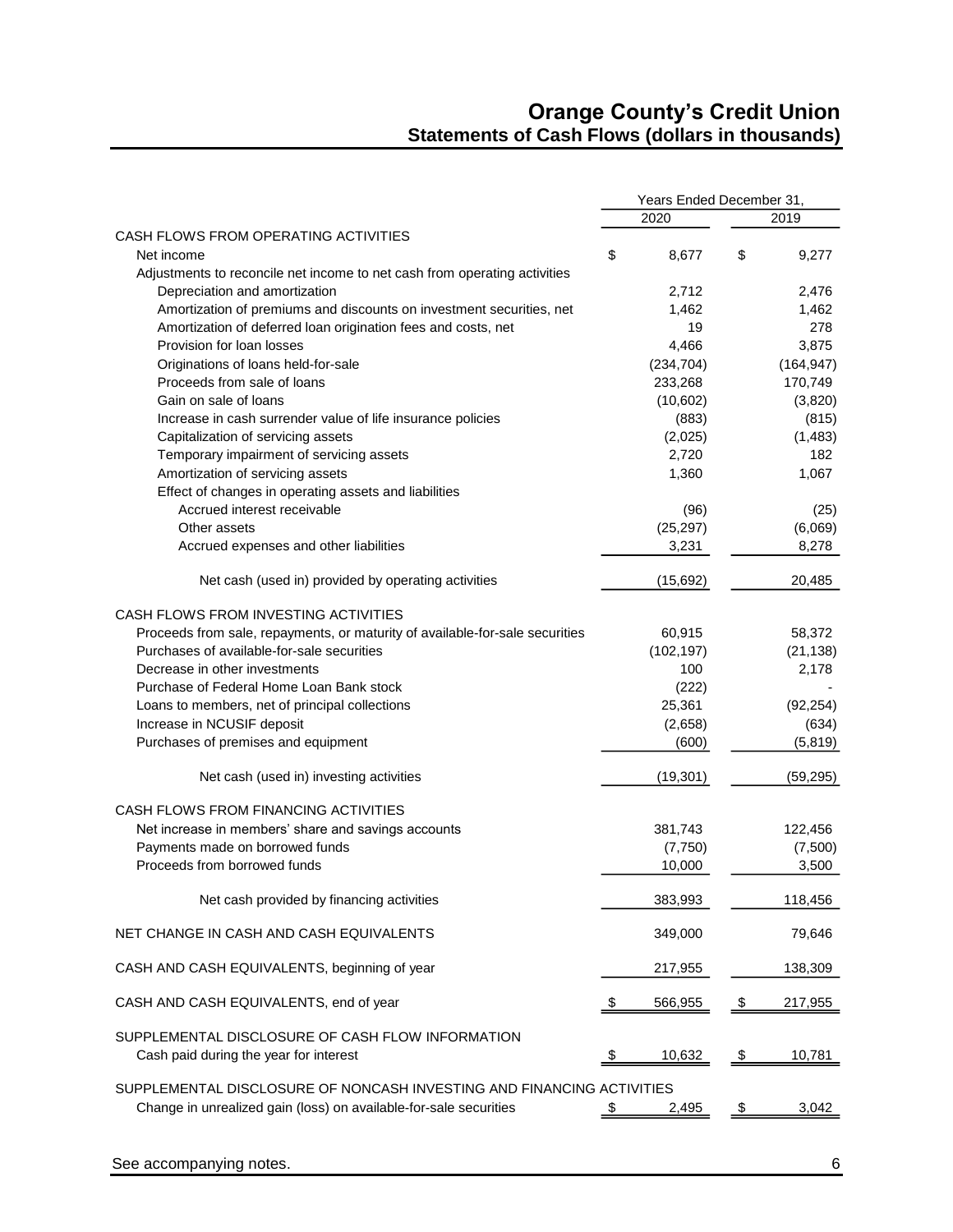### **Note 1 – Summary of Significant Accounting Policies**

**Nature of operations** – Orange County's Credit Union (the "Credit Union") is a state-chartered credit union organized under the provisions of the California Credit Union Act and administratively responsible to the California Department of Business Oversight. The Credit Union's primary purpose is to promote thrift among and create a source of credit for its members. Participation in the Credit Union is limited to those individuals that qualify for membership. The field of membership is defined in the Credit Union's Charter and Bylaws. The Credit Union's primary source of revenue is providing loans and services to its members as well as income earned from its investment securities.

**Use of estimates in preparing financial statements** – The preparation of financial statements in conformity with generally accepted accounting principles in the U.S. (U.S. GAAP) requires management to make estimates and assumptions that affect the reported amounts of assets and liabilities and disclosure of contingent assets and liabilities at the date of the financial statements and the reported amounts of revenues and expenses during the reporting period. Actual results could differ from those estimates. The estimate that is particularly susceptible to change relates to the determination of the allowance for loan losses.

**Significant group concentrations of credit risk** – The Credit Union provides a variety of financial services to its members. Membership in the Credit Union is available to anyone who lives or works in Orange, Los Angeles, Riverside, or San Bernardino Counties in California. The Credit Union may be exposed to credit risk from a regional economic standpoint because a significant concentration of its borrowers work or reside in the state of California. The Credit Union continually monitors its operations, including the loan and investment portfolios, for potential impairment.

The Credit Union's loan portfolio primarily consists of member business, residential real estate, and consumer auto loans. The Credit Union's policy for repossessing collateral is that when all other collection efforts have been exhausted, the Credit Union enforces its first lienholder status and repossesses the collateral. The Credit Union has full and complete access to repossessed collateral. Repossessed collateral normally consists of vehicles and residential and commercial real estate.

**Cash and cash equivalents** – For purposes of the statements of financial condition and the statements of cash flows, cash and cash equivalents include cash on hand, amounts due from financial institutions, and highly liquid debt instruments with original maturities of three months or less. Amounts due from financial institutions may, at times, exceed federally insured limits.

**Certificates of deposit** – Certificates of deposit consist of time deposits in financial institutions with original maturities greater than three months and are stated at cost.

**Investment securities** – Debt securities that management has the positive intent and ability to hold to maturity are classified as "held-to-maturity" and recorded at amortized cost, adjusted for amortization of premiums and accretion of discounts. Securities not classified as held-to-maturity or trading, including debt and equity securities with readily determinable fair values, are classified as "available-for-sale" and recorded at fair value, with unrealized gains and losses excluded from earnings and reported in other comprehensive income.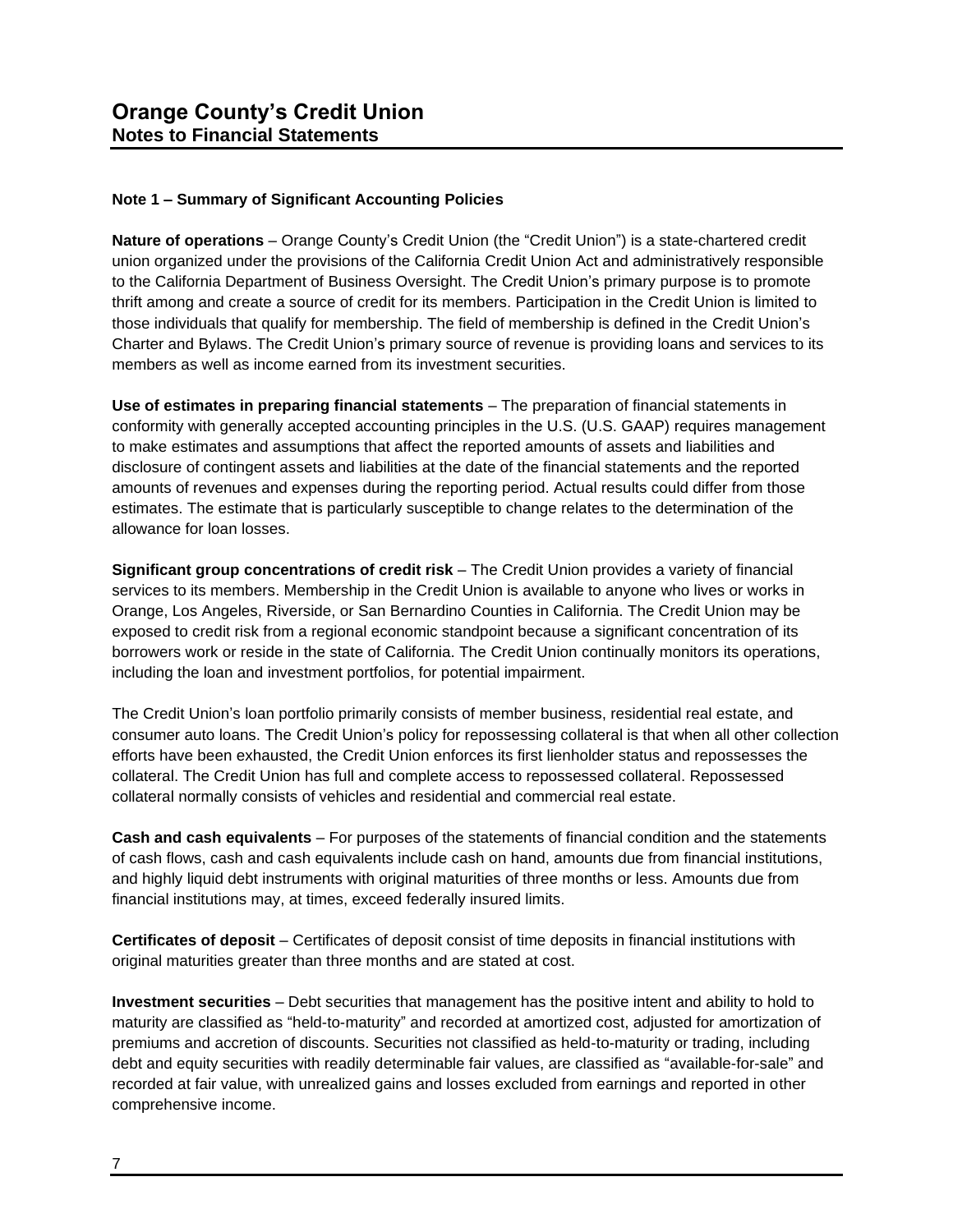<span id="page-9-0"></span>The Credit Union evaluates debt securities for other-than-temporary impairment (OTTI) at least quarterly. This guidance specifies that (a) if the Credit Union does not have the intent to sell a debt security prior to recovery and (b) it is more-likely-than-not that it will not have to sell the debt security prior to recovery; the security would not be considered other-than-temporarily impaired unless there is a credit loss. When the Credit Union does not intend to sell the security and it is more-likely-than-not that the Credit Union will not have to sell the security before recovery of its cost basis, the Credit Union will recognize the credit component of an OTTI of a debt security in earnings and the remaining portion in other comprehensive income (loss). For held-to-maturity debt securities, the amount of OTTI recorded in other comprehensive income (loss) for the noncredit portion of a previous OTTI should be amortized prospectively over the remaining life of the security on the basis of the timing of future estimated cash flows of the security.

The Credit Union's statements of income reflect the full impairment (that is, the difference between the security's amortized cost basis and fair value) on debt securities that the Credit Union intends to sell or would more-likely-than-not be required to sell before the expected recovery of the amortized cost basis. The credit component recognized in earnings is identified as the amount of principal cash flows not expected to be received over the remaining term of the security as projected on cash flow projections. There were no securities with other-than-temporary impairment for the years ended December 31, 2020 and 2019.

Purchase premiums and discounts are recognized in interest income using the interest method over the terms of the securities. Gains and losses on the sale of securities are recorded on the trade date and are determined using the specific-identification method. The Credit Union does not maintain a trading or held-to-maturity portfolio. Other investments are classified separately, stated at cost, and subject to OTTI evaluation.

**Federal Home Loan Bank stock** – The Credit Union is a member of the Federal Home Loan Bank (FHLB) of San Francisco. Under the FHLB's capital structure, members are required to own FHLB stock. The FHLB stock is carried at cost, because there is no quoted fair market value. FHLB stock is restricted as to purchase, sale, and redemption. The Credit Union evaluates its investment in FHLB stock for impairment on a periodic basis and has not recorded any impairment for the years ended December 31, 2020 and 2019.

**Loans held-for-sale** – Loans originated and intended for sale in the secondary market are carried at the lower of cost or estimated fair value in the aggregate, as determined by aggregate outstanding commitments from investors or current investor yield requirements. Net unrealized losses are recognized through a valuation allowance by charges to income. Mortgage loans are sold without recourse and with servicing rights generally retained.

**Loans to members** – The Credit Union grants mortgage, member business, and consumer loans to members and purchases loan participations. A substantial portion of its members' ability to honor their loan agreements is dependent on the real estate and economic stability of the various groups comprising the Credit Union's field of membership.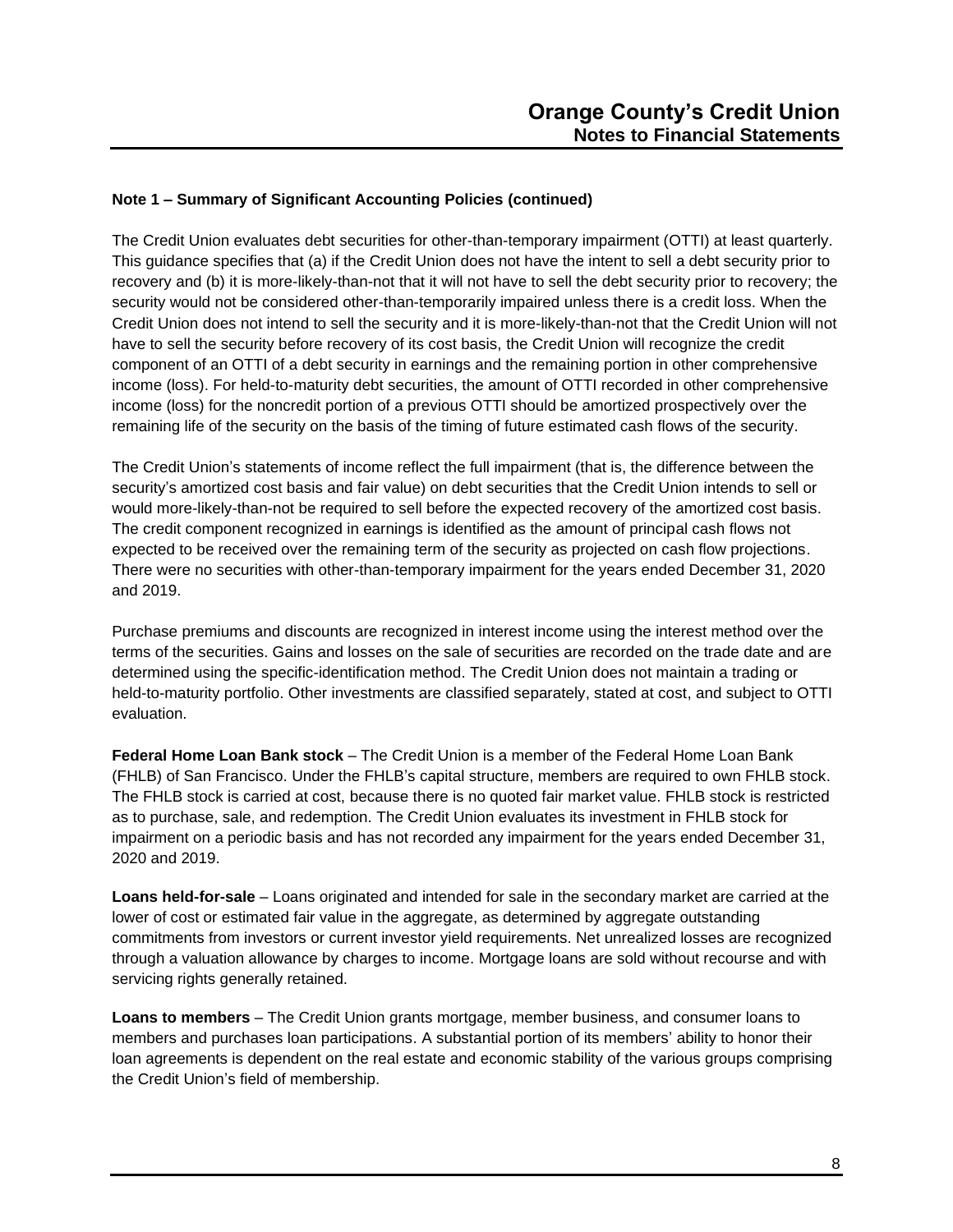Loans that the Credit Union has the intent and ability to hold for the foreseeable future are stated at unpaid principal balances, less an allowance for loan losses and net deferred loan origination fees and direct origination costs. Interest on loans is recognized over the term of the loan and is generally calculated using the simple-interest method on principal amounts outstanding.

The accrual of interest on loans is discontinued at the time a loan is 60 days delinquent, unless it is well secured and in the process of collection. Consumer loans are typically charged off no later than 180 days past due. Loans may be charged off at an earlier date if collection of principal or interest is considered doubtful. Past due loan status is based on contractual terms of the loan. In all cases, loans are placed on nonaccrual or charged off at an earlier date if management believes, after considering economic conditions, business conditions, and collection efforts, that collection of principal or interest is considered doubtful.

All interest accrued but not collected for loans that are placed on nonaccrual or charged off is reversed against interest income. The interest on these loans is accounted for on the cash-basis method, until qualifying for return to accrual. Loans are returned to accrual status when all the principal and interest amounts contractually due are brought current and future payments are reasonably assured.

Loan origination fees and direct loan origination costs are deferred, and the net fee or cost is recognized as an adjustment to interest income using the interest method (first mortgage loans) and the effective-yield method, which approximates the interest method (all other loan types) over the contractual life of the loans, adjusted for estimated prepayments based on the Credit Union's historical prepayment experience.

**Allowance for loan losses** – The allowance for loan losses is established as losses are estimated to have occurred through a provision for loan losses charged to earnings. Loan losses are charged against the allowance when management believes the uncollectability of a loan balance is confirmed. Subsequent recoveries, if any, are credited to the allowance.

The allowance for loan losses is evaluated on a regular basis by management and is based on management's periodic review of the collectability of the loans in light of historical experience, the nature and volume of the loan portfolio, adverse situations that may affect the borrower's ability to repay, estimated value of any underlying collateral, and prevailing economic conditions. This evaluation is inherently subjective in that it requires estimates that are susceptible to significant revision as more information becomes available.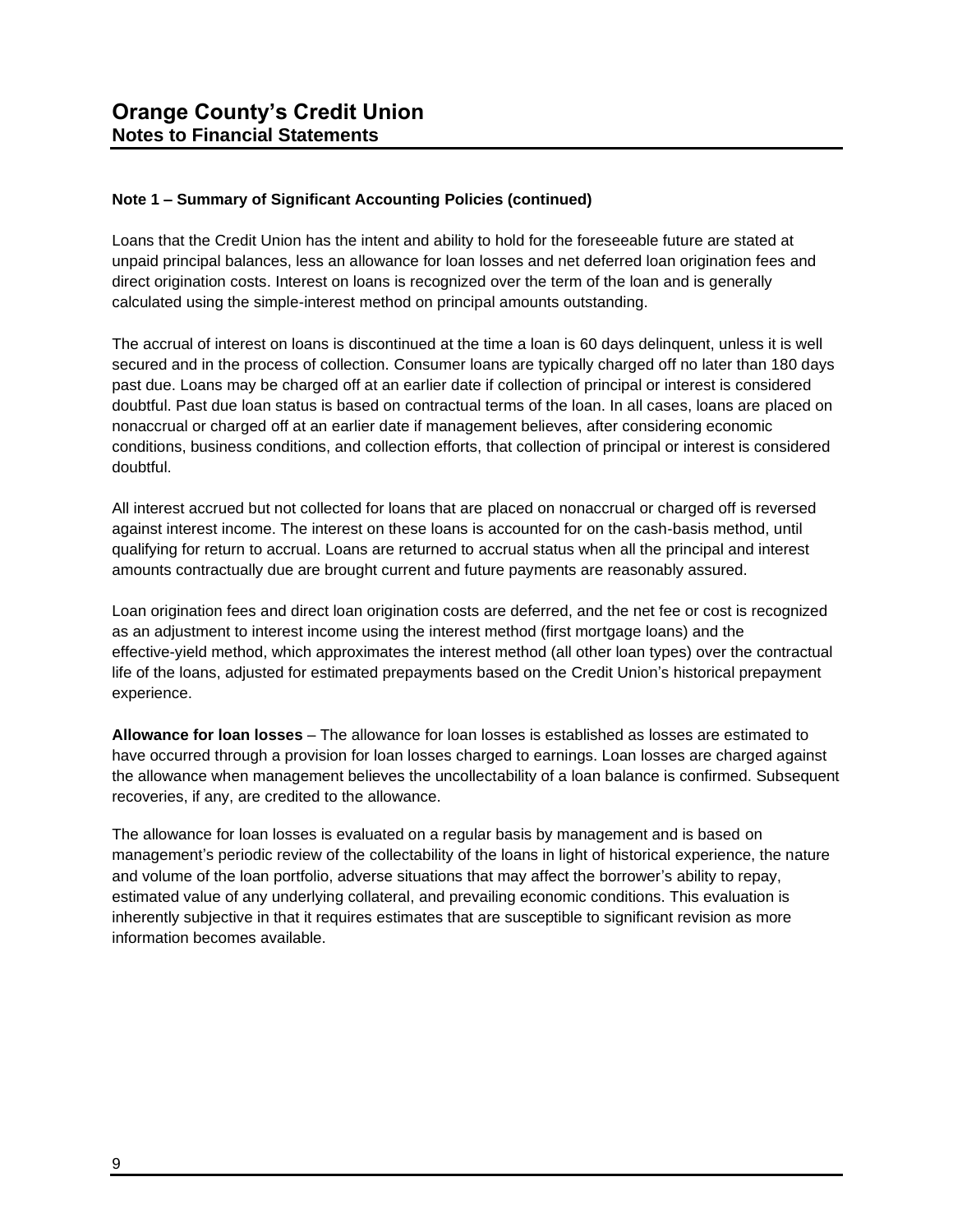The Credit Union's allowance for loan losses is that amount considered adequate to absorb probable losses in the portfolio based on management's evaluations of the size and current risk characteristics of the loan portfolio. Such evaluations consider prior loss experience, the risk rating distribution of the portfolios, the impact of current internal and external influences on credit loss, and the levels of nonperforming loans. General allowances are established for loans that can be grouped into pools based on similar characteristics. In this process, general allowance factors are based on an analysis of historical charge-off experience and expected losses given default derived from the Credit Union's internal risk rating process. These factors are developed and applied to the portfolio in terms of loan type. The qualitative factors associated with the allowances are subjective and require a high degree of management judgment. Specific allowances for loan losses are established for large nonhomogeneous impaired loans on an individual basis. The specific allowance established for these loans is based on a thorough analysis of the most probable source of repayment, including the present value of the loan's expected future cash flows, the loan's estimated fair market value, or the estimated fair value of the underlying collateral. These factors include the credit quality statistics, recent economic uncertainty, losses incurred from recent events, and lagging data.

A loan is considered impaired when, based on current information and events, it is probable that the Credit Union will be unable to collect the scheduled payments of principal and interest when due according to the contractual terms of the loan agreement. Factors considered by management in determining impairment include payment status, collateral value, and the probability of collecting scheduled principal and interest payments when due. Loans that experience insignificant payment delays and payment shortfalls generally are not classified as impaired. Management determines the significance of payment delays and payment shortfalls on a case-by-case basis, taking into consideration all of the circumstances surrounding the loan and the borrower, including the length of the delay, the reasons for the delay, the borrower's prior payment record, and the amount of the shortfall in relation to the principal and interest owed. Impairment is measured by either a historical loan loss ratio for homogeneous group loans or on a loan-by-loan basis for member business and residential real estate loans by either the present value of the expected future cash flows discounted at the loan's effective interest rate, the loan's obtainable market price, or the fair value of the collateral if the loan is collateral-dependent.

Loans are reported as troubled debt restructurings (TDR) when the Credit Union grants a concession to a borrower experiencing financial difficulties that it would not otherwise consider. Examples of such concessions include extending the maturity date or providing a lower interest rate that would be normally unavailable for a transaction of similar risk. As a result of these concessions, restructured loans are impaired because the Credit Union will not collect all amounts due, both principal and interest, in accordance with the terms of the original loan agreement. Impairment allowances on restructured loans are measured by comparing the present value of expected future cash flows on the restructured loans discounted at the interest rate of the original loan agreement to the loan's carrying value or based on the current fair value of the collateral, less cost to sell, if the loan is collateral-dependent. These impairment allowances are recognized as a specific component of the allowance for loan losses.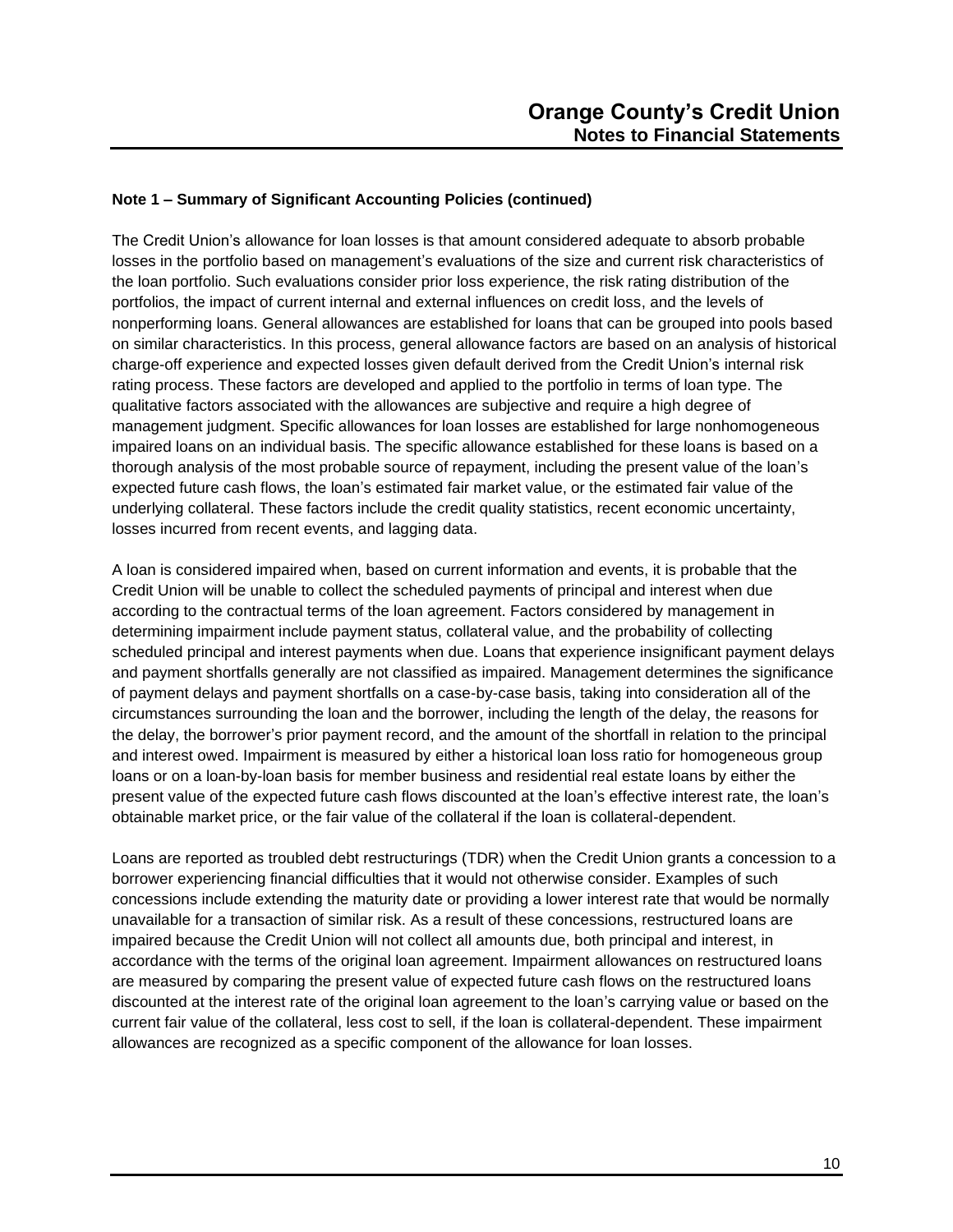Large groups of smaller balance homogeneous loans are collectively evaluated for impairment. Accordingly, the Credit Union does not separately identify individual consumer loans for impairment disclosures. Regulatory agencies, as an integral part of their examination process, periodically review the Credit Union's allowance for loan losses and may require the Credit Union to make additions to the allowance based on their judgment about information available to them at the time of their examination.

The Coronavirus Aid, Relief, and Economic Security Act of 2020 (CARES Act), signed into law on March 27, 2020, provided guidance around the modification of loans as a result of the Coronavirus Disease 2019 (COVID-19) pandemic, which outlined, among other criteria, that short-term modifications made on a good faith basis to borrowers who were current as defined under the CARES Act prior to any relief, are not TDRs, considered past due nor non-accrual. This includes short-term (up to 12 months) modifications such as payment deferrals, fee waivers, extensions of repayment terms, or other delays in payment that are insignificant. To qualify as an eligible loan under the CARES Act, a loan modification must be (1) related to the COVID-19 pandemic; (2) executed on a loan that was not more than 30 days past due as of December 31, 2019; and (3) executed between March 1, 2020, and the earlier of (A) 60 days after the date of termination of the National Emergency by the President or (B) December 31, 2020. On December 27, 2020, H.R. 133 Consolidated Appropriations Act, 2021 was signed into law which extended the modification timeline to January 1, 2022.

**Servicing** – Servicing assets are recognized separately when mortgage servicing rights are acquired through purchase or through sale of financial assets. Servicing rights resulting from the sale or securitization of loans originated by the Credit Union are initially measured at fair value at the date of transfer. The Credit Union subsequently records servicing assets at amortized cost, with related amortization recorded into earnings over the estimated remaining weighted-average useful life of the servicing rights.

Servicing assets are evaluated for impairment based on the fair value of the rights as compared to amortized cost. Impairment is determined by stratifying rights into tranches based on predominant risk characteristics, such as interest rate, loan type, and investor type. Impairment is recognized through a valuation allowance for an individual tranche, to the extent that fair value is less than the capitalized amount for the tranche. The valuation allowance is adjusted to reflect changes in the measurement of impairment after the initial measurement of impairment, unless the impairment is permanent. Changes in valuation allowances are reported in noninterest income on the statements of income. If the Credit Union later determines that all or a portion of the impairment no longer exists for a particular tranche, a reduction of the allowance may be recorded as an increase to income. There was no permanent impairment recognized for the years ended December 31, 2020 and 2019.

Servicing fee income for serviced loans is based on a contractual percentage of the outstanding principal and is recorded as income when earned.

**Mortgage commitment derivatives** – The Credit Union enters into commitments to originate mortgage loans whereby the interest rate on the loan is determined prior to funding (rate lock commitments). Rate lock commitments on mortgage loans that are intended to be sold are considered to be derivatives and are, therefore, recorded at fair value with changes in fair value recorded in earnings.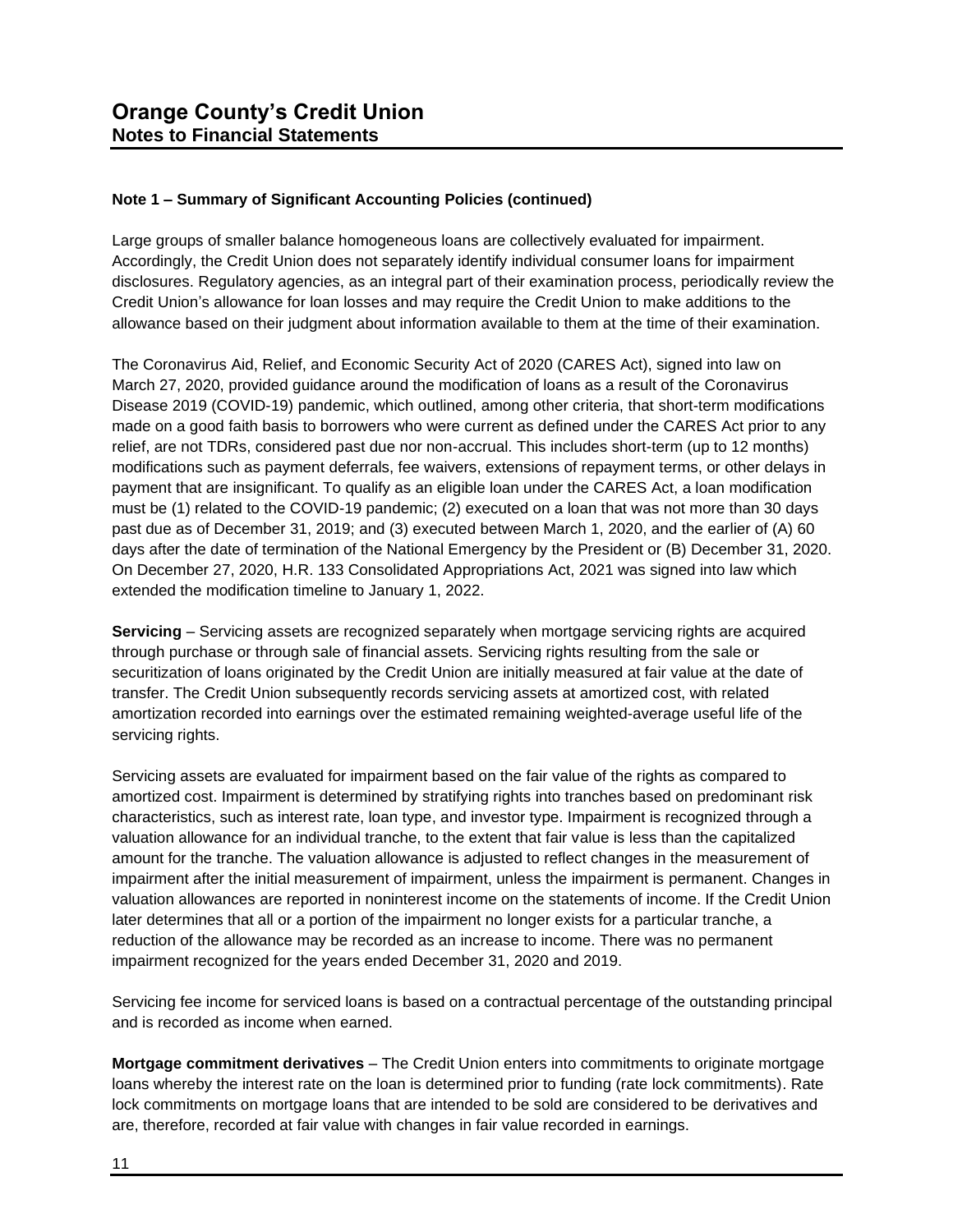The Credit Union sells a portion of the mortgage loans that it originates. Those loans are classified as loans held-for-sale. The commitments to sell (forward sale commitments) are considered to be derivatives and are recorded at fair value with changes in fair value recorded in earnings.

**Derivatives** – At the inception of a derivative contract, the Credit Union designates the derivative as one of three types based on the Credit Union's intentions and belief as to likely effectiveness as a hedge. These three types are (1) a hedge of the fair value of a recognized asset or liability or of an unrecognized firm commitment (fair value hedge), (2) a hedge of a forecasted transaction or the variability of cash flows to be received or paid related to a recognized asset or liability (cash flow hedge), or (3) as instrument with no hedging designation (stand-alone derivative).

For a fair value hedge, the gain or loss on the derivative, as well as the offsetting loss or gain on the hedged item attributable to the hedged risk, are recognized in current earnings as fair values change. For a cash flow hedge, the gain or loss on the derivative is reported in other comprehensive income and is reclassified into earnings in the same periods during which the hedged transaction affects earnings. Changes in the fair value of derivatives that do not qualify for hedge accounting are reported currently in earnings, as noninterest income.

Net settlements on derivatives that qualify for hedge accounting are recorded in interest income or interest expense, based on the item being hedged. Net cash settlements on derivatives that do not qualify for hedge accounting are reported in noninterest income.

At the inception of a hedge, the Credit Union documents certain items, including but not limited to the following: the relationship between hedging instruments and hedged items, Credit Union risk management objectives, and hedging strategies. Documentation includes linking all derivatives designated as fair value hedges to specific assets and liabilities on the statement of financial condition or to specific forecasted transactions.

Hedge accounting is discontinued prospectively when (1) a derivative is no longer highly effective in offsetting changes in the fair value or cash flow of a hedge item, (2) a derivative expires or is sold, (3) a derivative is de-designated as a hedge, because it is unlikely that a forecasted transaction will occur, or (4) it is determined that designation of a derivative as a hedge is no longer appropriate. For derivative instruments not designated as hedging instruments, the gain or loss on the derivative is recognized in current earnings during the period of change.

During the year ended December 31, 2019, the Credit Union executed an interest rate swap derivative and designated it as a fair value hedge, see Note 7 for additional disclosures.

**Off-balance-sheet credit-related financial instruments** – In the ordinary course of business, the Credit Union has entered into commitments to extend credit. Such financial instruments are recorded when they are funded.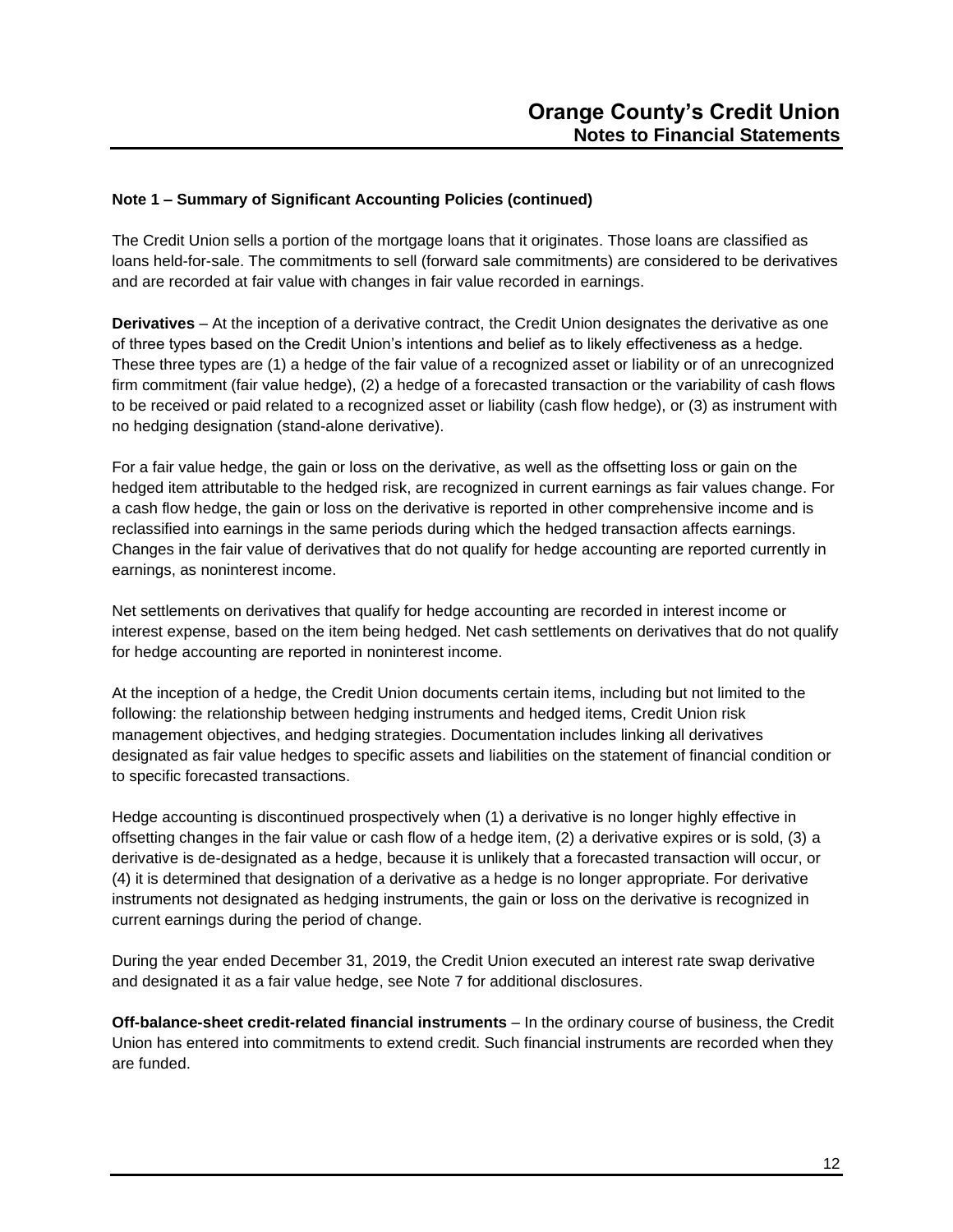**Collateral in process of liquidation and foreclosed assets** – Assets acquired through, or in lieu of, loan repossession or foreclosure are held for sale and are initially recorded at fair value less estimated costs to sell at the date of repossession or foreclosure, establishing a new cost basis. Subsequent to repossession or foreclosure, valuations are periodically performed by management and the assets are carried at the lower of carrying amount or fair value less costs to sell. Revenue and expenses from operations and changes in the valuation allowance are included in net expenses.

**Transfers of financial assets** – Transfers of an entire financial asset, a group of financial assets, or a participating interest in an entire financial asset are accounted for as sales when control over the assets has been relinquished. Control over transferred assets is deemed to be surrendered when (1) the assets have been isolated from the Credit Union, (2) the transferee obtains the right to pledge or exchange the transferred assets, and (3) the Credit Union does not maintain effective control over the transferred assets through an agreement to repurchase them before maturity.

**Premises and equipment** – Land is carried at cost. Buildings and improvements, furniture and equipment, and leasehold improvements are carried at cost, less accumulated depreciation and amortization. Buildings and improvements and furniture and equipment are depreciated using the straight-line method over the estimated useful lives of the assets, which range from 2 to 55 years. The cost of leasehold improvements is amortized using the straight-line method over the terms of the related leases or the expected terms of the leases, if shorter. Expected terms include lease option periods to the extent that the exercise of such options is reasonably assured.

**Impairment of long-lived assets** – Long-lived assets are reviewed for impairment whenever events or changes in circumstances indicate that the carrying amount of an asset may not be recoverable. Management reviews all material assets annually for possible impairment. If such assets are considered to be impaired, the impairment recognized is measured as the amount by which the carrying amount of the assets exceeds the estimated fair value of the assets.

**NCUSIF deposit** – The deposit in the National Credit Union Share Insurance Fund (NCUSIF) is in accordance with National Credit Union Administration (NCUA) regulations, which require the maintenance of a deposit by each insured credit union in an amount equal to 1% of its insured shares. The deposit would be refunded to the Credit Union if its insurance coverage is terminated, it converts to insurance coverage from another source, or the operations of the fund are transferred from the NCUA board.

**NCUSIF insurance premiums** – A credit union is required to pay an annual insurance premium based on a percentage of its total insured shares as declared by the NCUA board, unless the payment is waived by the NCUA board.

**Members' share and savings accounts** – Members' share and savings accounts are subordinated to all other liabilities of the Credit Union upon liquidation. Interest on members' share and savings accounts is based on available earnings at the end of a dividend period and is not guaranteed by the Credit Union. Interest rates on members' share and savings accounts are set by management, based on an evaluation of current and future market conditions.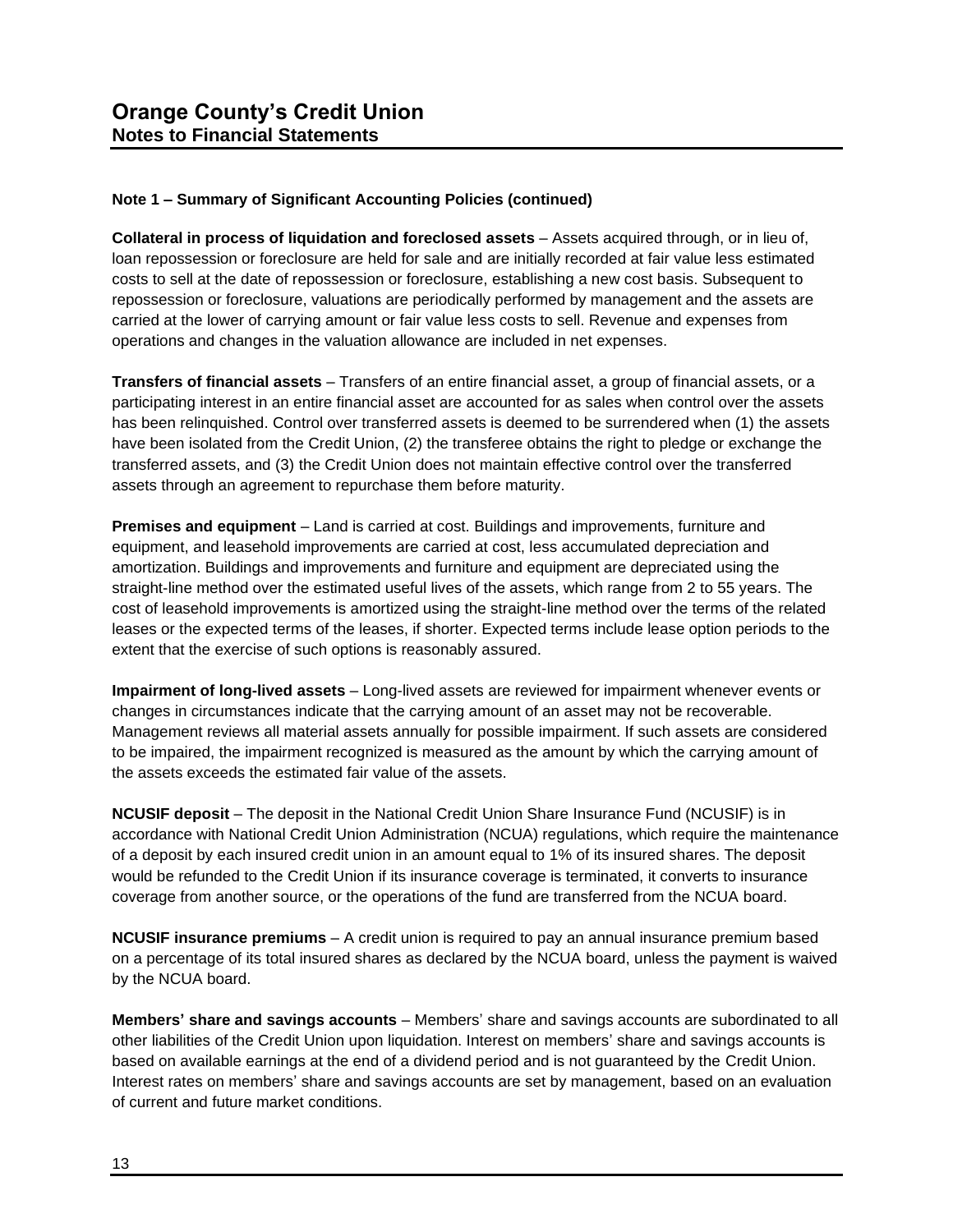**Members' equity** – The Credit Union is required, by regulation, to maintain a statutory regular reserve. This reserve, which represents a regulatory restriction of retained earnings, is not available for the payment of interest.

**Income taxes** – The Credit Union is exempt, by statute, from federal and state income taxes.

The Credit Union is a tax-exempt entity under Internal Revenue Code 501(c)(14), but may be subject to taxation on income unrelated to the Credit Union's exempt function. State-chartered credit unions should pay income tax on certain types of net taxable income from activities that taxing authorities consider unrelated to the purpose for which the Credit Union was granted nontaxable status. The Credit Union has filed Unrelated Business Income Tax (UBIT) returns (990-T) in the past, which has resulted in no income taxes paid for the years ended December 31, 2020 or 2019. In addition, there were no material uncertain tax positions at December 31, 2020 and 2019.

The Credit Union recognizes the tax benefit from uncertain tax positions, if any, only if it is more-likely-than-not that the tax positions will be sustained on examination by the tax authorities, based on the technical merits of the position. The tax benefit is measured based on the largest benefit that has a greater than 50% likelihood of being realized upon ultimate settlement. The Credit Union recognizes interest accrued and penalties related to unrecognized tax benefits as an administrative expense. The Credit Union had no unrecognized tax benefits at December 31, 2020 or 2019. During the years ended December 31, 2020 and 2019, the Credit Union recognized no interest and penalties.

A tax-exempt organization information return, unrelated business income tax return, and California income tax return are filed annually with the applicable tax jurisdictions.

As of December 31, 2020, the Credit Union had net operating loss carryforwards available to offset approximately \$7.7 million of future unrelated business income taxes. The carryforwards expire in approximately 10 to 20 years. The tax asset representing the value of the net operating loss carryforwards has been offset by a full valuation allowance as of December 31, 2020 and 2019. There is uncertainty as to whether the Credit Union's deferred tax assets will become available to offset future tax liabilities. While there is the potential for some of the deferred tax asset to be utilized prospectively as of December 31, 2020, the amount is immaterial.

**Pension plan – 401(k)** – The Credit Union has a qualified 401(k) plan covering substantially all of its employees. The Credit Union matches a portion of employees' wage reductions, which is recorded in compensation and benefits expense in the statements of income.

**Pension plan – deferred compensation plan** – The Credit Union has nonqualified deferred compensation plans for members of management. Under the 457(b) nonqualified plan, the Credit Union makes discretionary contributions and employees are allowed to contribute to the plan. The Credit Union contributes 100% of funds to the 457(f) nonqualified deferred compensation plan. Gains and losses for the 457(b) nonqualified plan and 457(f) nonqualified plan are recorded through noninterest income on the statement of income.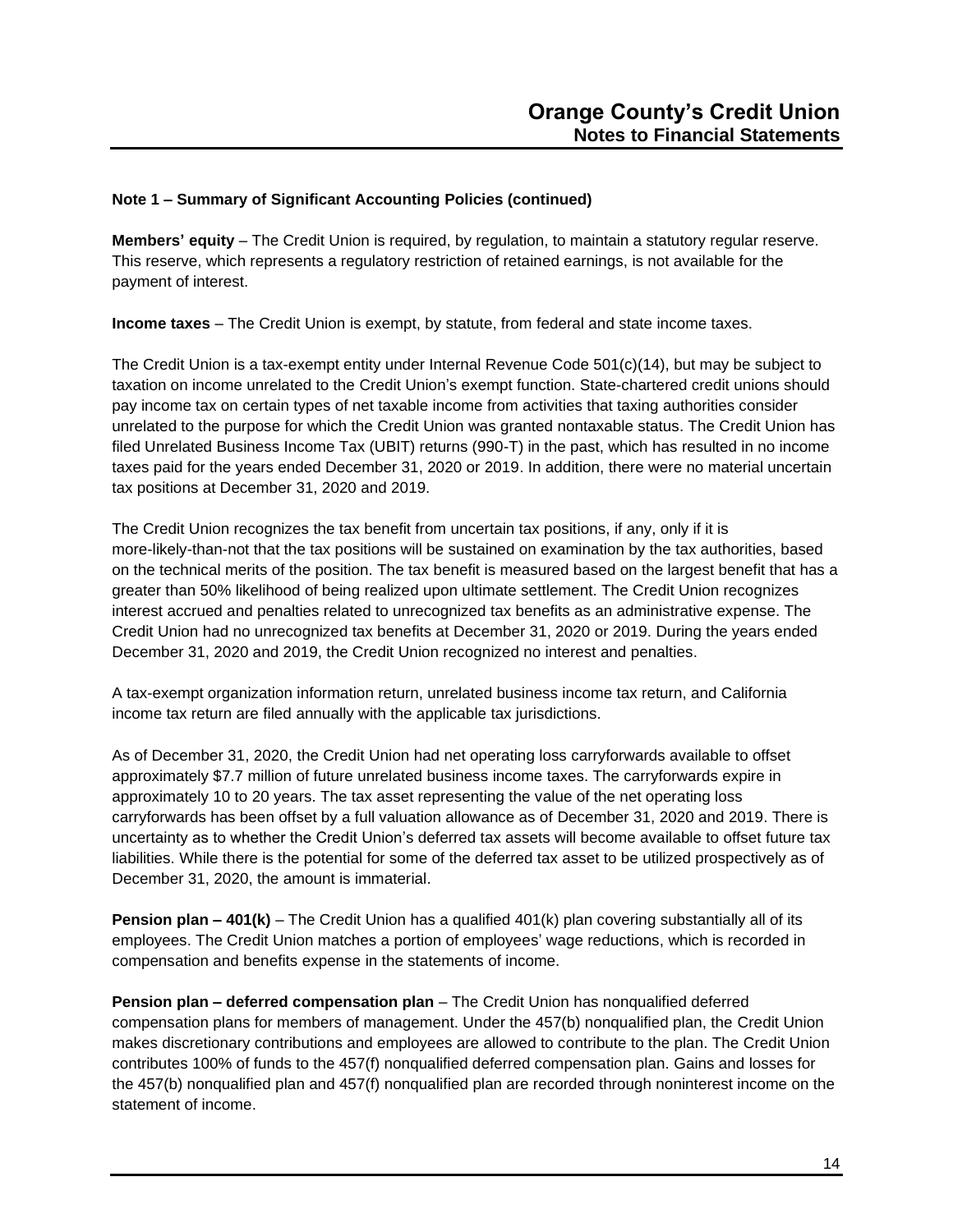**Life insurance policies** – Life insurance policies held as part of the Credit Union's deferred compensation plan are carried at their cash surrender value.

**Advertising costs** – Advertising costs are charged to operations when incurred and totaled approximately \$1,561,000 and \$1,760,000 for the years ended December 31, 2020 and 2019, respectively.

**Comprehensive income (loss)** – Accounting principles generally require that recognized revenue, expenses, gains, and losses be included in net income. Certain changes in assets and liabilities, such as unrealized gains and losses on available-for-sale securities, are reported as a separate component of the members' equity section of the statements of financial condition. The Credit Union has only one component of comprehensive income (loss) for 2020 and 2019.

**Fair value measurements** – The fair value measurement standard provides a comprehensive framework for measuring fair value and expands disclosures for assets and liabilities reported at fair value. Specifically, it sets forth a definition of fair value and establishes a hierarchy prioritizing the inputs to valuation techniques, giving the highest priority to quoted prices in active markets for identical assets and liabilities and the lowest priority to unobservable value inputs.

**Recent accounting pronouncements** – In February 2016, the Financial Accounting Standards Board (FASB) issued Accounting Standards Update (ASU) 2016-02, *Leases (Topic 842).* This topic was newly created and supersedes Topic 840, *Leases*. ASU 2016-02 primarily affects the way lessees account for leases, with minimal changes to lessor accounting. The guidance requires the Credit Union, as lessee, to recognize the lease assets and lease liabilities arising from operating leases in the statements of financial condition, which will result in a gross up of assets and liabilities on the balance sheet. In June 2020, The Board issued an update as a limited deferral in response to the COVID-19 pandemic. The effective date of this ASU was delayed one year to annual and interim periods, beginning after December 15, 2021. The Credit Union is currently evaluating the impact on the financial statements.

In September 2016, the FASB issued ASU 2016-13, *Financial Instruments—Credit Losses (Topic 326): Measurement of Credit Losses on Financial Instruments*. The amendments replace the incurred loss impairment methodology in current U.S. GAAP with a methodology that reflects expected credit losses and requires consideration of a broader range of reasonable and supportable information to inform credit loss estimates. ASU 2016-13 is effective for the Credit Union on January 1, 2023. The Credit Union is actively assessing the data and the model needs and are evaluating the impact of adopting the amendment. The Credit Union expects to recognize a one-time cumulative effect adjustment to the allowance for loan losses as of the beginning of the first reporting period in which the new standard is effective, but cannot yet determine the magnitude of any such one-time adjustment or the overall impact of the new guidance on the financial statements.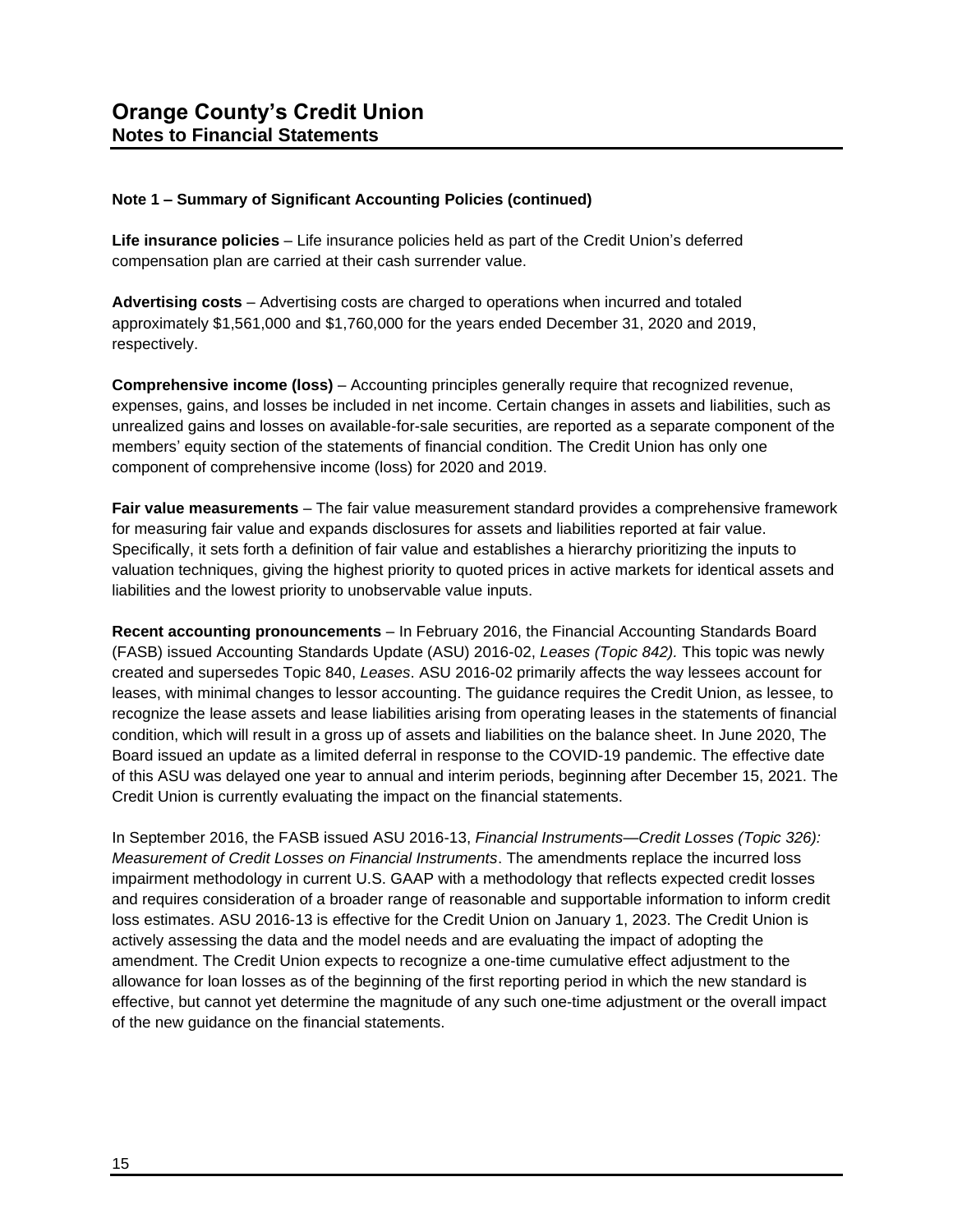**Subsequent events** – Subsequent events are events or transactions that occur after the date of the statement of financial condition but before the financial statements are issued. Recognized subsequent events are events or transactions that provide additional evidence about conditions that existed at the date of the statement of financial condition, including the estimates inherent in the process of preparing financial statements. Nonrecognized subsequent events are events that provide evidence about conditions that did not exist at the date of the statement of financial condition but arose after that date. Management has reviewed subsequent events through March 29, 2021, the date the financial statements were issued.

### **Note 2 – Investment Securities**

The amortized cost and fair value of investment securities available-for-sale are as follows (dollars in thousands):

|                                                    |              |    | Gross      | Gross       |              |
|----------------------------------------------------|--------------|----|------------|-------------|--------------|
|                                                    | Amortized    |    | Unrealized | Unrealized  | Fair         |
| December 31, 2020                                  | Cost         |    | Gains      | Losses      | Value        |
| U.S. government and federal agency securities      | \$<br>60,022 | \$ | 102        | \$<br>(214) | \$<br>59,910 |
| Federal agency mortgage-backed securities          | 97,220       |    | 2,036      | (16)        | 99,240       |
| Federal agency collateralized mortgage obligations | 22,693       |    | 433        | (13)        | 23,113       |
|                                                    | 179,935      | S  | 2,571      | (243)       | 182,263      |
|                                                    |              |    | Gross      | Gross       |              |
|                                                    | Amortized    |    | Unrealized | Unrealized  | Fair         |
| December 31, 2019                                  | Cost         |    | Gains      | Losses      | Value        |
| U.S. government and federal agency securities      | \$<br>30,228 | \$ | 33         | \$<br>(212) | \$<br>30,049 |
| Federal agency mortgage-backed securities          | 77,363       |    | 329        | (246)       | 77,446       |
|                                                    |              |    |            |             |              |
| Federal agency collateralized mortgage obligations | 32,524       |    | 71         | (142)       | 32,453       |

At December 31, 2020, securities valued at approximately \$159,676,000 were pledged as collateral against a line of credit with the Federal Home Loan Bank. At December 31, 2020, securities carried at approximately \$9,799,000 were pledged as collateral against a line of credit with the Federal Reserve Bank (FRB). At December 31, 2019, securities valued at approximately \$107,557,000 were pledged as collateral against a line of credit with the Federal Home Loan Bank. At December 31, 2019, securities carried at approximately \$20,296,000 were pledged as collateral against a line of credit with the FRB. There were no sales of available-for-sale securities for the years ended December 31, 2020 and 2019.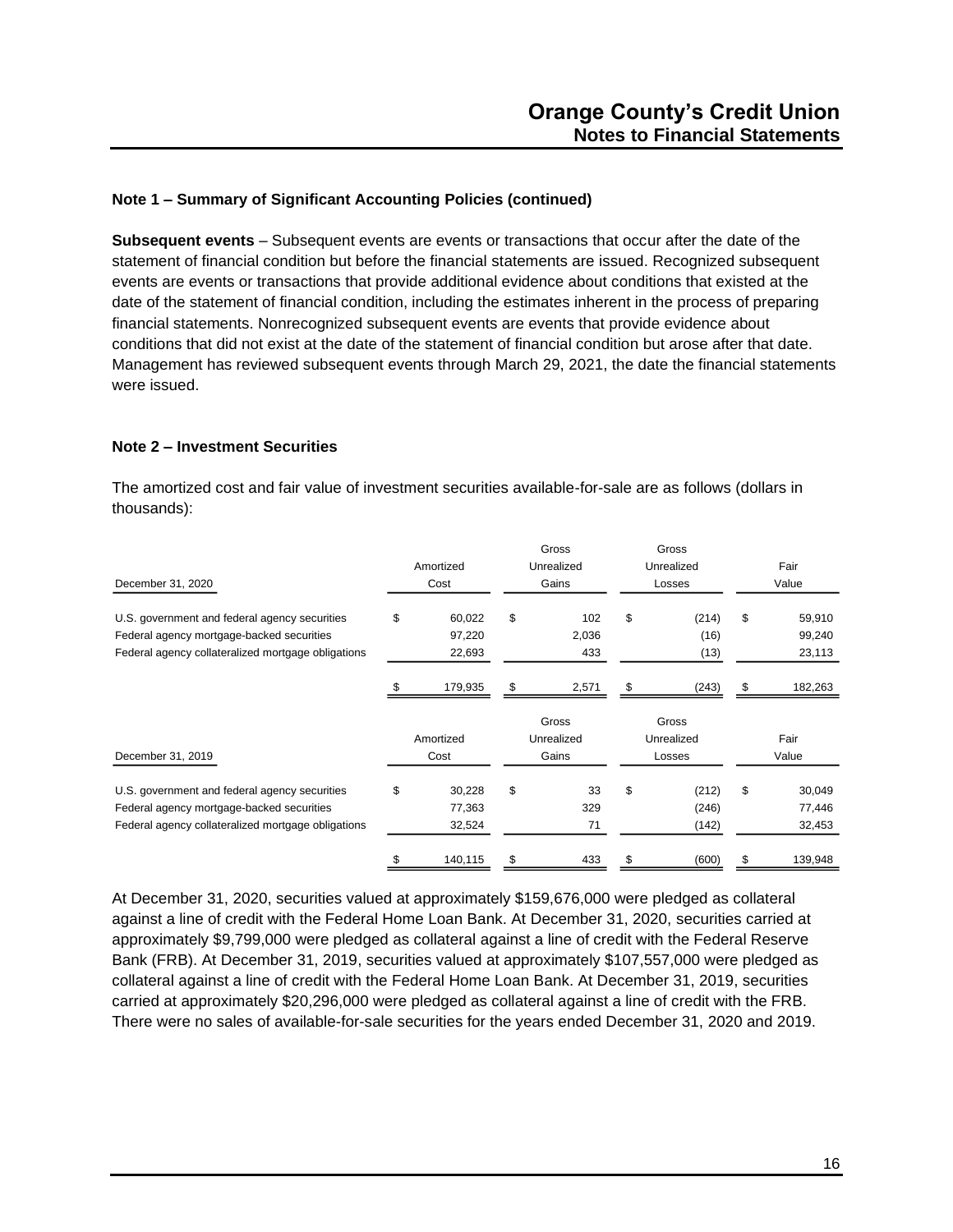### **Note 2 – Investment Securities (continued)**

The amortized cost and fair values of investment securities available-for-sale at December 31, 2020, by contractual maturity, are shown below. Expected maturities will differ from contractual maturities because borrowers may have the right to call or prepay obligations with or without call or prepayment penalties (dollars in thousands).

|                                                               | Amortized<br>Cost |                  |    | Fair<br>Value    |
|---------------------------------------------------------------|-------------------|------------------|----|------------------|
| Due in one year or less<br>Due in one year through five years | \$                | 32,497<br>25,758 | \$ | 32,565<br>25,600 |
| Due in five years through ten years                           |                   | 1,767            |    | 1,745            |
|                                                               |                   | 60,022           |    | 59,910           |
| Federal agency mortgage-backed securities                     |                   | 97,220           |    | 99,240           |
| Federal agency collateralized mortgage obligations            |                   | 22,693           |    | 23,113           |
|                                                               |                   | 179,935          |    | 182,263          |

Information pertaining to available-for-sale securities with gross unrealized losses at December 31, aggregated by investment category and length of time that individual investment securities have been in a continuous loss position, is as follows (dollars in thousands):

|                                                                                                                                                  | Less Than 12 Months |                               |    | Greater Than 12 Months  |    |                               |    |                            |  |
|--------------------------------------------------------------------------------------------------------------------------------------------------|---------------------|-------------------------------|----|-------------------------|----|-------------------------------|----|----------------------------|--|
| December 31, 2020                                                                                                                                |                     | Gross<br>Unrealized<br>Losses |    | Fair<br>Value           |    | Gross<br>Unrealized<br>Losses |    | Fair<br>Value              |  |
| U.S. government and federal agency securities<br>Federal agency mortgage-backed securities<br>Federal agency collateralized mortgage obligations | \$                  | (70)<br>(16)<br>(12)          | \$ | 4,874<br>5,610<br>4,403 | \$ | (144)<br>(1)                  | \$ | 12,240<br>5<br>3,499       |  |
|                                                                                                                                                  |                     | (98)                          | £. | 14,887                  | \$ | (145)                         | \$ | 15,744                     |  |
| December 31, 2019                                                                                                                                |                     | Gross<br>Unrealized<br>Losses |    | Fair<br>Value           |    | Gross<br>Unrealized<br>Losses |    | Fair<br>Value              |  |
| U.S. government and federal agency securities<br>Federal agency mortgage-backed securities<br>Federal agency collateralized mortgage obligations | \$                  | (11)<br>(6)<br>(26)           | \$ | 3,118<br>3,643<br>5,253 | \$ | (201)<br>(240)<br>(116)       | \$ | 19,798<br>29,469<br>13,771 |  |
|                                                                                                                                                  |                     | (43)                          |    | 12,014                  |    | (557)                         |    | 63,038                     |  |

**U.S. government and federal agency** – As of December 31, 2020 and 2019, the investment portfolio included 18 and 21 securities, respectively, in an unrealized loss position, 17 and 19 of which had unrealized losses that had existed for longer than one year, respectively.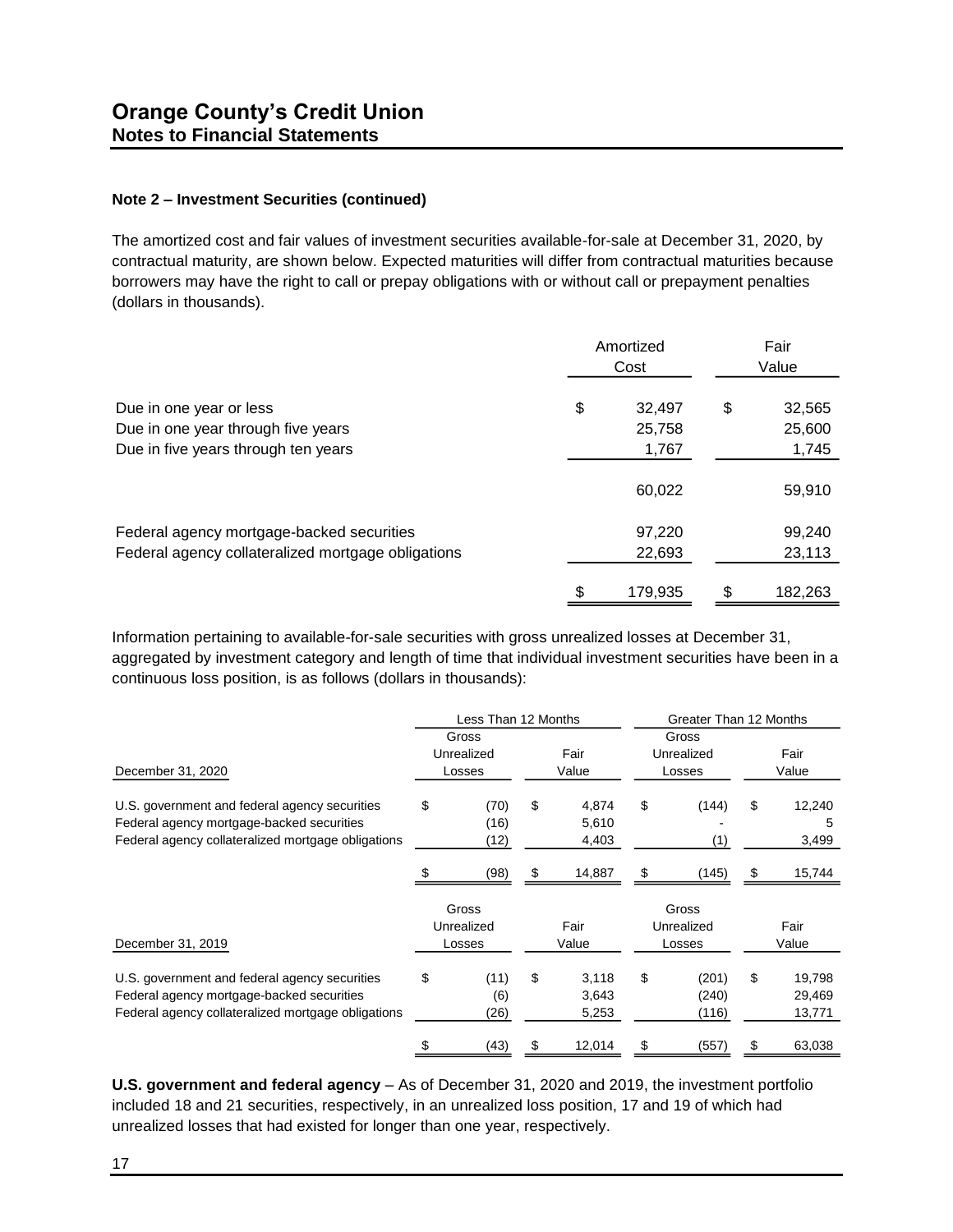### **Note 2 – Investment Securities (continued)**

**Federal agency mortgage-backed securities and collateralized mortgage obligations** – As of December 31, 2020 and 2019, the investment portfolio included 10 and 71 securities, respectively, in an unrealized loss position, 3 and 55 of which had unrealized losses that had existed for longer than one year, respectively.

The Credit Union assesses for credit impairment using a cash flow model. Based on the assessment of the expected credit losses of the security given the performance of the underlying collateral compared to the credit enhancement, the Credit Union expects to recover the entire amortized cost basis of these securities.

In analyzing an issuer's financial condition, management considers whether the securities are issued by the federal government or its agencies, whether downgrades by bond rating agencies have occurred, and the results of reviews of the issuer's financial condition.

**Other-than-temporary impairment** – The Credit Union routinely conducts periodic reviews to identify and evaluate each investment security to determine whether an OTTI has occurred. Economic models are used to determine whether an OTTI has occurred on these securities. For each security in the investment portfolio (including but not limited to those whose fair value is less than their amortized cost basis), an extensive, regular review is conducted to determine whether an OTTI has occurred. Various inputs to the economic model are used to determine whether an unrealized loss is other than temporary. Based on the assessment of the expected credit losses of the security given the performance of the underlying collateral compared to the credit enhancement, the Credit Union expects to recover the entire amortized cost basis of these securities; therefore, no OTTI is deemed necessary or reported for the years ended December 31, 2020 and 2019.

**Investment risk** – Investment securities are exposed to various risks such as interest rate, market volatility, and credit risks. Due to the level of risk associated with certain investment securities, it is possible that changes in the values of investment securities could occur in the near term and that such changes could materially affect the amounts reported in the statements of financial condition.

**Other investments** – Other investment securities at December 31 are summarized as follows (dollars in thousands):

|                                                                             | 2020 | 2019         |              |
|-----------------------------------------------------------------------------|------|--------------|--------------|
| Certificates of deposit<br>Investment in credit union service organizations |      | 200<br>1,998 | 300<br>1,998 |
|                                                                             |      | 2,198        | 2,298        |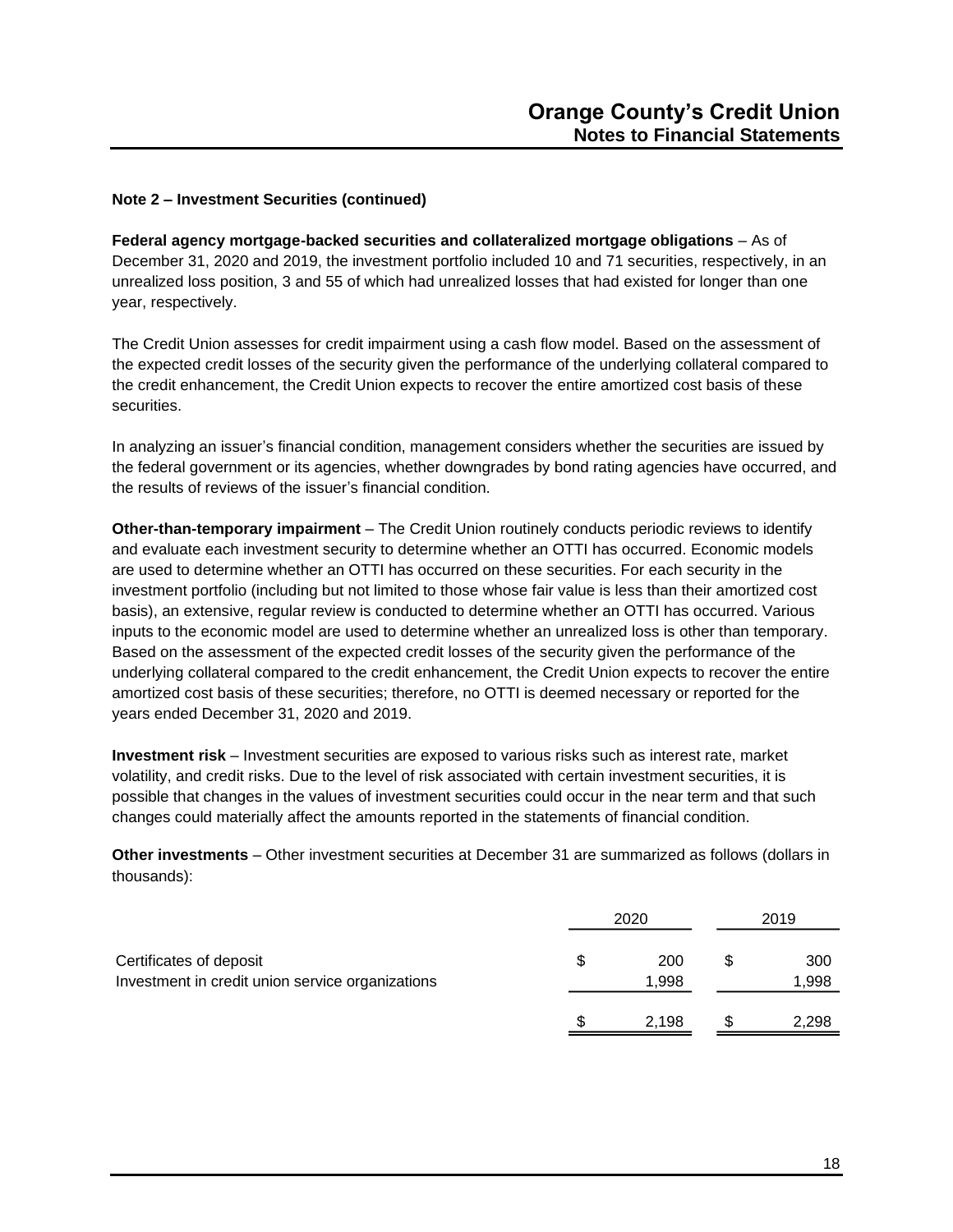### **Note 3 – Loans to Members**

The composition of loans to members at December 31 is as follows (dollars in thousands):

|                                              | 2020            | 2019 |           |  |
|----------------------------------------------|-----------------|------|-----------|--|
| Member business                              |                 |      |           |  |
| Real estate                                  | \$<br>168,966   | \$   | 168,738   |  |
| Residential real estate                      |                 |      |           |  |
| First mortgage                               | 644,789         |      | 598,147   |  |
| Second mortgage                              | 63,704          |      | 87,243    |  |
|                                              | 708,493         |      | 685,390   |  |
| Consumer                                     |                 |      |           |  |
| Auto                                         | 322,292         |      | 358,521   |  |
| Unsecured                                    | 46,107          |      | 60,705    |  |
| Other secured                                | 2,140           |      | 2,502     |  |
| Member share overdrafts                      | 287             |      | 581       |  |
|                                              | 370,826         |      | 422,309   |  |
| <b>Total loans</b>                           | 1,248,285       |      | 1,276,437 |  |
| Net deferred loan origination fees and costs | 2,132           |      | 2,156     |  |
| Basis adjustment for fair value hedge        | 1,588           |      | 794       |  |
| Allowance for loan losses                    | (9,535)         |      | (7,071)   |  |
|                                              | \$<br>1,242,470 | \$   | 1,272,316 |  |

The Credit Union has purchased loan participations originated by various entities that are secured by commercial property, other real estate, and autos to members of other credit unions. All of the loan participations were purchased without recourse and the originating entities perform all of the related loan servicing functions on these loans.

The composition of loan participations purchased at December 31 is as follows (dollars in thousands):

|                                          |    |        | 2019 |        |  |
|------------------------------------------|----|--------|------|--------|--|
| Member business – real estate            | \$ | 6,996  | S    | 14,836 |  |
| Residential real estate - first mortgage |    | 7,837  |      | 14,665 |  |
| Consumer                                 |    | 28,667 |      | 54,556 |  |
|                                          | \$ | 43,500 |      | 84,057 |  |

Loan participations sold (without recourse and with servicing retained) and excluded from the member business – real estate loan segment above totaled \$13,558,000 and \$10,700,000 at December 31, 2020 and 2019, respectively.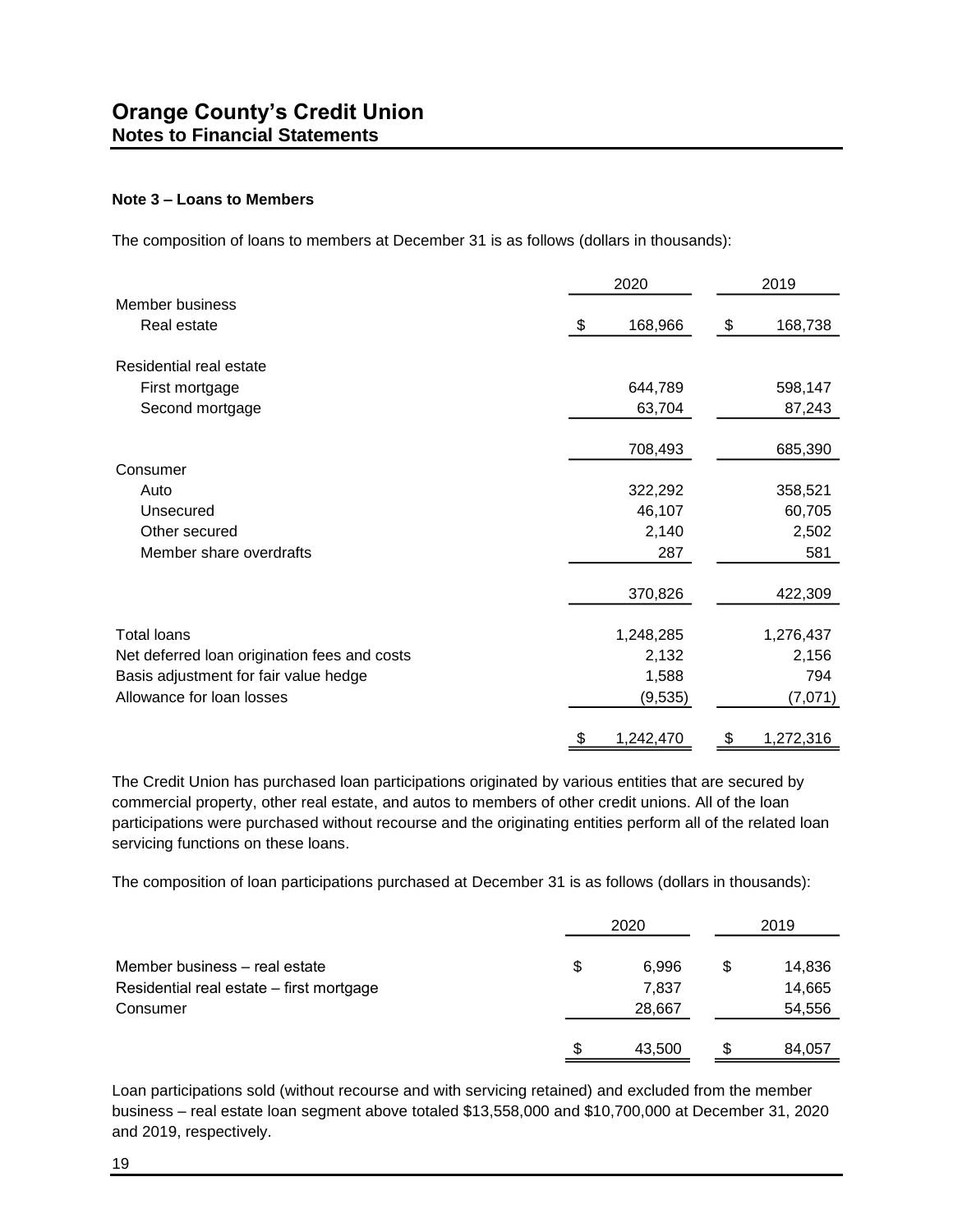Specific changes in the allowance for loan losses and recorded investment in loans by segment for the years ended December 31 are as follows (dollars in thousands):

|                                                                                                              |        |                 | December 31, 2020      |    |          |                          |
|--------------------------------------------------------------------------------------------------------------|--------|-----------------|------------------------|----|----------|--------------------------|
|                                                                                                              | Member |                 | Residential            |    |          |                          |
|                                                                                                              |        | <b>Business</b> | <b>Real Estate</b>     |    | Consumer | Total                    |
| Allowance for loan losses                                                                                    |        |                 |                        |    |          |                          |
| Beginning balance                                                                                            | \$     | 21              | \$<br>1,274            | \$ | 5,776    | \$<br>7,071              |
| Provision (benefit) for loan losses                                                                          |        | 613             | (725)                  |    | 4,578    | 4,466                    |
| Charge-offs                                                                                                  |        |                 | (18)                   |    | (3, 448) | (3,466)                  |
| Recoveries                                                                                                   |        |                 | 170                    |    | 1,294    | 1,464                    |
| Ending balance                                                                                               | S      | 634             | \$<br>701              | \$ | 8,200    | \$<br>9,535              |
| Ending balance individually evaluated for impairment                                                         | \$     |                 | \$<br>315              | \$ |          | \$<br>315                |
| Ending balance collectively evaluated for impairment                                                         |        | 634             | 386                    |    | 8,200    | 9,220                    |
|                                                                                                              | \$     | 634             | \$<br>701              | \$ | 8,200    | \$<br>9,535              |
|                                                                                                              |        |                 |                        |    |          |                          |
| Loans to members                                                                                             |        |                 |                        |    |          |                          |
| Ending balance individually evaluated for impairment<br>Ending balance collectively evaluated for impairment | \$     | 168,966         | \$<br>3,546<br>704,947 | \$ | 370,826  | \$<br>3,546<br>1,244,739 |
|                                                                                                              |        |                 |                        |    |          |                          |
|                                                                                                              |        | 168,966         | \$<br>708,493          | S  | 370,826  | \$<br>1,248,285          |
|                                                                                                              |        |                 | December 31, 2019      |    |          |                          |
|                                                                                                              |        | Member          | Residential            |    |          |                          |
|                                                                                                              |        | <b>Business</b> | <b>Real Estate</b>     |    | Consumer | Total                    |
| Allowance for loan losses                                                                                    |        |                 |                        |    |          |                          |
| Beginning balance                                                                                            | \$     | 41              | \$<br>915              | \$ | 5,113    | \$<br>6,069              |
| Provision (benefit) for loan losses                                                                          |        | (205)           | 155                    |    | 3,875    | 3,825                    |
| Charge-offs                                                                                                  |        | (25)            |                        |    | (3,736)  | (3,761)                  |
| <b>Recoveries</b>                                                                                            |        | 210             | 204                    |    | 524      | 938                      |
| <b>Ending balance</b>                                                                                        | \$     | 21              | \$<br>1,274            | \$ | 5,776    | \$<br>7,071              |
| Ending balance individually evaluated for impairment                                                         | \$     |                 | \$<br>635              | \$ |          | \$<br>635                |
| Ending balance collectively evaluated for impairment                                                         |        | 21              | 639                    |    | 5,776    | 6,436                    |
|                                                                                                              |        | 21              | \$<br>1,274            | \$ | 5,776    | \$<br>7,071              |
|                                                                                                              |        |                 |                        |    |          |                          |
| Loans to members                                                                                             |        |                 |                        |    |          |                          |
| Ending balance individually evaluated for impairment<br>Ending balance collectively evaluated for impairment | \$     | 168,738         | \$<br>5,133<br>680,257 | \$ | 422,309  | \$<br>5,133<br>1,271,304 |
|                                                                                                              |        |                 |                        |    |          |                          |
|                                                                                                              | \$     | 168,738         | \$<br>685,390          | \$ | 422,309  | \$<br>1,276,437          |

**Member business loan credit quality indicators** – As part of the ongoing monitoring of the credit quality of the Credit Union's member business loan portfolio, management tracks certain credit quality indicators including trends related to (i) the risk ratings of member business loans, (ii) the level of classified loans, (iii) net charge-offs, (iv) nonperforming loans, and (v) the general economic conditions in the market area.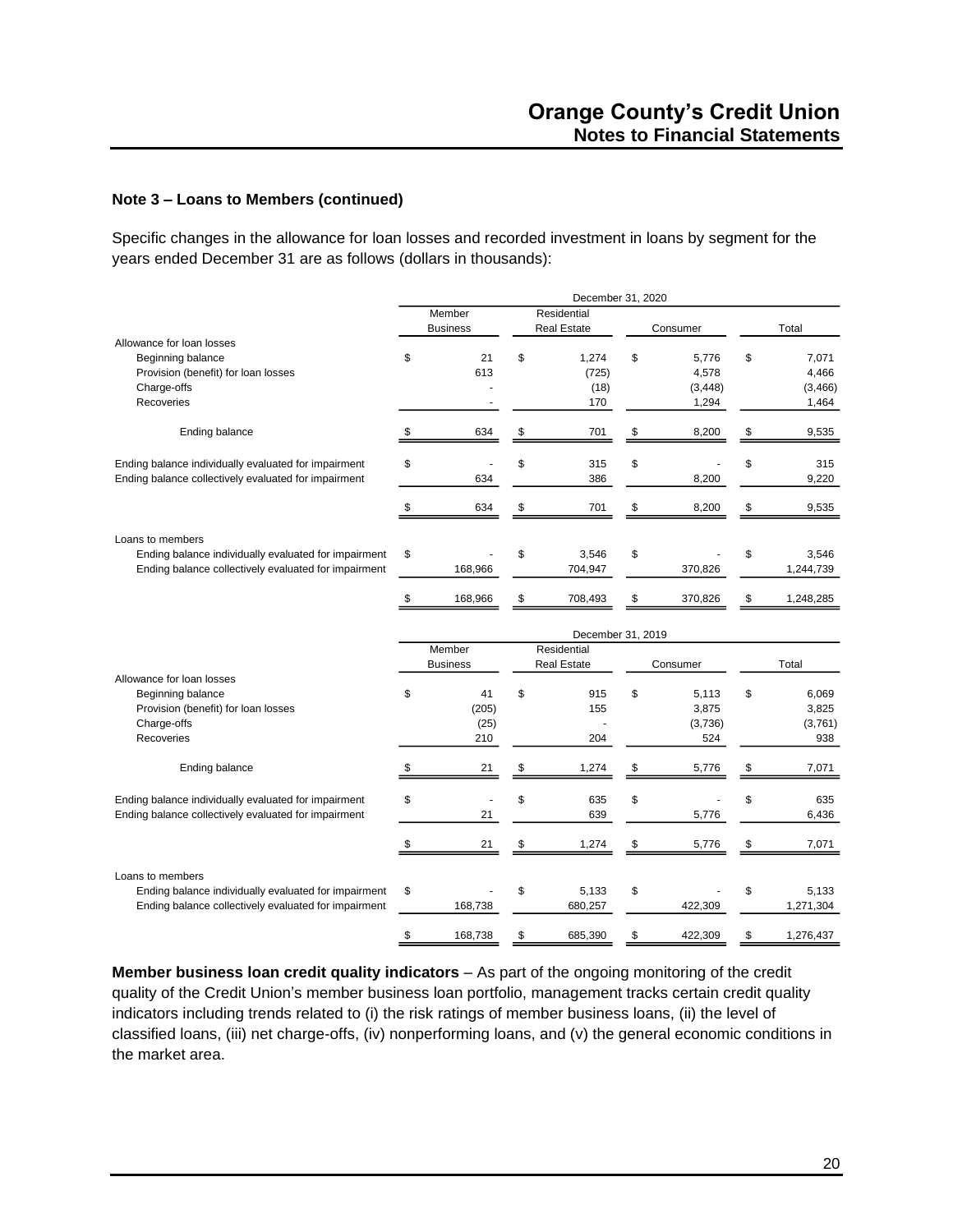Management regularly reviews and risk grades member business loans in the Credit Union's portfolio. The risk rating system allows management to classify each asset by credit quality in accordance with Credit Union policy. The Credit Union's risk grading definitions are as follows:

**Pass** – Financial condition of the borrower at minimum will have low to moderate leverage and adequate liquidity with stable to slightly declining trends. Cash flows can be less than their minimum required debt service coverage ratio (DSCR) with mitigating factors. Loan payments will be current. Collateral will have a loan-to-value at policy maximum or better. The industry outlook, at worst, could have an outlook that is uncertain.

**Special mention** – Financial condition of the borrower may be marginal with liquidity and/or equity trends declining. Cash flows may be below the Credit Union's policy minimums or negative and loan payments will not exceed 59 days past due. Collateral may have a loan-to-value exceeding the Credit Union's policy of 80%. The industry outlook would be in a declining environment.

**Substandard** – Financial condition of the borrower shows negative trends with highly leveraged loans, poor liquidity, and equity. Cash flows will be negative and loan payments will not exceed 89 days past due. Collateral will have a loan-to-value exceeding the Credit Union's policy of 80% with minimal equity. The industry outlook would be showing problems at this point. There were no loans classified as Substandard at December 31, 2020.

**Doubtful** – Financial condition of the borrower will be a negative net worth position. Cash flows could be significantly negative and loan payments could be more than 90 days past due. Legal action would be starting at this point. Collateral will have a loan-to-value exceeding the Credit Union's policy with little to no equity. The industry outlook would be fragmented at this point. There were no loans classified as Doubtful at December 31, 2020 or 2019.

**Loss** – Loans in this classification are considered uncollectible and of such little value that their continuance as loans is not warranted. There were no loans classified as Loss at December 31, 2020 or 2019.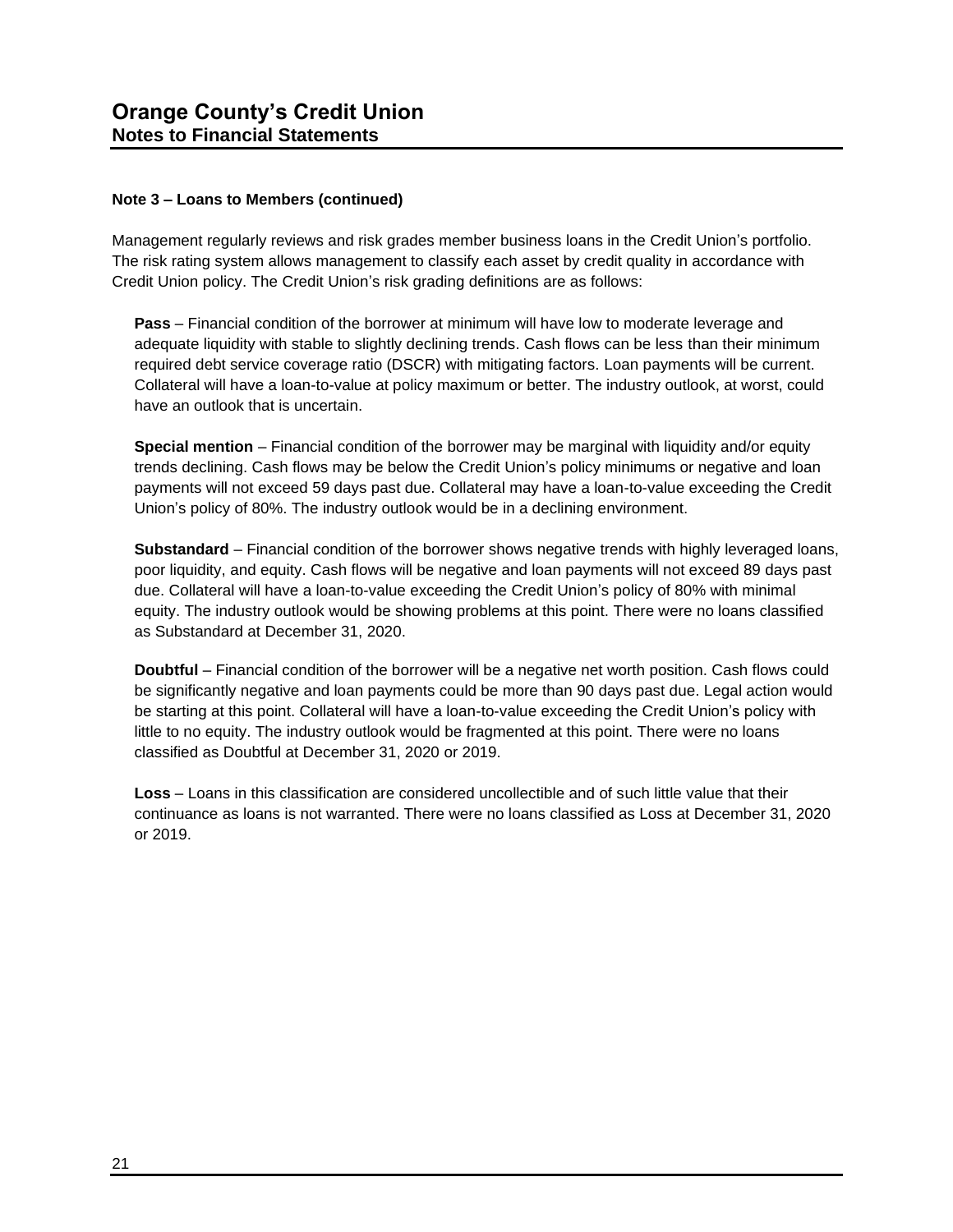**Member business credit exposure** – The credit risk profile of member business loans is monitored by internally assigned risk ratings by class, and by performing and nonperforming groupings. Management tracks the loan's performance and when the loan becomes 30 days past due, the loan is classified as a nonperforming loan. Member business loans summarized by risk rating and performing status at December 31 is as follows (dollars in thousands):

|                             |     | 2020          |    | 2019    |  |  |
|-----------------------------|-----|---------------|----|---------|--|--|
| Real estate                 |     |               |    |         |  |  |
| Pass                        | \$  | 163,696       | \$ | 168,625 |  |  |
| Special mention             |     | 5,270         |    | 113     |  |  |
| Substandard                 |     |               |    |         |  |  |
|                             | \$. | 168,966       | \$ | 168,738 |  |  |
|                             |     | 2020          |    | 2019    |  |  |
| Performing<br>Nonperforming | \$  | 168,885<br>81 | \$ | 168,738 |  |  |
|                             | \$  | 168,966       | \$ | 168,738 |  |  |

**Residential real estate and consumer loan credit quality indicators** – As part of the ongoing monitoring of the credit quality of the Credit Union's residential real estate and consumer loan portfolios, management tracks certain credit quality indicators based on whether these loans are performing or nonperforming. To differentiate these categories, management tracks the loan's performance and when the loan becomes 60 days past due, the loan is classified as a nonperforming loan.

**Residential real estate credit exposure** – The residential real estate credit risk profile based on payment activity by class at December 31 is as follows (dollars in thousands):

| 2020                        | First Mortgage |                  | Second Mortgage     | Total |                  |  |
|-----------------------------|----------------|------------------|---------------------|-------|------------------|--|
| Performing<br>Nonperforming | \$             | 639,751<br>5,038 | \$<br>63,511<br>193 | \$    | 703,262<br>5,231 |  |
|                             | \$             | 644,789          | \$<br>63,704        | \$    | 708,493          |  |
| 2019                        |                |                  |                     |       |                  |  |
| Performing<br>Nonperforming | \$             | 593,445<br>4,702 | \$<br>87,243        | \$    | 680,688<br>4,702 |  |
|                             | \$             | 598,147          | \$<br>87,243        | \$    | 685,390          |  |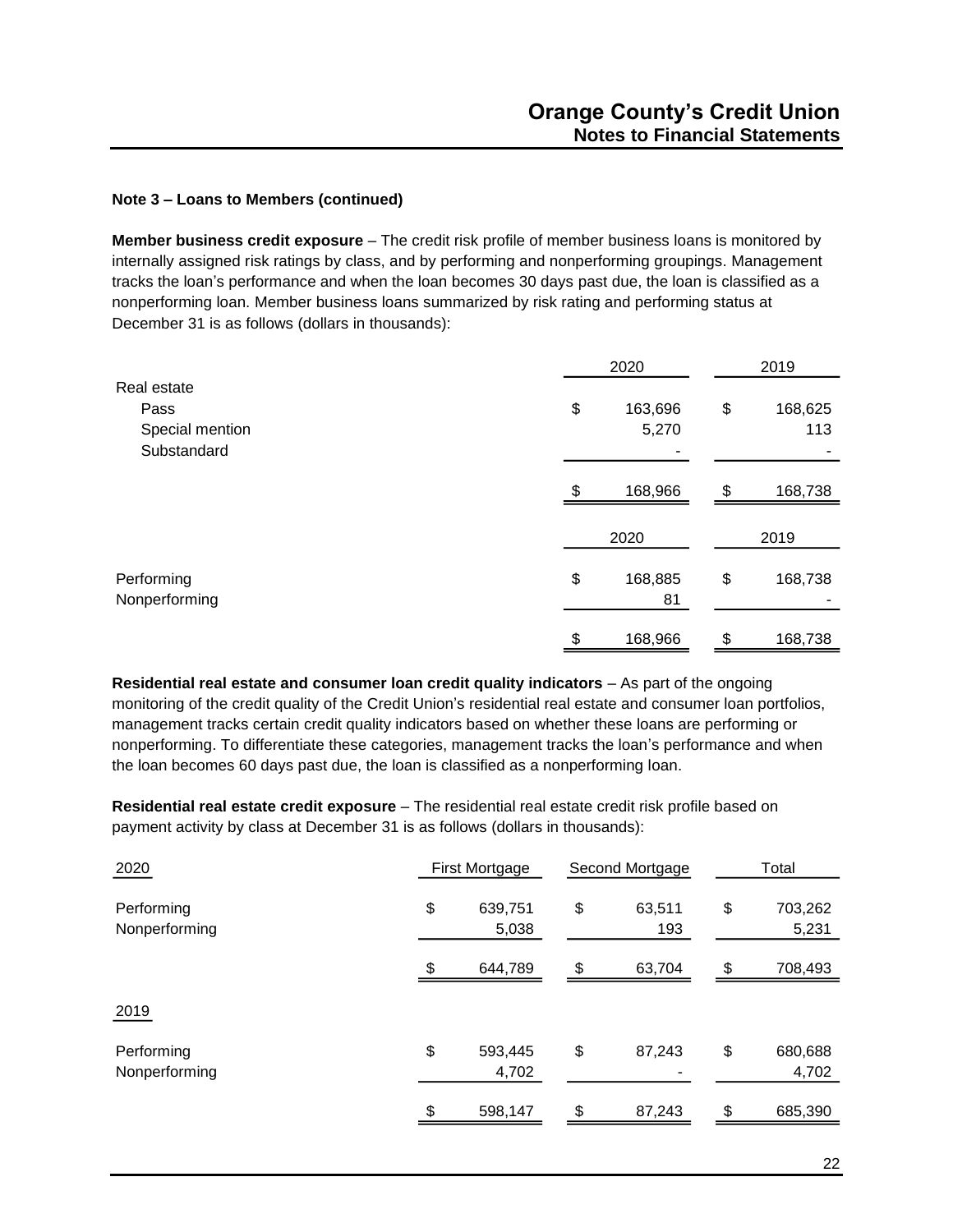**Consumer credit exposure** – The consumer loan credit risk profile based on payment activity by class at December 31 is as follows (dollars in thousands):

| 2020                        | Auto                 | Unsecured           | <b>Other Secured</b>                    | <b>Member Share</b><br>Overdrafts | Total                  |
|-----------------------------|----------------------|---------------------|-----------------------------------------|-----------------------------------|------------------------|
| Performing<br>Nonperforming | \$<br>321,509<br>783 | \$<br>45,920<br>187 | \$<br>2,140<br>$\overline{\phantom{0}}$ | \$<br>287                         | \$<br>369,856<br>970   |
|                             | \$<br>322,292        | \$<br>46,107        | \$<br>2,140                             | \$<br>287                         | \$<br>370,826          |
| 2019                        |                      |                     |                                         |                                   |                        |
| Performing<br>Nonperforming | \$<br>357,585<br>936 | \$<br>60,221<br>484 | \$<br>2,502                             | \$<br>581                         | \$<br>420,889<br>1,420 |
|                             | \$<br>358,521        | \$<br>60,705        | \$<br>2,502                             | \$<br>581                         | \$<br>422,309          |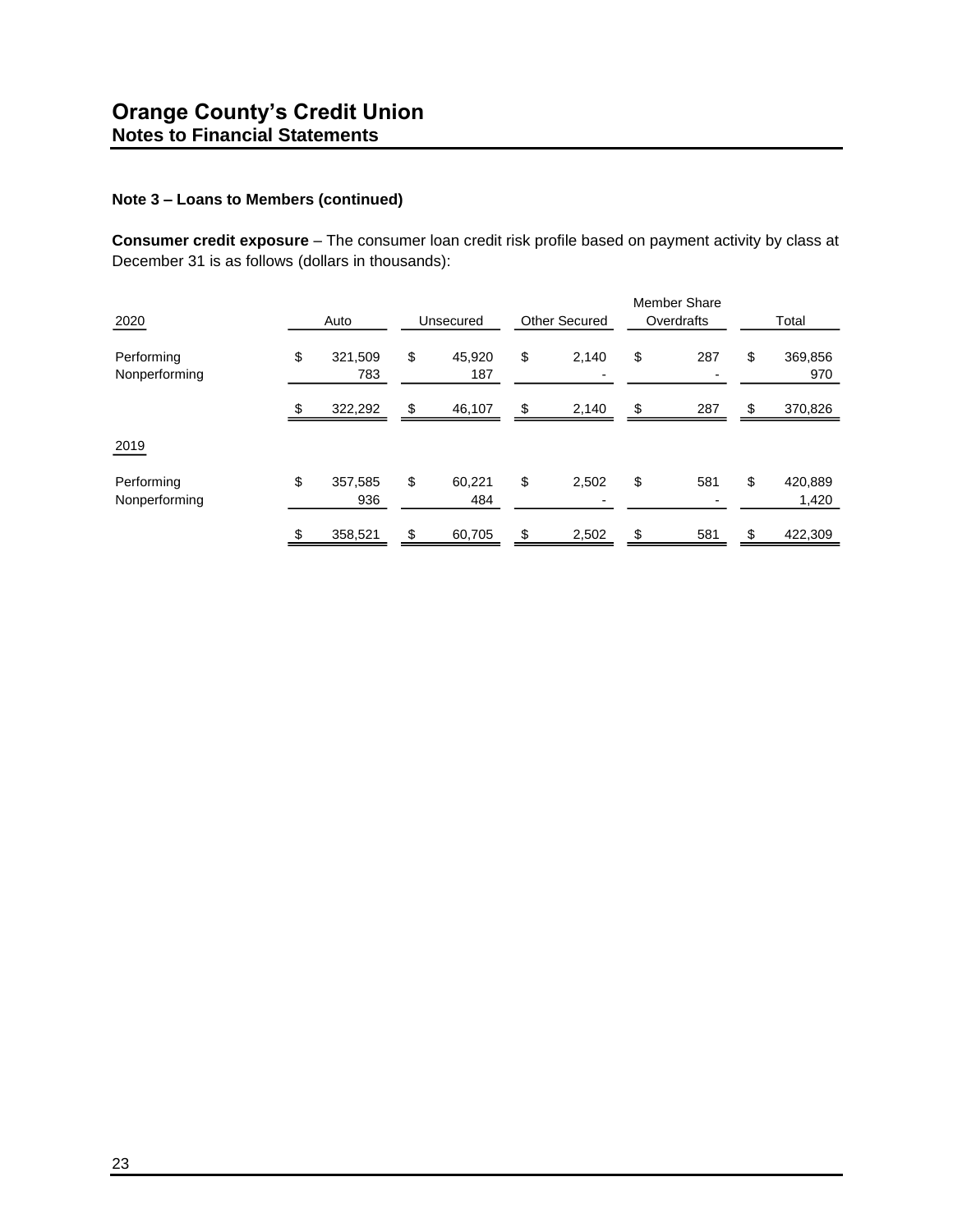Information concerning impaired loans by loan class as of December 31 is as follows (dollars in thousands):

| 2020                                                      | Recorded<br>Investment<br><b>Balance</b> | Unpaid<br>Principal<br>Balance | Related<br>Allowance | Average<br>Recorded<br>Investment | Interest<br>Income<br>Recognized |
|-----------------------------------------------------------|------------------------------------------|--------------------------------|----------------------|-----------------------------------|----------------------------------|
| With no specific reserve recorded                         |                                          |                                |                      |                                   |                                  |
| Residential real estate                                   |                                          |                                |                      |                                   |                                  |
| First mortgage                                            | \$<br>1,903                              | \$<br>1,903                    | \$                   | \$<br>2,012                       | \$<br>87                         |
| Second mortgage                                           | 115                                      | 115                            |                      | 155                               | 6                                |
|                                                           | \$<br>2,018                              | \$<br>2,018                    | \$                   | \$<br>2,167                       | \$<br>93                         |
| With specific reserve recorded<br>Residential real estate |                                          |                                |                      |                                   |                                  |
| First mortgage                                            | \$<br>1,499                              | \$<br>1,499                    | \$<br>279            | \$<br>2,140                       | \$<br>92                         |
| Second mortgage                                           | 29                                       | 29                             | 36                   | 33                                | $\mathbf{1}$                     |
|                                                           | \$<br>1,528                              | \$<br>1,528                    | \$<br>315            | \$<br>2,173                       | \$<br>93                         |
|                                                           |                                          |                                |                      |                                   |                                  |
| Total<br>Residential real estate                          | \$<br>3,546                              | \$<br>3,546                    | \$<br>315            | \$<br>4,340                       | \$<br>186                        |
|                                                           |                                          |                                |                      |                                   |                                  |
|                                                           | \$<br>3,546                              | \$<br>3,546                    | \$<br>315            | \$<br>4,340                       | \$<br>186                        |
| 2019<br>With no specific reserve recorded                 |                                          |                                |                      |                                   |                                  |
| Member business                                           |                                          |                                |                      |                                   |                                  |
| Real estate                                               | \$                                       | \$                             | \$                   | \$<br>1,057                       | \$<br>47                         |
| Residential real estate                                   |                                          |                                |                      |                                   |                                  |
| First mortgage                                            | \$<br>2,120                              | \$<br>2,120                    | \$                   | \$<br>2,165                       | \$<br>91                         |
| Second mortgage                                           | 195                                      | 195                            |                      | 351                               | 9                                |
|                                                           | \$<br>2,315                              | \$<br>2,315                    | \$                   | \$<br>3,573                       | \$<br>147                        |
| With specific reserve recorded                            |                                          |                                |                      |                                   |                                  |
| Member business                                           |                                          |                                |                      |                                   |                                  |
| Real estate                                               | \$                                       | \$                             | \$                   | \$                                | \$                               |
| Residential real estate                                   |                                          |                                |                      |                                   |                                  |
| First mortgage                                            | \$<br>2,781                              | \$<br>2,781                    | \$<br>529            | \$<br>3,115                       | \$<br>119                        |
| Second mortgage                                           | 37                                       | 37                             | 106                  | 51                                | $\overline{2}$                   |
|                                                           |                                          |                                |                      |                                   |                                  |
|                                                           | \$<br>2,818                              | \$<br>2,818                    | \$<br>635            | \$<br>3,166                       | \$<br>121                        |
| Total                                                     |                                          |                                |                      |                                   |                                  |
| Member business                                           | \$                                       | \$                             | \$<br>L.             | \$<br>1,057                       | \$<br>47                         |
| Residential real estate                                   | 5,133                                    | 5,133                          | 635                  | 5,682                             | 221                              |
|                                                           | \$<br>5,133                              | \$<br>5,133                    | \$<br>635            | \$<br>6,739                       | \$<br>268                        |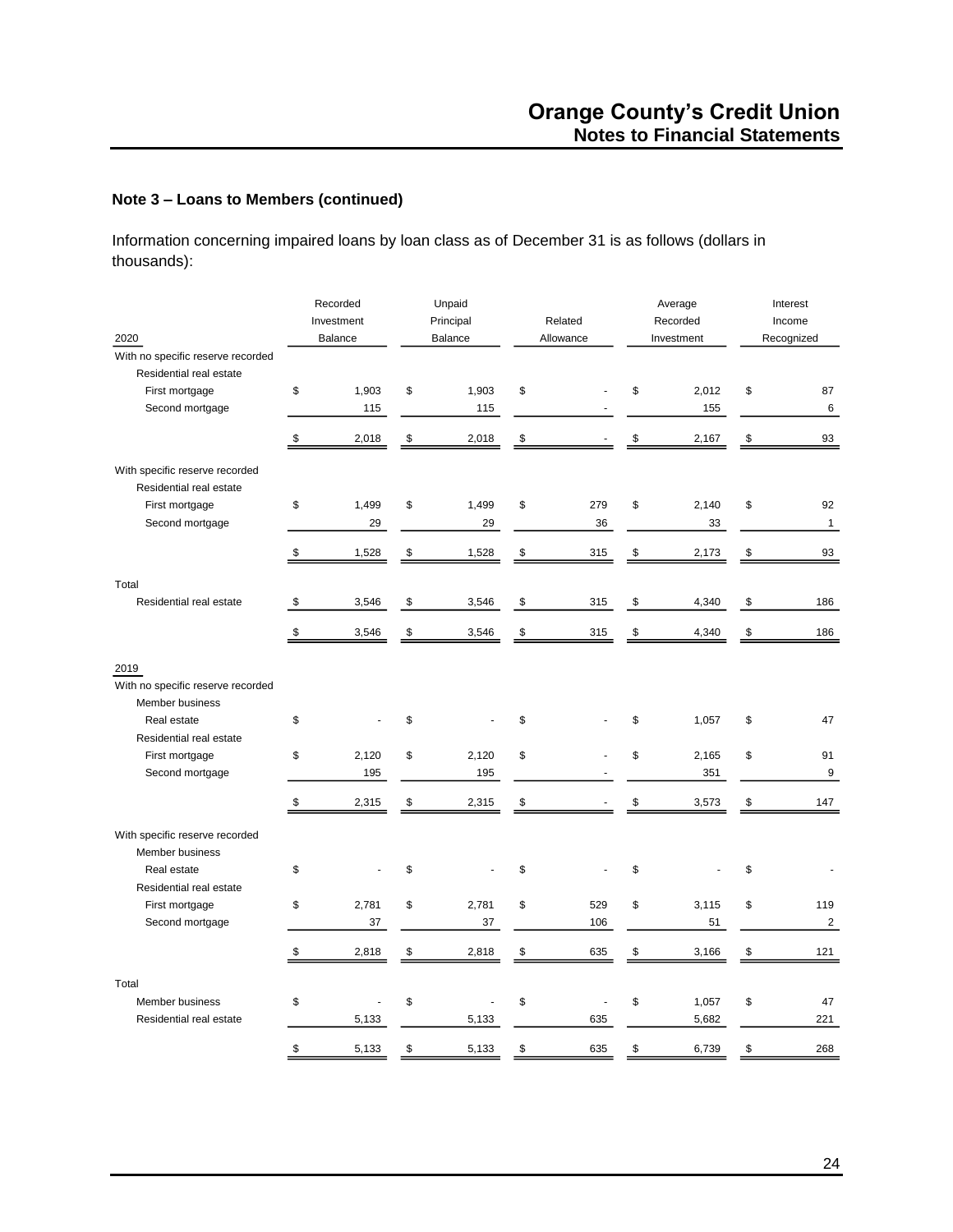A summary of nonaccrual loans by class at December 31 is as follows (dollars in thousands):

|                                      | 2020        | 2019 |       |  |
|--------------------------------------|-------------|------|-------|--|
| Member business                      |             |      |       |  |
| Real estate                          | \$<br>81    | \$   |       |  |
| Residential real estate              |             |      |       |  |
| First mortgage                       | 5,038       |      | 4,702 |  |
| Second mortgage                      | 193         |      |       |  |
| Consumer                             |             |      |       |  |
| Auto                                 | 783         |      | 936   |  |
| Unsecured                            | 187         |      | 484   |  |
|                                      | \$<br>6,282 | \$.  | 6,122 |  |
|                                      |             |      |       |  |
| Forgone interest on nonaccrual loans | \$<br>72    |      | 66    |  |

A summary of past due loans by class as of December 31 is as follows (dollars in thousands):

| 2020                    | $30 - 59$<br>Days |       | 60-90<br>Days |       | Greater<br>Than 90<br>Days |       | Total<br>Past<br>Due |        | Current |           | Total<br>Loans to<br>Members |           |
|-------------------------|-------------------|-------|---------------|-------|----------------------------|-------|----------------------|--------|---------|-----------|------------------------------|-----------|
| Member business         |                   |       |               |       |                            |       |                      |        |         |           |                              |           |
| Real estate             | \$                | 52    | \$            | 29    | \$                         |       | \$                   | 81     | \$      | 168,885   | \$                           | 168,966   |
| Residential real estate |                   |       |               |       |                            |       |                      |        |         |           |                              |           |
| First mortgage          |                   | 7,975 |               | 1,554 |                            | 3,484 |                      | 13,013 |         | 631,776   |                              | 644,789   |
| Second mortgage         |                   | 71    |               | 139   |                            | 54    |                      | 264    |         | 63,440    |                              | 63,704    |
| Consumer                |                   |       |               |       |                            |       |                      |        |         |           |                              |           |
| Auto                    |                   | 1,352 |               | 390   |                            | 393   |                      | 2,135  |         | 320,157   |                              | 322,292   |
| Unsecured               |                   | 201   |               | 123   |                            | 64    |                      | 388    |         | 45,719    |                              | 46,107    |
| Other secured           |                   | 223   |               |       |                            |       |                      | 223    |         | 1,917     |                              | 2,140     |
| Member share overdrafts |                   | 10    |               |       |                            |       |                      | 10     |         | 277       |                              | 287       |
|                         | S                 | 9,884 | \$            | 2,235 | \$                         | 3,995 | \$                   | 16,114 | \$      | 1,232,171 | \$                           | 1,248,285 |
| 2019                    |                   |       |               |       |                            |       |                      |        |         |           |                              |           |
| Member business         |                   |       |               |       |                            |       |                      |        |         |           |                              |           |
| Real estate             | \$                |       | \$            |       | \$                         |       | \$                   |        | \$      | 168,738   | \$                           | 168,738   |
| Residential real estate |                   |       |               |       |                            |       |                      |        |         |           |                              |           |
| First mortgage          |                   | 4,546 |               | 854   |                            | 3,848 |                      | 9,248  |         | 588,899   |                              | 598,147   |
| Second mortgage         |                   | 374   |               |       |                            |       |                      | 374    |         | 86,869    |                              | 87,243    |
| Consumer                |                   |       |               |       |                            |       |                      |        |         |           |                              |           |
| Auto                    |                   | 2,291 |               | 500   |                            | 436   |                      | 3,227  |         | 355,294   |                              | 358,521   |
| Unsecured               |                   | 385   |               | 202   |                            | 282   |                      | 869    |         | 59,836    |                              | 60,705    |
| Other secured           |                   | 13    |               |       |                            |       |                      | 13     |         | 2,489     |                              | 2,502     |
| Member share overdrafts |                   | 31    |               |       |                            |       |                      | 31     |         | 550       |                              | 581       |
|                         | \$                | 7,640 | \$            | 1,556 | \$                         | 4,566 | \$                   | 13,762 | \$      | 1,262,675 | \$                           | 1,276,437 |

The Credit Union had no loans that were greater than 60 days past due for which the loans were accruing interest at December 31, 2020 or 2019.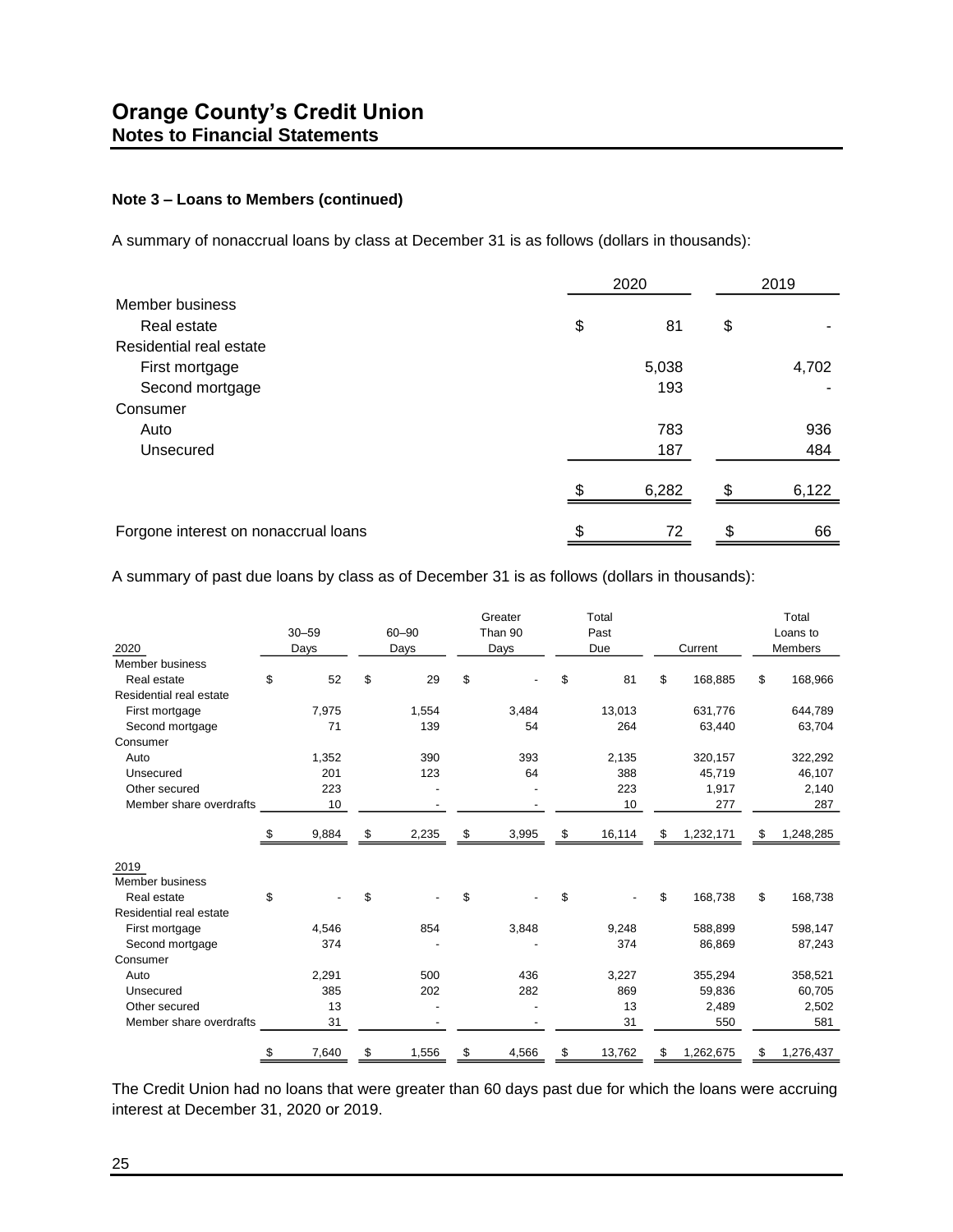There were no loans modified as troubled debt restructured loans during the years ended December 31, 2020 and 2019.

Management has defined that a troubled debt restructured loan is considered in default when it becomes 60 days past due. There were no loans modified as troubled debt restructured loans for which there was a payment default within twelve months following the modification during the years ended December 31, 2020 and 2019.

The Credit Union does not have any unfunded commitments to members whose loans have been modified in a troubled debt restructuring.

During the year ended December 31, 2020, the Credit Union processed modifications, deferrals, and forbearances for certain loans in response to the COVID-19 pandemic. As of December 31, 2020, the outstanding balance of loans remaining on modifications was \$87,383,000, comprised of \$54,204,000 in consumer loans and \$33,179,000 in mortgage loans.

### **Note 4 – Loan Servicing**

The Credit Union sells first mortgage residential real estate loans on the secondary market and retains the servicing. Loans serviced for others are not included in the accompanying statements of financial condition. The unpaid principal balance of first mortgage residential real estate loans serviced for others was \$653,519,000 and \$729,552,000 at December 31, 2020 and 2019, respectively. The fair value of the mortgage servicing rights was \$4,274,000 and \$6,737,000 at December 31, 2020 and 2019, respectively.

Changes in the balance of mortgage servicing rights (MSRs), which are reported in other assets, were as follows for the years ended December 31 (dollars in thousands):

|                                    | 2020 |         | 2019 |         |  |
|------------------------------------|------|---------|------|---------|--|
| BALANCE, beginning of year         | \$   | 6,304   | S    | 6,071   |  |
| Additions                          |      | 2,025   |      | 1,482   |  |
| Reduction for temporary impairment |      | (2,720) |      | (182)   |  |
| Amortization                       |      | (1,360) |      | (1,067) |  |
| BALANCE, end of year               |      | 4.249   |      | 6,304   |  |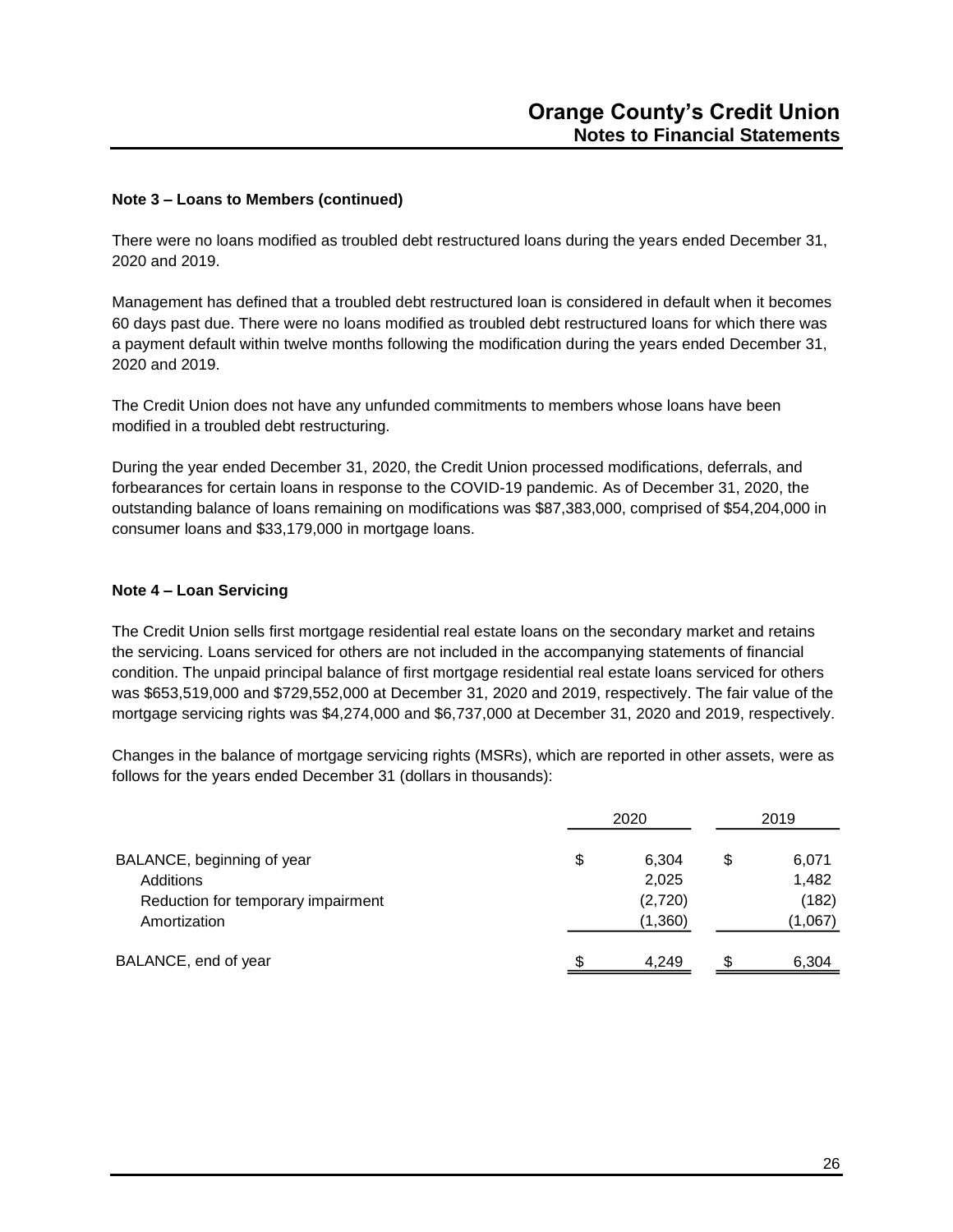### **Note 4 – Loan Servicing (continued)**

At December 31, 2020, the expected weighted-average life of the Credit Union's MSRs was 3.47 years. Projected amortization expense for the gross carrying value of the MSRs at December 31 is estimated to be as follows (dollars in thousands):

| 2021                            | \$<br>2,239 |
|---------------------------------|-------------|
| 2022                            | 1,794       |
| 2023                            | 1,349       |
| 2024                            | 915         |
| 2025                            | 590         |
| Thereafter                      | 274         |
| Gross carrying value of the MSR | 7,161       |
| Less valuation allowance        | (2, 912)    |
| Net carrying value of the MSR   | \$<br>4,249 |

Net servicing fee income earned in connection with MSR included in the accompanying financial statements as a component of noninterest income was \$1,788,000 and \$1,798,000 for the years ended December 31, 2020 and 2019, respectively. Late fees related for the years ended December 31, 2020 and 2019, were not material.

The assumptions used in determining the projected amortization expense, such as prepayment speeds, are inherently subject to significant fluctuations, primarily due to the effect that changes in mortgage rates have on loan prepayment experience. Accordingly, any projection of MSR amortization in future periods is limited by the conditions that exist at the time the calculations were performed and may not be indicative of actual amortization expense that will be recorded in future periods.

The Credit Union performs an annual valuation of its MSR to assess the MSR for impairment. This analysis is based on certain key assumptions, including prepayment speeds, discount rate, and annual inflation. Prepayment speeds (PSAs) ranged from 276 to 443 as of December 31, 2020, and 203 to 239 as of December 31, 2019. The discount rate was 8.25% and 9.50% as of December 31, 2020 and 2019, respectively. As of December 31, 2020 and 2019, the annual inflation rate was 2.12% and 2.20%, respectively.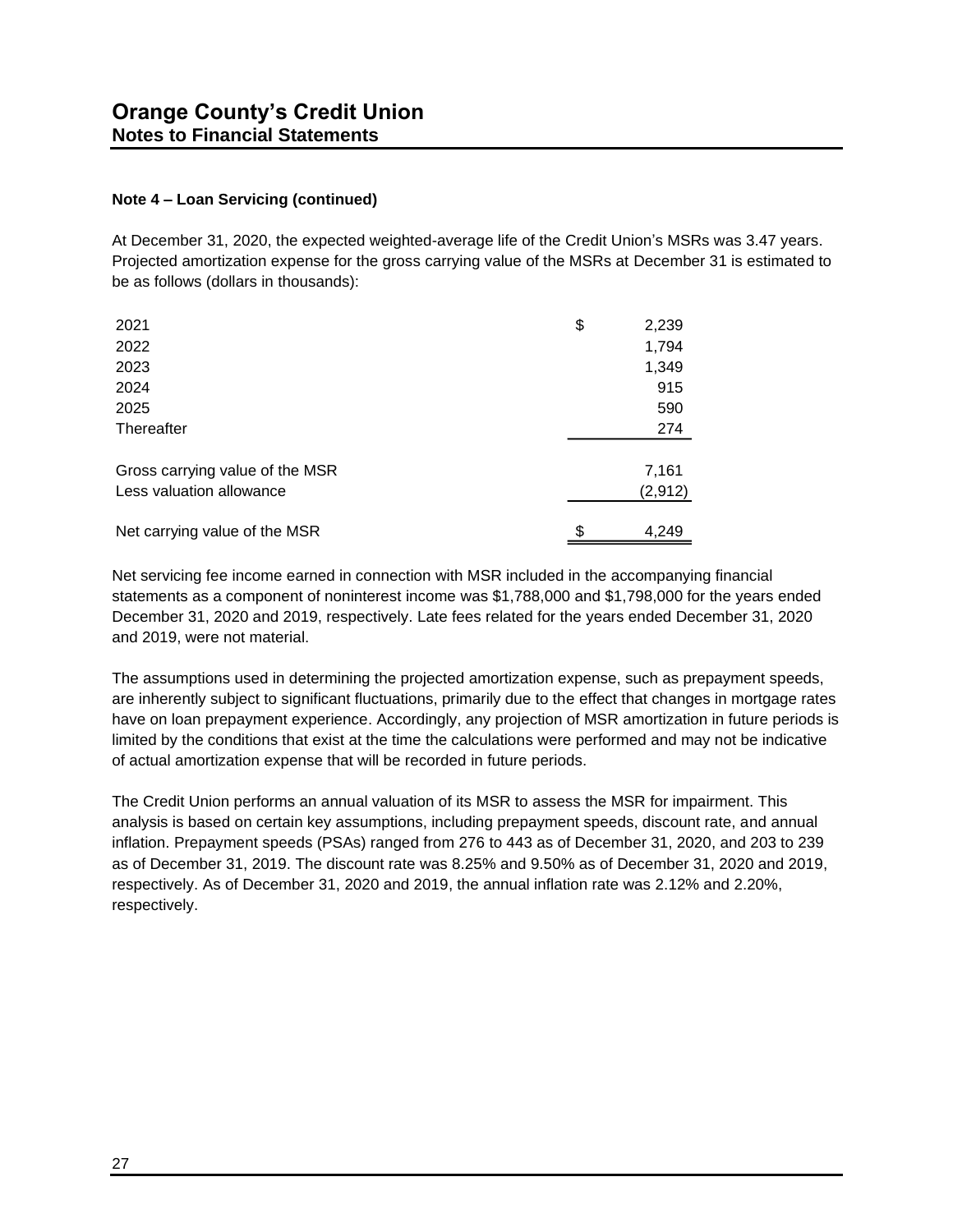### **Note 5 – Premises and Equipment**

Premises and equipment at December 31 is summarized as follows (dollars in thousands):

|                                           |    |           | 2019 |          |  |
|-------------------------------------------|----|-----------|------|----------|--|
| Land                                      | \$ | 3,406     | \$   | 3,406    |  |
| Buildings and improvements                |    | 19,096    |      | 19,070   |  |
| Furniture and equipment                   |    | 5,240     |      | 5,853    |  |
| Computer equipment                        |    | 14,627    |      | 14,172   |  |
| Leasehold improvements                    |    | 5,605     |      | 5,605    |  |
|                                           |    | 47,974    |      | 48,106   |  |
| Accumulated depreciation and amortization |    | (27, 524) |      | (25,544) |  |
|                                           | \$ | 20,450    | S    | 22,562   |  |

Depreciation and amortization expense amounted to \$2,712,000 and \$2,476,000 for the years ended December 31, 2020 and 2019, respectively.

#### **Note 6 – Lease Commitments**

The Credit Union leases certain office facilities under noncancelable operating leases expiring in various years through June 2029. Some of the leases contain renewal options for periods from three to five years at their fair rental value at the time of renewal. Future minimum lease payments under these leases are as follows (dollars in thousands):

| 2021       | \$<br>1,090 |
|------------|-------------|
| 2022       | 1,041       |
| 2023       | 902         |
| 2024       | 580         |
| 2025       | 597         |
| Thereafter | 2,510       |
|            |             |
|            | \$<br>6,720 |

Minimum lease payments exclude rentals under renewal options, which, as of December 31, 2020, are not reasonably assured of being exercised.

Rent expense was approximately \$1,379,000 and \$1,176,000 for the years ended December 31, 2020 and 2019, respectively.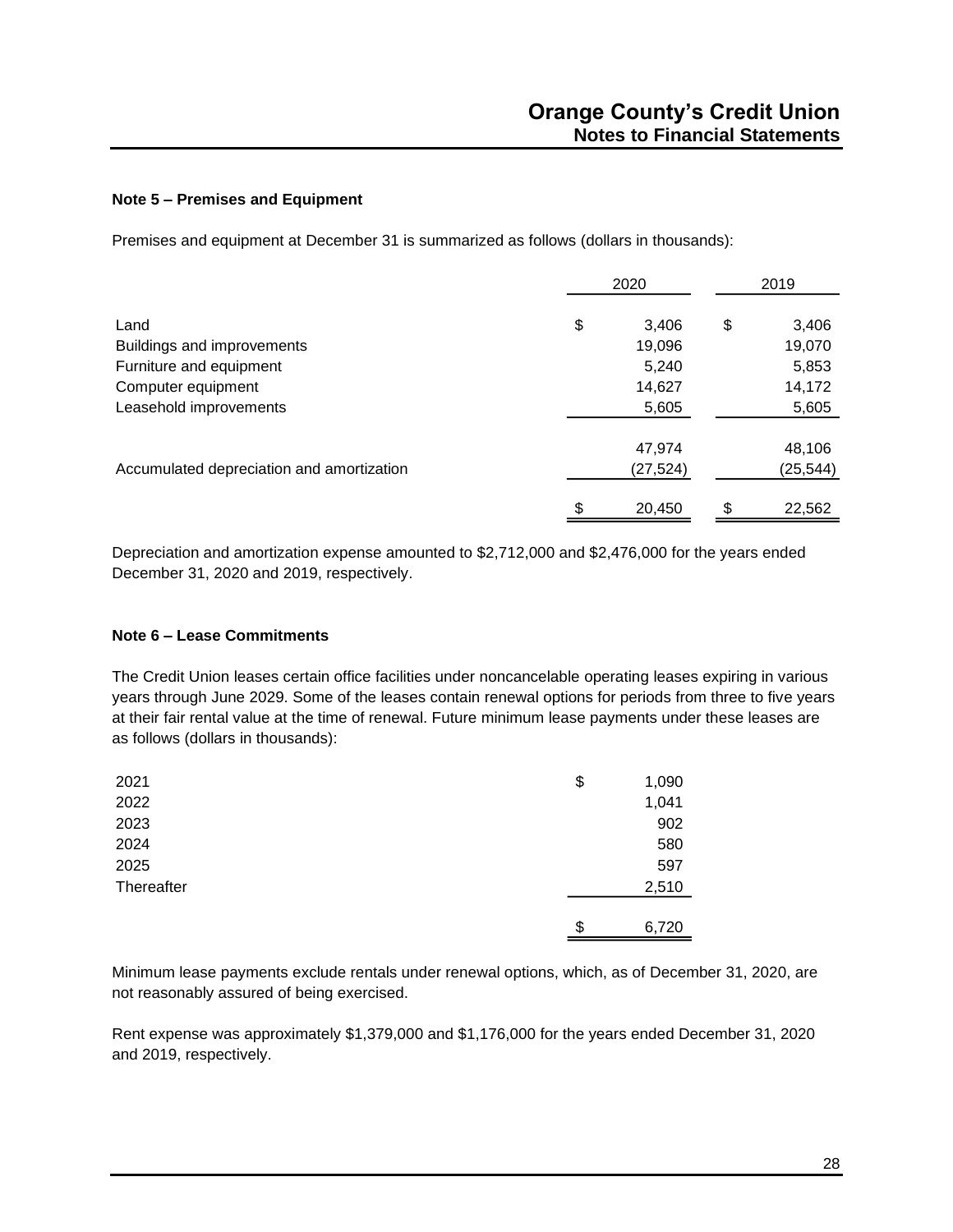### **Note 7 – Derivatives**

The Credit Union utilizes interest rate swap agreements as part of its asset liability management strategy to help manage its interest rate risk position. The notional amount of the interest rate swaps does not represent amounts exchanged by the parties. The amount exchanged is determined by reference to the notional amount and the other terms of the individual interest rate swap agreements. Financial derivatives are reported at fair value in other assets or other liabilities. The accounting for changes in the fair value of a derivative depends on whether it has been designated and qualifies as part of a hedging relationship. For derivatives not designated as hedges, the gain or loss is recognized in current earnings.

For derivative instruments that are designated and qualify as a fair value hedge, the gain or loss on the derivative instrument as well as the offsetting loss or gain on the hedged asset or liability attributable to the hedged risk are recognized in current earnings. The Credit Union includes the gain or loss on the hedged items in the same line item, interest income, as the offsetting loss or gain on the related interest rate swaps.

Effective February 1, 2019, the Credit Union entered into an interest rate swap contract on fixed rate mortgage loans with a total notional amount of \$10.0 million. The interest rate swap was designated as a derivative instrument in a fair value hedge with the objective of effectively converting a pool of fixed rate assets to variable rate throughout the ten-year period beginning on February 1, 2019, and ending on February 1, 2029. Under the swap arrangement, the Credit Union will pay a fixed interest rate of 2.772% and receive a variable interest rate based on three-month LIBOR, or a comparable benchmark interest rate, on the notional amount of \$10.0 million, with monthly net settlements.

The Credit Union has elected the last-of-layer method with respect to its fair value hedge. This approach allows the Credit Union to designate as the hedged item a stated amount of the assets that are not expected to be affected by prepayments, defaults and other factors affecting the timing and amount of cash flows. Relative to the identified pools of loans, this represents the last dollar amount of the designated mortgage loans, which is equivalent to the notional amount of the derivative instrument.

The following amounts were recorded on the balance sheet related to cumulative basis adjustment for the fair value hedge (dollars in thousands):

|                                                |                    | Carrying Amount of the Hedged Assets |      |        | Cumulative Amount of Fair Value Hedging<br>Adjustment Included in the Carrying<br>Amount of the Hedged Assets |      |     |  |  |
|------------------------------------------------|--------------------|--------------------------------------|------|--------|---------------------------------------------------------------------------------------------------------------|------|-----|--|--|
| Line Item in the Statements of Financial       | As of December 31, |                                      |      |        | As of December 31,                                                                                            |      |     |  |  |
| Condition in Which the Hedged Item in Included | 2020               |                                      | 2019 |        | 2020                                                                                                          | 2019 |     |  |  |
| Loans receivable, net (a)                      |                    | 16.538                               |      | 26.753 | 1.588                                                                                                         |      | 794 |  |  |

 $<sup>(a)</sup>$  As of December 31, 2020 and 2019, the amortized cost basis of the closed portfolio used in the hedging relationship was \$16.5 million a</sup> \$26.8 million, the cumulative basis adjustment associated with the hedging relationship was \$1.9 million and \$0.8 million, respectively, and the amount of the designated hedged item was \$10 million.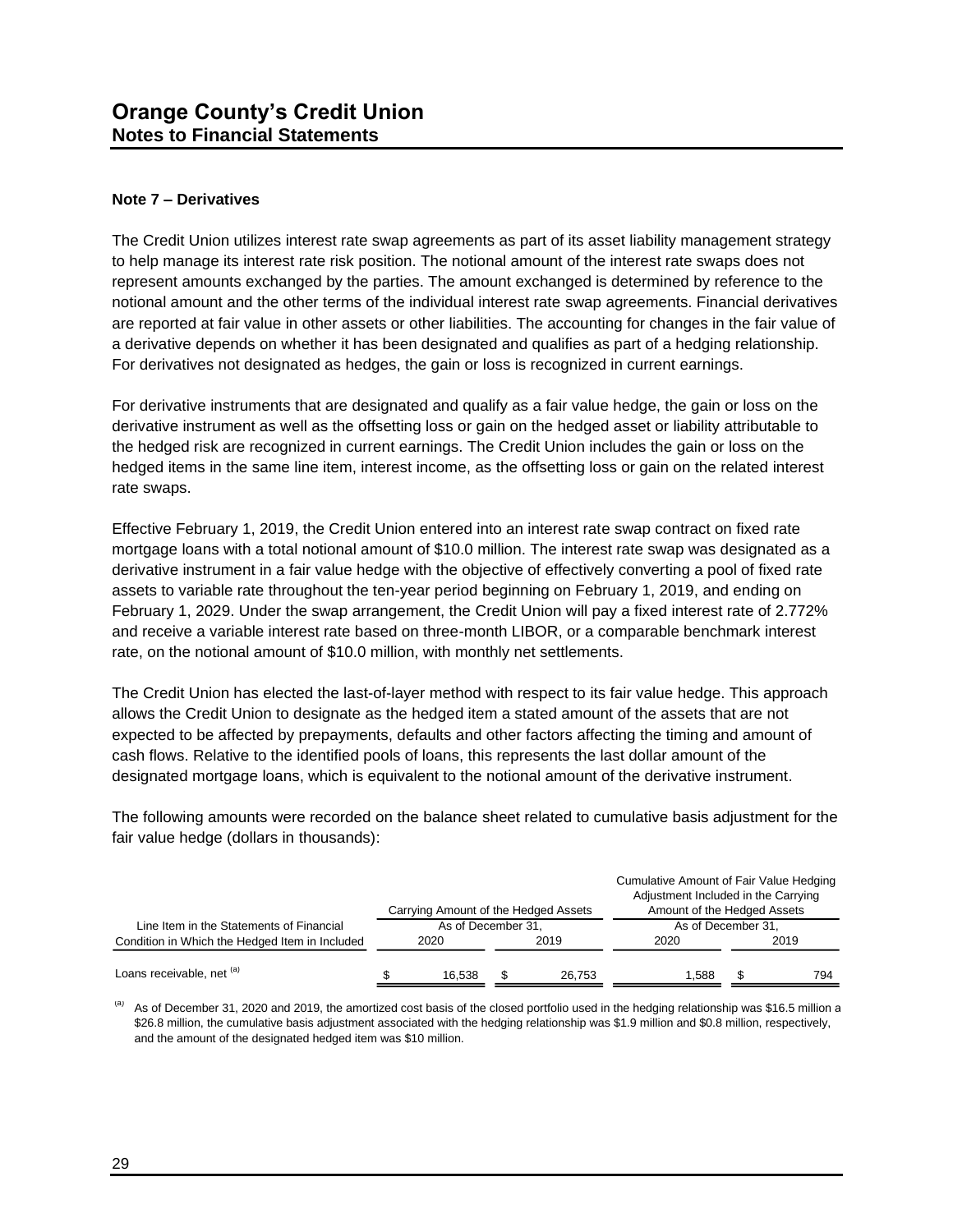### **Note 7 – Derivatives (continued)**

As of December 31, 2020, the fair value of the derivative instrument was approximately \$1,588,000 and is reported in accrued expenses and other liabilities in the statements of financial condition. As of December 31, 2020, the Credit Union had restricted cash of \$1,780,000 as collateral for the interest rate swap agreement.

As of December 31, 2019, the fair value of the derivative instrument was approximately \$794,000 and is reported in accrued expenses and other liabilities in the statements of financial condition. As of December 31, 2019, the Credit Union had restricted cash of \$850,000 as collateral for the interest rate swap agreement.

### **Note 8 – Members' Share and Savings Accounts**

Members' share and savings accounts at December 31 are summarized as follows (dollars in thousands):

|                                           | 2020 |           |    | 2019      |
|-------------------------------------------|------|-----------|----|-----------|
| Regular share accounts                    | \$   | 578,088   | \$ | 415,305   |
| Share draft accounts                      |      | 432,857   |    | 318,153   |
| Money market accounts                     |      | 462,646   |    | 379,175   |
| <b>IRA</b> share accounts                 |      | 12,983    |    | 12,006    |
| Total share accounts                      |      | 1,486,574 |    | 1,124,639 |
| Share and IRA certificates                |      |           |    |           |
| 0.00% to 0.99%                            |      | 172,323   |    | 1,625     |
| 1.00% to 1.99%                            |      | 120,513   |    | 134,777   |
| 2.00% to 2.99%                            |      | 121,935   |    | 257,764   |
| 3.00% to 3.99%                            |      | 1,376     |    | 2,173     |
| Total certificate accounts                |      | 416,147   |    | 396,339   |
| Total members' share and savings accounts | \$   | 1,902,721 | \$ | 1,520,978 |

Scheduled maturities of share and IRA certificates at December 31 are as follows (dollars in thousands):

| 2021 | \$<br>297,514 |
|------|---------------|
| 2022 | 65,294        |
| 2023 | 19,418        |
| 2024 | 22,552        |
| 2025 | 11,369        |
|      |               |
|      | \$<br>416,147 |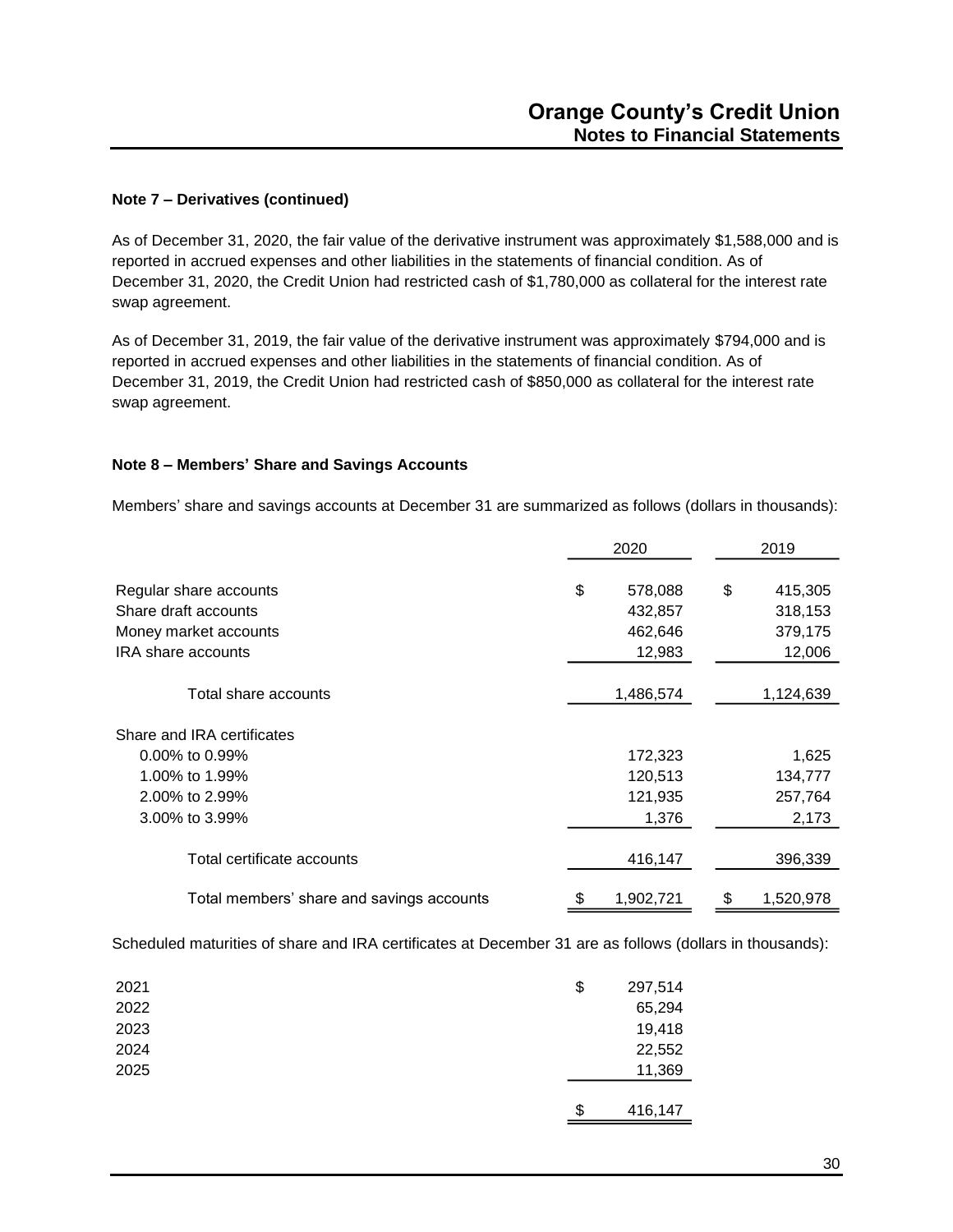### **Note 8 – Members' Share and Savings Accounts (continued)**

The aggregate amounts of members' share and IRA certificate accounts in denominations of \$250,000 or more were approximately \$55,505,000 and \$53,023,000 at December 31, 2020 and 2019, respectively.

Overdrawn share accounts reclassified to consumer loans totaled \$286,000 and \$581,000 at December 31, 2020 and 2019, respectively.

The NCUSIF insures members' shares and certain individual retirement accounts up to \$250,000.

### **Note 9 – Lines of Credit and Borrowed Funds**

The Credit Union maintains lines of credit (LOC) with the FHLB of San Francisco and the FRB of San Francisco at December 31, which are summarized as follows (dollars in thousands):

| 2020                                          | <b>FHLB</b>                |    | <b>FRB</b> | <b>Total Lines</b>         |  |
|-----------------------------------------------|----------------------------|----|------------|----------------------------|--|
| Total available<br><b>Borrowed</b>            | \$<br>677,921<br>(39,000)  | \$ | 9,799      | \$<br>687,720<br>(39,000)  |  |
| Remaining available                           | 638,921                    | \$ | 9,799      | \$<br>648,720              |  |
| Term                                          | <b>LOC</b>                 |    | <b>LOC</b> |                            |  |
| Weighted-average rate of advances outstanding | 1.86%                      |    | N/A        |                            |  |
| 2019                                          |                            |    |            |                            |  |
| Total available<br><b>Borrowed</b>            | \$<br>624,714<br>(36, 750) | \$ | 20,296     | \$<br>645,010<br>(36, 750) |  |
| Remaining available                           | 587,964                    | \$ | 20,296     | \$<br>608,260              |  |
| Term                                          | LOC                        |    | LOC        |                            |  |
| Weighted-average rate of advances outstanding | 2.15%                      |    | N/A        |                            |  |

The FHLB line is collateralized by available-for-sale securities held in safekeeping by the FHLB and certain member business real estate and residential real estate first and second mortgage loans. The outstanding principal balance of real estate loans pledged as collateral to the FHLB totaled approximately \$815,239,000 and \$661,780,000 at December 31, 2020 and 2019, respectively. The FRB line of credit is collateralized by federal agency securities held in safekeeping by the FRB. Future advances under these lines would be at then-existing rates.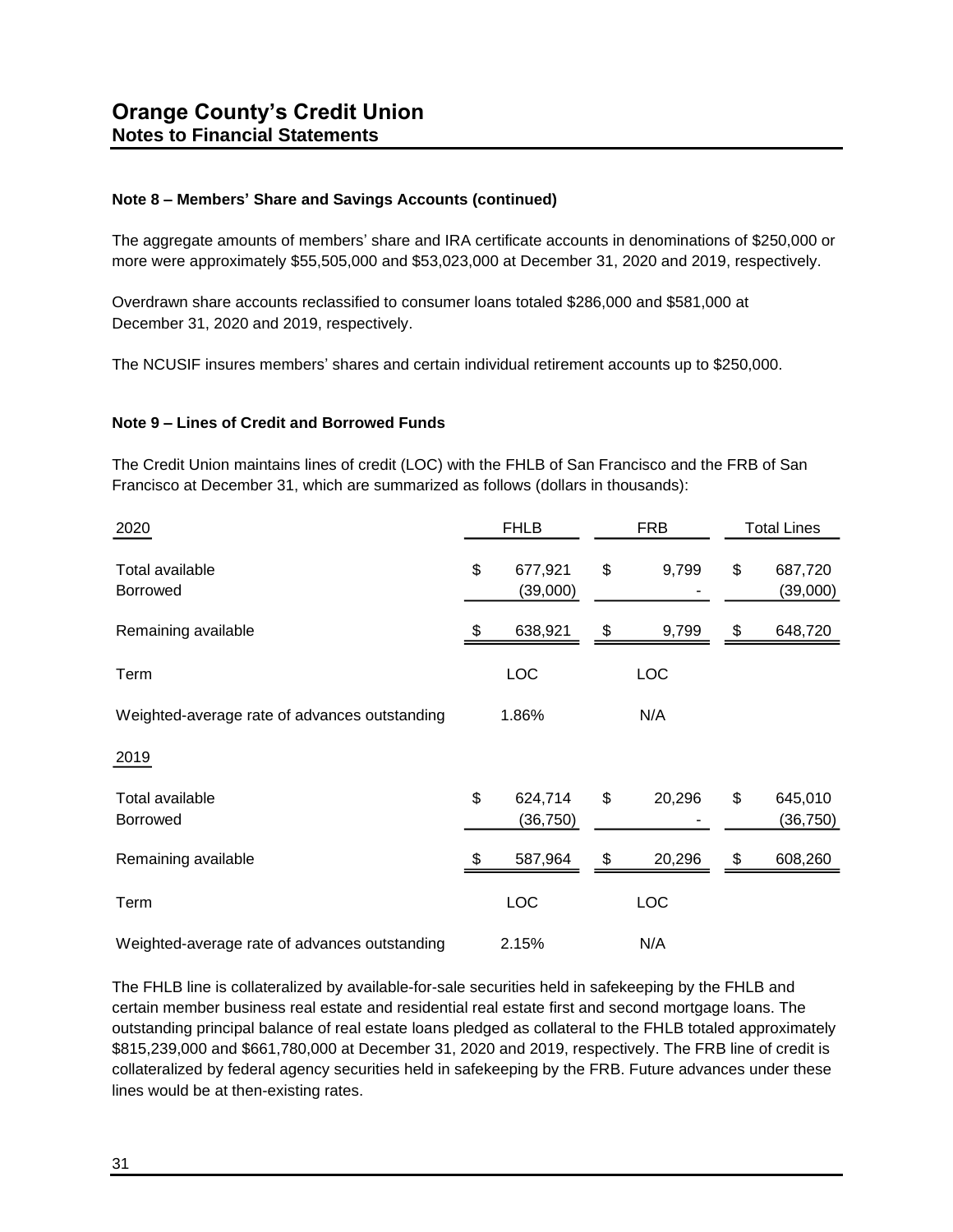### **Note 9 – Lines of Credit and Borrowed Funds (continued)**

Scheduled maturities of borrowed funds at December 31 are as follows (dollars in thousands):

| 2021       | \$<br>12,500 |
|------------|--------------|
| 2022       | 5,500        |
| 2023       | 6,000        |
| 2024       | 9,000        |
| 2025       |              |
| Thereafter | 6,000        |
|            |              |
|            | \$<br>39,000 |

### **Note 10 – Off-Balance-Sheet Activities**

The Credit Union is a party to conditional commitments to lend funds in the normal course of business to meet the financing needs of its members. These commitments represent financial instruments to extend credit, which include lines of credit, credit cards, home equity lines, and overdraft protection commitments that involve, to varying degrees, elements of credit and interest rate risk in excess of amounts recognized in the financial statements.

The Credit Union's exposure to credit loss is represented by the contractual notional amount of these instruments. The Credit Union uses the same credit policies in making commitments as it does for those loans recorded in the financial statements.

At December 31, the following financial instruments were outstanding whose contract amounts represent credit risk (dollars in thousands):

|                                          | 2020          |   | 2019    |  |
|------------------------------------------|---------------|---|---------|--|
| Commitments to extend credit             |               |   |         |  |
| Home equity lines of credit              | \$<br>74.694  | S | 82,125  |  |
| Credit cards                             | 120,785       |   | 104,977 |  |
| Line-of-credit loans                     | 32,010        |   | 30,632  |  |
| Overdraft protection program commitments | 5,633         |   | 5,217   |  |
| Member business loan commitments         | 2,278         |   | 2,257   |  |
|                                          |               |   |         |  |
|                                          | \$<br>235,400 |   | 225,208 |  |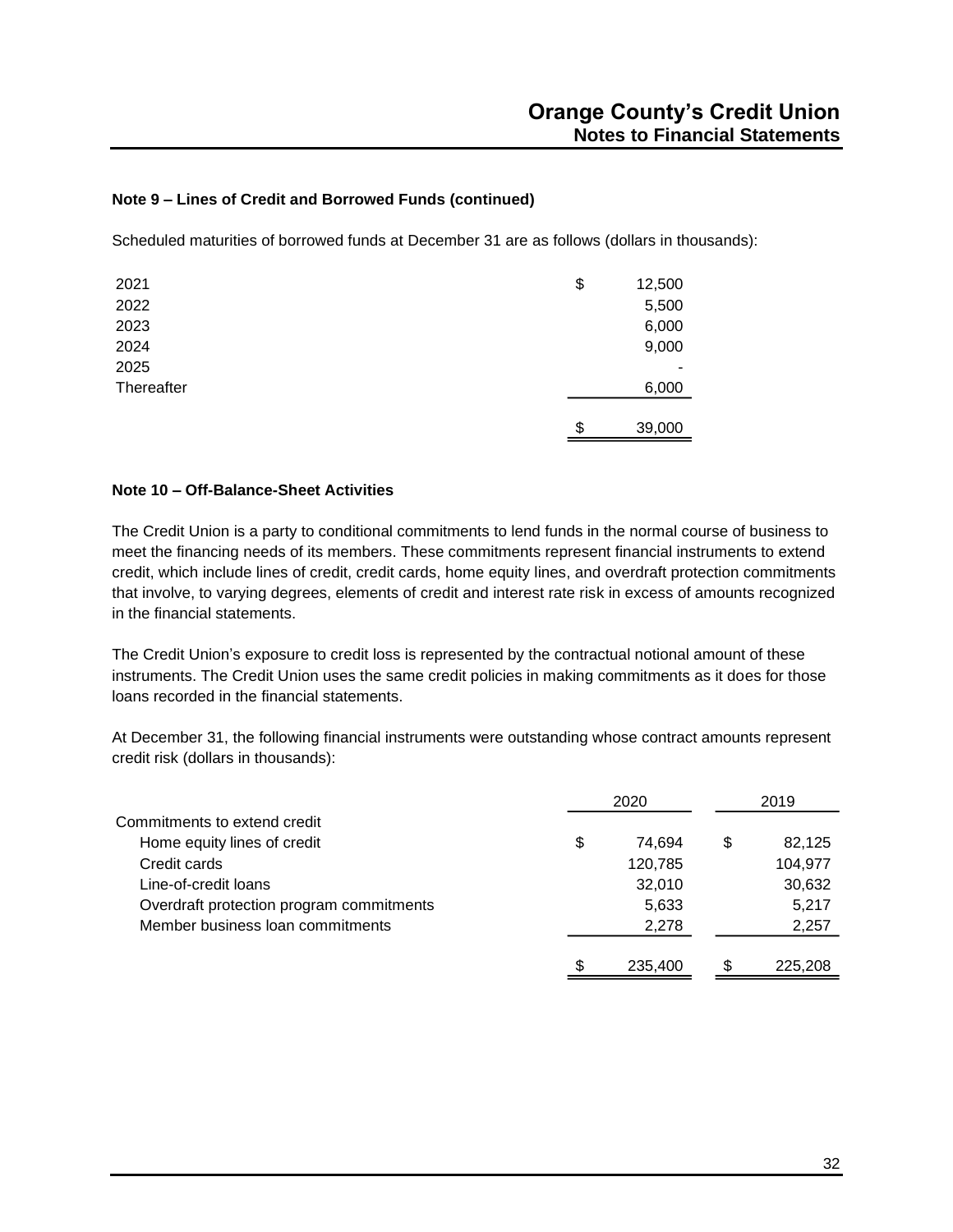### **Note 10 – Off-Balance-Sheet Activities (continued)**

Commitments to extend credit are agreements to lend to a member as long as there is no violation of any condition established in the contract. Commitments generally have fixed expiration dates or other termination clauses and may require payment of a fee. Because many of the commitments are expected to expire without being drawn upon, the total commitment amounts do not necessarily represent future cash requirements. The Credit Union evaluates each member's creditworthiness on a case-by-case basis. The amount of collateral obtained if deemed necessary by the Credit Union upon extension of credit is based on management's credit evaluation of the counterparty. Collateral held varies but may include consumer assets, residential real estate, and member share balances.

Unfunded commitments under revolving credit lines and overdraft protection agreements are commitments for possible future extensions of credit to existing members. These lines of credit are uncollateralized and usually do not contain a specified maturity date and may not be drawn upon to the total extent to which the Credit Union is committed.

### **Note 11 – Contingencies and Commitments**

**Legal** – The Credit Union is periodically a party to various legal actions normally associated with financial institutions, the aggregate effect of which, in management's opinion, would not be material to the Credit Union's financial condition.

**Loans sold with recourse** – The Credit Union has implemented a mortgage program whereby some of its mortgage loans are sold on the secondary market without recourse. Loans sold may have to be subsequently repurchased due to defects that occurred during the origination of the loan. The defects are generally categorized as documentation errors, underwriting errors, early payment defaults, and fraud. When a loan sold to an investor fails to perform, the investor will typically review the loan file to determine whether defects in the origination process occurred. If a defect is identified, the Credit Union may be required to either repurchase the loan or indemnify the investor for losses sustained. If there are no defects, the Credit Union has no commitment to repurchase the loan.

There were no loans repurchased for the year ended December 31, 2020 or 2019.

**Coronavirus Pandemic** – In March 2020, the World Health Organization declared the novel coronavirus outbreak a public health emergency. Our results of operations could be adversely affected to the extent that the coronavirus or any other epidemic continues to harm the global economy. The Credit Union will continue to monitor the situation closely, but given the uncertainty about the situation, cannot estimate the impact to the financial statements.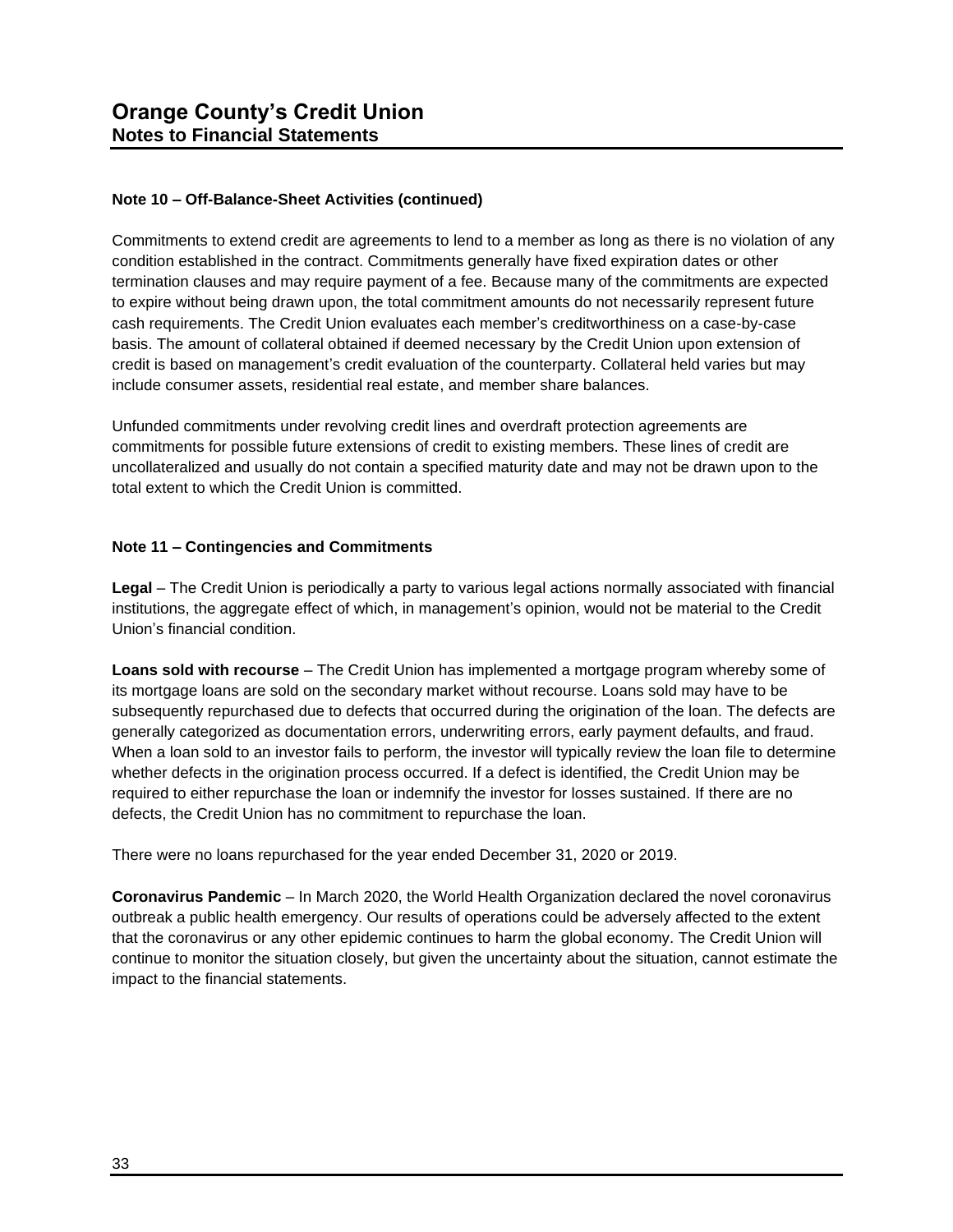### **Note 12 – Capital Requirements**

The Credit Union is subject to various regulatory capital requirements administered by the NCUA. Failure to meet minimum capital requirements can initiate certain mandatory – and possibly additional discretionary – actions by regulators that, if undertaken, could have a direct material effect on the Credit Union's financial statements. Under capital adequacy regulations and the regulatory framework for Prompt Corrective Action, the Credit Union must meet specific capital regulations that involve quantitative measures of the Credit Union's assets, liabilities, and certain off-balance-sheet items as calculated under U.S. GAAP. The Credit Union's capital amounts and net worth classification are also subject to qualitative judgments by the regulators about components, risk weightings, and other factors.

Quantitative measures established by regulation to ensure capital adequacy require the Credit Union to maintain minimum amounts and ratios (set forth in the following table) of net worth (as defined in the regulations) to assets and risk-based net worth (RBNW) ratios (as defined). As of December 31, 2020, the Credit Union's RBNW requirement was 4.86%. The minimum ratio to be considered complex under the regulatory framework is 6.00%. Management believes that, as of December 31, 2020, the Credit Union meets all capital adequacy requirements to which it is subject. No conditions or events have occurred since the calculation date that management believes have changed the Credit Union's category.

As of December 31, 2020, the most recent call reporting period, the NCUA has categorized the Credit Union as well capitalized under the regulatory framework for Prompt Corrective Action. To be categorized as well capitalized, the Credit Union must maintain a minimum net worth ratio of 7.00%.

|                                   | Actual |         | To Be Adequately<br><b>Capitalized Under Prompt</b><br><b>Corrective Action Provisions</b> |   |         |       | To Be Well Capitalized<br><b>Under Prompt Corrective</b><br><b>Action Provisions</b> |         |       |
|-----------------------------------|--------|---------|--------------------------------------------------------------------------------------------|---|---------|-------|--------------------------------------------------------------------------------------|---------|-------|
| December 31, 2020                 |        | Amount  | Ratio                                                                                      |   | Amount  | Ratio |                                                                                      | Amount  | Ratio |
| Net worth<br>Risk-based net worth | \$     | 190.380 | 8.83%                                                                                      | S | 129.372 | 6.00% | \$                                                                                   | 150.935 | 7.00% |
| requirement                       | \$     | 104.792 | 4.86%                                                                                      |   | N/A     | N/A   |                                                                                      | N/A     | N/A   |
| December 31, 2019                 |        |         |                                                                                            |   |         |       |                                                                                      |         |       |
| Net worth<br>Risk-based net worth | \$     | 181.703 | 10.34%                                                                                     | S | 105.469 | 6.00% | \$                                                                                   | 123.047 | 7.00% |
| requirement                       | \$     | 91,582  | 5.21%                                                                                      |   | N/A     | N/A   |                                                                                      | N/A     | N/A   |

The Credit Union's actual capital amounts and ratios as of December 31, 2020, are also presented in the table (dollars in thousands):

Because the RBNW ratio is less than the net worth ratio, the Credit Union retains its original category. Further, in performing its calculation of total assets, the Credit Union used the average of the three month-end balances over the calendar quarter option, as permitted by regulation.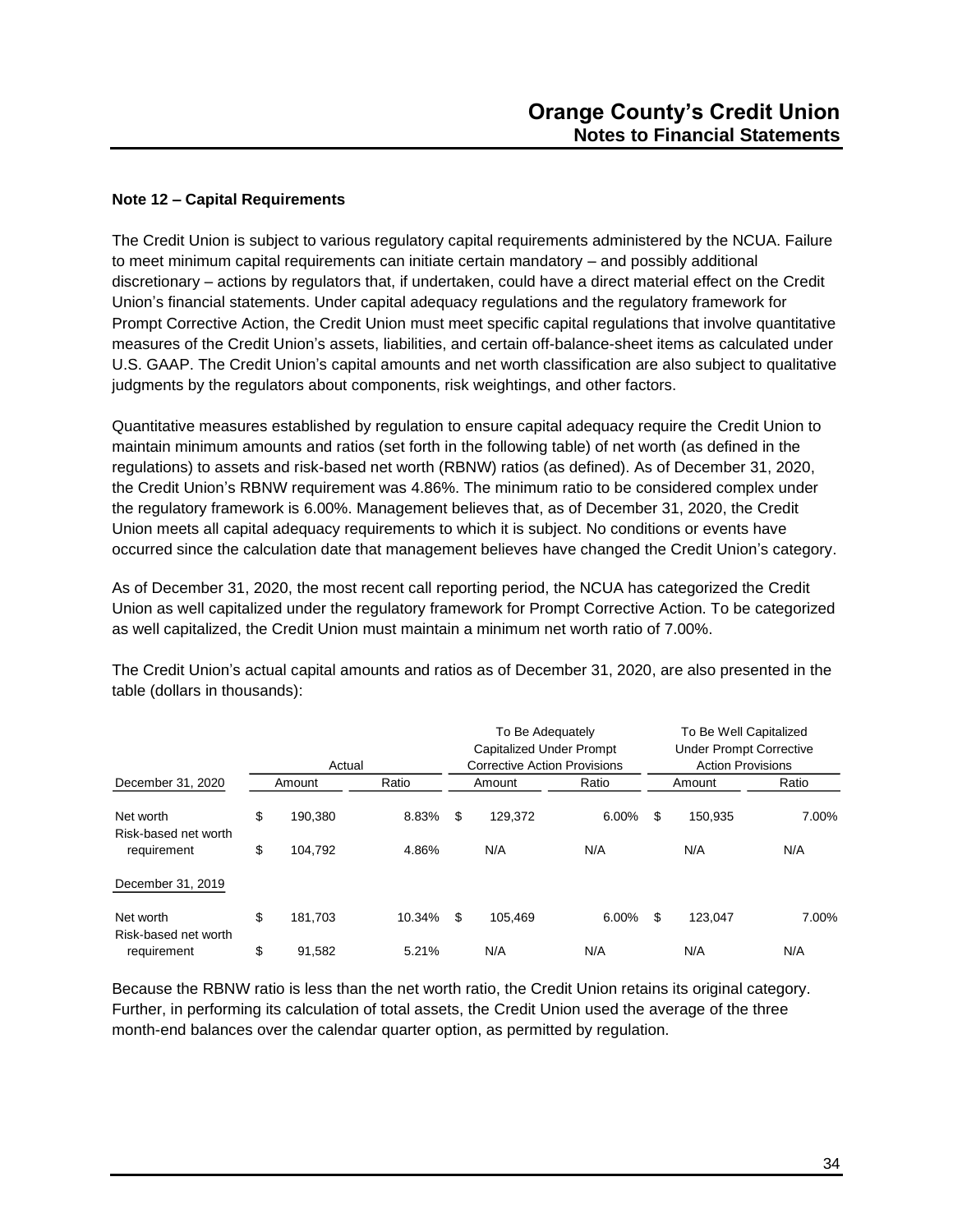### **Note 13 – Related-Party Transactions**

In the normal course of business, the Credit Union extends credit to members of the board of directors, supervisory committee members, and executive officers. The aggregate loans to related parties at December 31, 2020 and 2019, were approximately \$5,786,000 and \$4,334,000, respectively. In addition, there is also a secured split dollar loan to a related party, as disclosed in Note 15. Deposits from related parties at December 31, 2020 and 2019, amounted to approximately \$1,618,000 and \$1,423,000, respectively.

### **Note 14 – 401(k) Retirement Plan**

The Credit Union provides a 401(k) employee benefit plan covering substantially all employees who have completed at least one year of service and met minimum age requirements. The Credit Union matches a portion of employees' wage reductions. Total expense under this plan was \$1,825,000 and \$1,775,000 for the years ended December 31, 2020 and 2019, respectively.

### **Note 15 – Deferred Compensation Plans**

The Credit Union has a 457(b) nonqualified deferred compensation plan for members of management. The Credit Union makes discretionary contributions to the plan and employees are allowed to contribute to the plan. The deferred compensation accounts are shown as both assets and liabilities on the Credit Union's financial statements and are available to creditors in the event of the Credit Union's liquidation.

The Credit Union has a 457(f) nonqualified deferred compensation plan for members of management. The Credit Union contributes 100% of the funds to this plan. Under the terms of the plan, the participants are entitled to a specified amount if they remain employed by the Credit Union until a predetermined time. If these employees become fully disabled as defined in the agreement, accrued benefits are immediately payable. The benefits are subject to forfeiture if employment is terminated for cause as defined in the agreements. The deferred compensation accounts are shown as both assets and liabilities on the Credit Union's financial statements and are available to creditors in the event of the Credit Union's liquidation.

The cash surrender value of life insurance policies pertaining to these plans was \$21,053,000 and \$20,170,000 as of December 31, 2020 and 2019, respectively. The deferred compensation payable, included in accrued expenses and other liabilities on the statements of financial condition, was \$1,164,000 and \$1,144,000 as of December 31, 2020 and 2019, respectively. Deferred compensation expense was \$142,000 and \$238,000 for the years ended December 31, 2020 and 2019, respectively.

**Secured split dollar program** – In 2018, the Credit Union established a post-retirement benefit plan for an executive officer known as a secured split dollar program and funded the plan through multiple promissory notes. The notes bear interest at the applicable federal rate under Internal Revenue Code Section 1274(d) in effect on the date of the loan. The rate is based on the executives' life expectancy and the compounding period as provided in Treasury Regulation Section 1.7872-15. Repayment of the notes occurs at the time of death of the executive officer.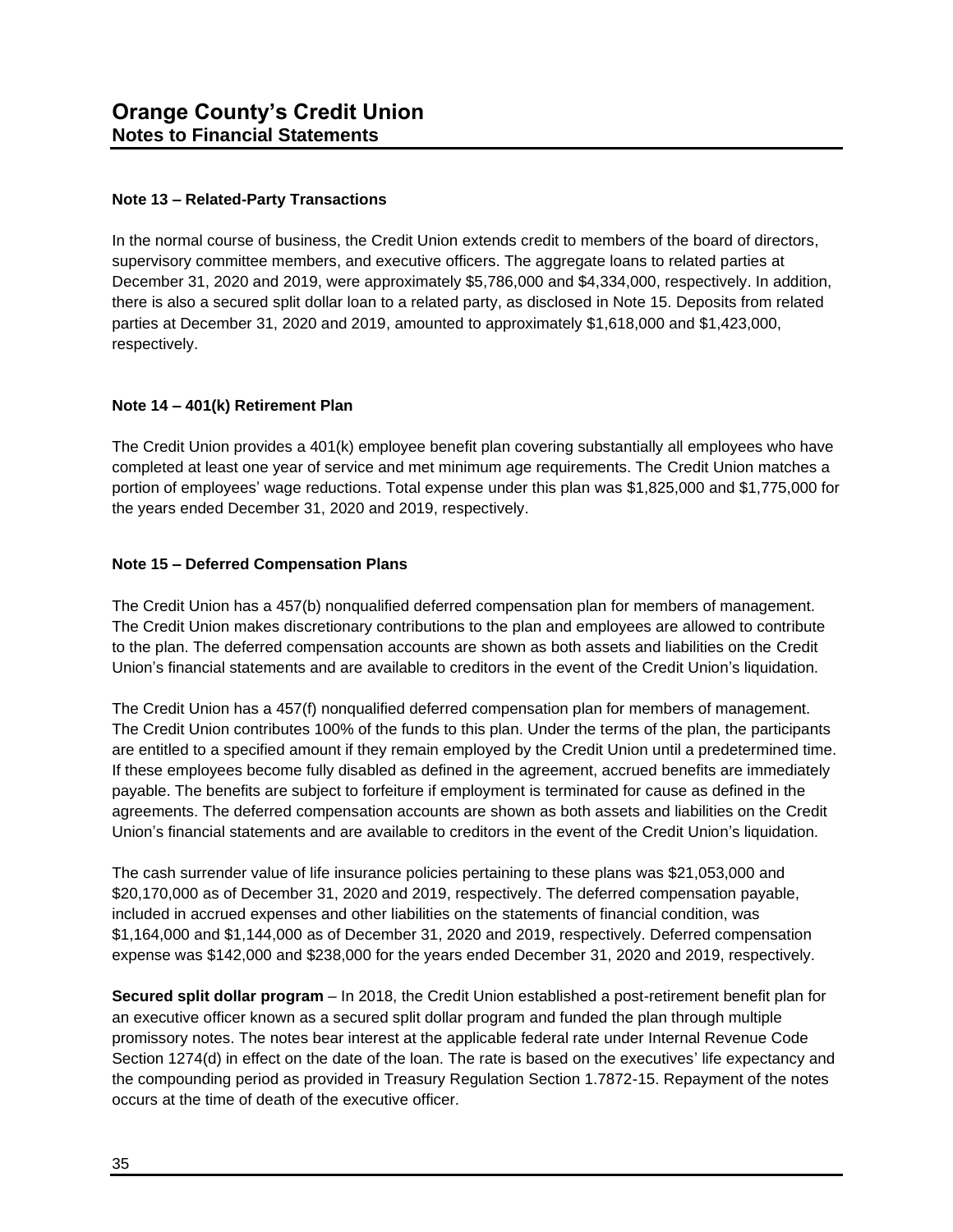### **Note 15 – Deferred Compensation Plans (continued)**

The proceeds from the loans were used by the executive officer to purchase life insurance policies, which are known as the repayment policies, the sole purpose of which is the repayment of the loans with interest upon the death of the executive officer. The repayment policies are pledged as collateral against the loans, with the Credit Union named as the beneficiary. The Credit Union has no obligation to the executive officer under this secured split dollar program other than granting the loans originated to purchase the life insurance policies. The loans to the executive officer are included in other assets on the statements of financial condition and have an outstanding balance, including accrued interest, of approximately \$16,476,226 and \$15,956,000 as of December 31, 2020 and 2019, respectively.

### **Note 16 – Fair Value**

**Determination of fair value** – The Credit Union uses fair value measurements to record fair value adjustments to certain assets and liabilities and to determine fair value disclosures. The fair value of a financial instrument is the price that would be received to sell an asset or paid to transfer a liability in an orderly transaction between market participants at the measurement date. Fair value is best determined based on quoted market prices. However, in many instances, there are no quoted market prices for the Credit Union's various financial instruments. In cases where quoted market prices are not available, fair values are based on estimates using present value or other valuation techniques. Those techniques are significantly affected by the assumptions used, including the discount rate and estimates of future cash flows. Accordingly, the fair value estimates may not be realized in an immediate settlement of the instrument.

Fair value measurements are to focus on an exit price in an orderly transaction (that is, not a forced liquidation or distressed sale) between market participants at the measurement date under current market conditions. If there has been a significant decrease in the volume and level of activity for the asset or liability, a change in valuation technique or the use of multiple valuation techniques may be appropriate. In such instances, determining the price at which willing participants would transact at the measurement date under current market conditions depends on the facts and circumstances and requires the use of significant judgment. The fair value is a reasonable point within the range that is most representative of fair value under current market conditions.

**Fair value hierarchy** – The Credit Union groups its financial assets and financial liabilities generally measured at fair value in three levels, based on the markets in which the assets and liabilities are traded and the reliability of the assumptions used to determine fair value.

**Level 1** – Valuation is based on quoted prices in active markets for identical assets or liabilities that the Credit Union has the ability to access at the measurement date. Level 1 assets and liabilities generally include debt and equity securities that are traded in an active exchange market. Valuations are obtained from readily available pricing sources for market transactions involving identical assets or liabilities.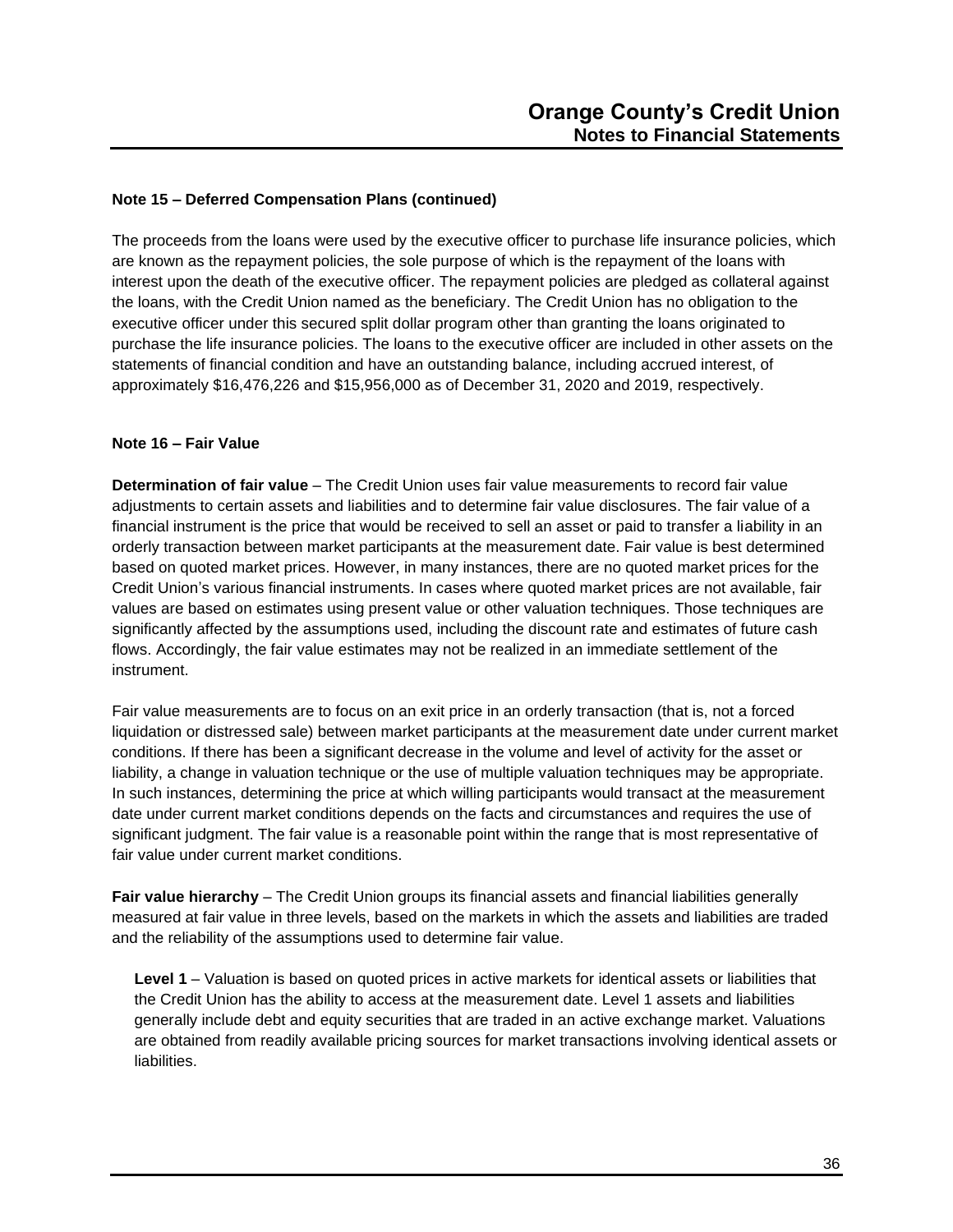### **Note 16 – Fair Value (continued)**

**Level 2** – Valuation is based on inputs other than quoted prices included within Level 1 that are observable for the asset or liability, either directly or indirectly. The valuation may be based on quoted prices for similar assets or liabilities; quoted prices in markets that are not active; or other inputs that are observable or can be corroborated by observable market data for substantially the full term of the asset or liability.

**Level 3** – Valuation is based on unobservable inputs that are supported by little or no market activity and that are significant to the fair value of the assets or liabilities. Level 3 assets and liabilities include financial instruments whose value is determined using pricing models, discounted cash flow methodologies, or similar techniques, as well as instruments for which determination of fair value requires significant management judgments or estimation.

A financial instrument's categorization within the valuation hierarchy is based on the lowest level of input that is significant to the fair value estimation.

The following methods and assumptions were used by the Credit Union in estimating fair value disclosures for financial instruments:

**Available-for-sale securities** – The fair value of investment securities is the fair market value based on quoted market prices, when available, or market prices provided by recognized broker dealers. If listed prices or quotes are not available, fair value is based on externally developed models that use unobservable inputs due to the limited market activity of the instrument.

**Interest rate swaps** – The Credit Union enters into interest rate swap contracts with a Financial Institution to allow the Credit Union to convert fixed rate loans to variable rate loans as part of the Credit Union's asset and liability management strategy with the overall goal of minimizing the impact of interest rate volatility. The Credit Union measures the fair value of the interest rate swap based on the overnight index swap (OIS) discount curve, and, therefore, is considered a Level 2 input for the purpose of determining fair value.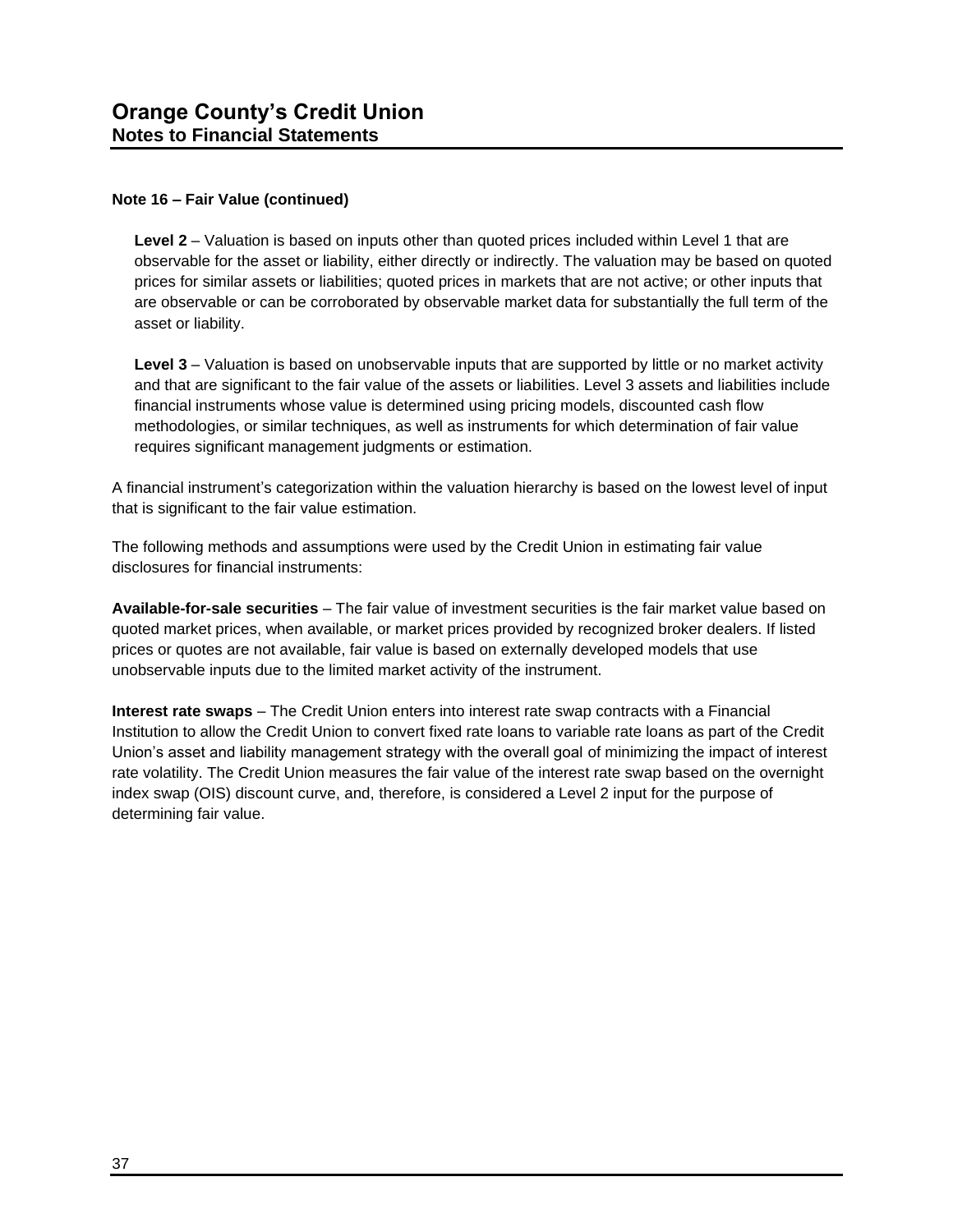### **Note 16 – Fair Value (continued)**

**Assets and liabilities measured at fair value on a recurring basis** – Assets and liabilities measured at fair value on a recurring basis at December 31 are summarized as follows (dollars in thousands):

|                                                    | Fair Value Measurements at Reporting Date Using |                                                 |              |               |
|----------------------------------------------------|-------------------------------------------------|-------------------------------------------------|--------------|---------------|
|                                                    | Quoted Prices in                                |                                                 |              |               |
|                                                    | <b>Active Markets</b>                           | Significant                                     | Significant  |               |
|                                                    | for Identical                                   | Other Observable                                | Unobservable |               |
|                                                    | Assets/Liabilities                              | Inputs                                          | Inputs       | Total         |
| December 31, 2020                                  | (Level 1)                                       | (Level 2)                                       | (Level 3)    | Fair Value    |
| Assets                                             |                                                 |                                                 |              |               |
| U.S. government and federal agency securities      | \$                                              | \$<br>59,910                                    | \$           | 59,910<br>\$  |
| Federal agency mortgage-backed securities          |                                                 | 99,240                                          |              | 99,240        |
| Federal agency collateralized mortgage obligations |                                                 | 23,113                                          |              | 23,113        |
|                                                    |                                                 |                                                 |              |               |
|                                                    |                                                 | \$<br>182,263                                   | S            | 182,263<br>\$ |
|                                                    |                                                 |                                                 |              |               |
| Liabilities                                        |                                                 |                                                 |              |               |
| Interest rate swap agreement                       |                                                 | 1,588<br>S                                      | S            | 1,588         |
|                                                    |                                                 |                                                 |              |               |
|                                                    |                                                 | Fair Value Measurements at Reporting Date Using |              |               |
|                                                    | Quoted Prices in                                |                                                 |              |               |
|                                                    | <b>Active Markets</b>                           | Significant                                     | Significant  |               |
|                                                    | for Identical                                   | Other Observable                                | Unobservable |               |
|                                                    | Assets/Liabilities                              | Inputs                                          | Inputs       | Total         |
| December 31, 2019                                  | (Level 1)                                       | (Level 2)                                       | (Level 3)    | Fair Value    |
| Assets                                             |                                                 |                                                 |              |               |
| U.S. government and federal agency securities      | \$                                              | 30,049<br>\$                                    | \$           | 30,049<br>\$  |
| Federal agency mortgage-backed securities          |                                                 | 77,446                                          |              | 77,446        |
| Federal agency collateralized mortgage obligations |                                                 | 32,453                                          |              | 32,453        |
|                                                    |                                                 |                                                 |              |               |
|                                                    |                                                 | 139,948<br>\$                                   | \$           | 139,948       |
|                                                    |                                                 |                                                 |              |               |
| Liabilities                                        |                                                 |                                                 |              |               |
| Interest rate swap agreement                       |                                                 | 794                                             |              | 794           |
|                                                    |                                                 |                                                 |              |               |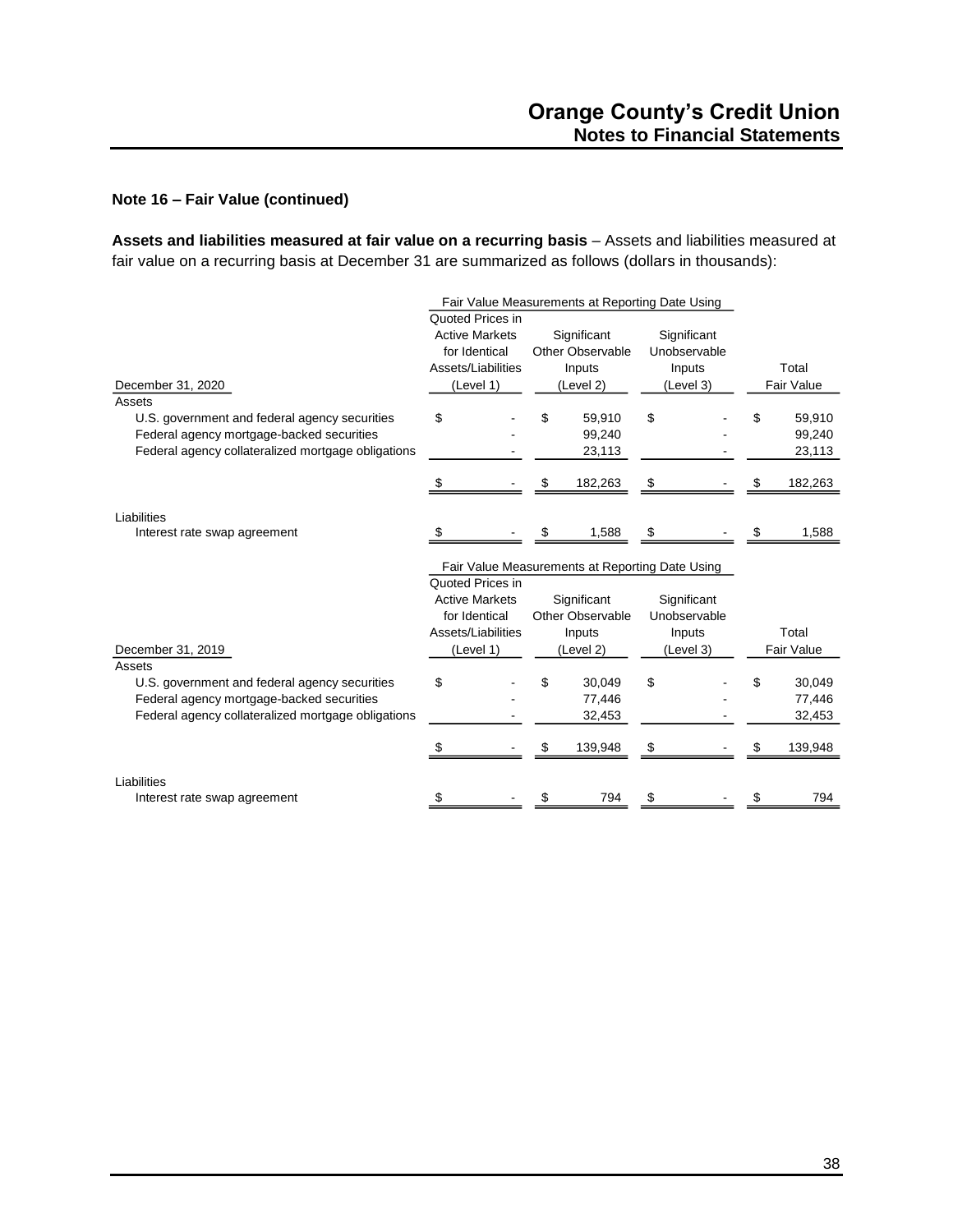### **Note 16 – Fair Value (continued)**

**Assets and liabilities measured at fair value on a nonrecurring basis** – Under certain circumstances, the Credit Union makes adjustments to fair value for assets and liabilities although they are not measured at fair value on an ongoing basis. The following table presents the financial instruments carried on the statements of financial condition by caption and by level in the fair value hierarchy at December 31, for which a nonrecurring change in fair value has been recorded (dollars in thousands):

|                                       | Fair Value Measurements at Reporting Date Using |  |                         |  |                     |       |  |  |
|---------------------------------------|-------------------------------------------------|--|-------------------------|--|---------------------|-------|--|--|
|                                       | Quoted Prices in                                |  |                         |  |                     |       |  |  |
|                                       | <b>Active Markets</b>                           |  | Significant             |  | Significant         |       |  |  |
|                                       | for Identical                                   |  | <b>Other Observable</b> |  | Unobservable        |       |  |  |
|                                       | Assets/Liabilities<br>(Level 1)                 |  | Inputs<br>(Level 2)     |  | Inputs<br>(Level 3) |       |  |  |
| December 31, 2020                     |                                                 |  |                         |  |                     |       |  |  |
| Impaired loans with an allowance, net | \$                                              |  | \$                      |  | \$                  | 1,213 |  |  |
| December 31, 2019                     |                                                 |  |                         |  |                     |       |  |  |
| Impaired loans with an allowance, net | \$                                              |  | \$                      |  | \$                  | 2.183 |  |  |

**Qualitative information about Level 3 fair value measurements** – The range and weighted average of the significant unobservable inputs used to fair value Level 3 nonrecurring assets during the years ended December 31, along with the valuation techniques used, are shown in the following table (dollars in thousands):

|                | <b>Recorded Amount</b><br>at December 31,<br>Valuation<br>Technique<br>2020 |                        | Unobservable<br>Input   | Range (Weighted<br>Average)* |  |
|----------------|-----------------------------------------------------------------------------|------------------------|-------------------------|------------------------------|--|
| Impaired loans | \$<br>Various<br>Adjustment to valuation<br>1.213                           |                        | 10%                     |                              |  |
|                | <b>Recorded Amount</b><br>at December 31,<br>2019                           | Valuation<br>Technique | Unobservable<br>Input   | Range (Weighted<br>Average)* |  |
| Impaired loans | \$<br>2,183                                                                 | Various                | Adjustment to valuation | 10%                          |  |

\* Discount to appraisal value. Amounts are estimated and carrying amount is generally lower than estimated fair value.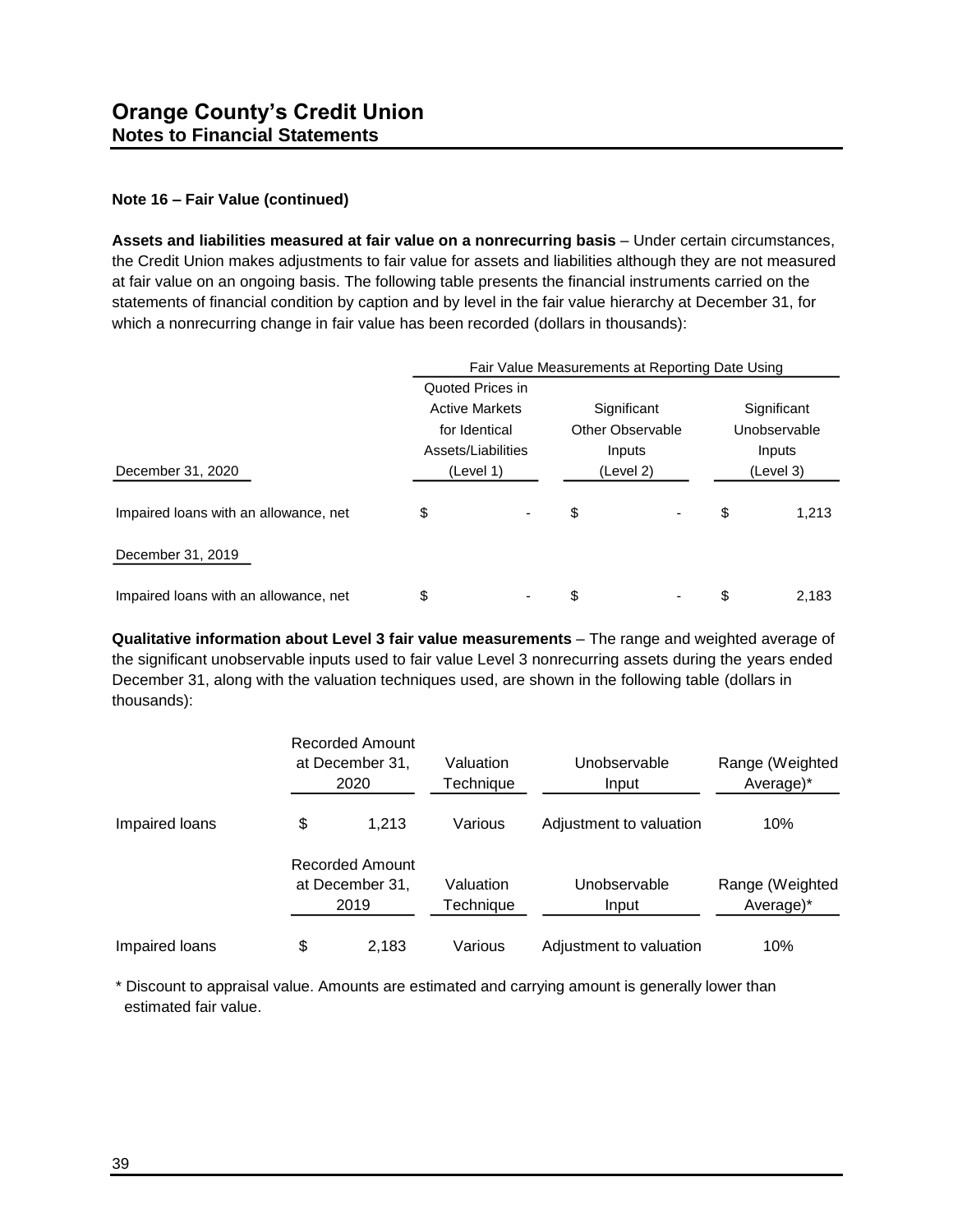### **Note 17 – Revenue from Contracts with Customers**

All of the Credit Union's revenue from contracts with customers in the scope of Topic 606 is recognized in Noninterest Income. The following table presents the Credit Union's sources of Noninterest Income for the years ended December 31, 2020 and 2019:

|                                                      | 2020 |        | 2019        |  |
|------------------------------------------------------|------|--------|-------------|--|
| NONINTEREST INCOME                                   |      |        |             |  |
| In-scope of Topic 606                                |      |        |             |  |
| Fees and charges on deposit and transaction accounts | \$   | 3,923  | \$<br>5,381 |  |
| Interchange income                                   |      | 6,075  | 6,202       |  |
| Other noninterest income (a)                         |      | 6,093  | 5,654       |  |
|                                                      |      | 16,091 | 17,237      |  |
| Not in-scope of Topic 606                            |      |        |             |  |
| Fees and charges on loan accounts                    |      | 401    | 429         |  |
| Gain on sales of loans held-for-sale                 |      | 10,602 | 3,820       |  |
| Other noninterest (loss) income (b)                  |      | 820    | 1,810       |  |
| Total noninterest income                             |      | 27,914 | 23,296      |  |

(a) Includes ATM machine fees, insurance commissions, and investment services income.

 $(b)$  Includes net loan servicing income, gain on mortgage loan derivatives, and income on life insurance policies.

**Fees and charges** – The Credit Union earns fees on deposit and transaction accounts related to fee income for periodic service charges on deposit accounts and transaction based fees such as those related to overdrafts, ATM charges and wire transfer fees. Performance obligations for periodic service charges on deposit accounts are typically short-term in nature and are generally satisfied on a monthly basis, while performance obligations for other transaction based fees are typically satisfied at a point in time (which may consist of only a few moments to perform the service or transaction) with no further obligations on behalf of the Credit Union to the member. Periodic service charges are generally collected monthly directly from the member's deposit account, and at the end of a statement cycle, while transaction-based service charges are typically collected at the time of or soon after the service is performed.

**Interchange income** – Debit/ATM interchange income represent fees earned when a debit card issued by the Credit Union is used for a transaction. These fees are earned each time a request for payment is originated by a member debit cardholder at a merchant. In these transactions, the Credit Union transfers funds from the debit cardholder's account to a merchant through a payment network at the request of the debit cardholder by way of the debit card transaction. The related performance obligations are generally satisfied when the transfer of funds is complete, which is generally a point in time when the debit card transaction is processed and the fees are earned when the cost of the transaction is charged to the customer's account. Interchange fees from cardholder transactions represent a percentage of the underlying transaction value and are recognized daily, concurrently with the transaction processing services provided to the cardholder.